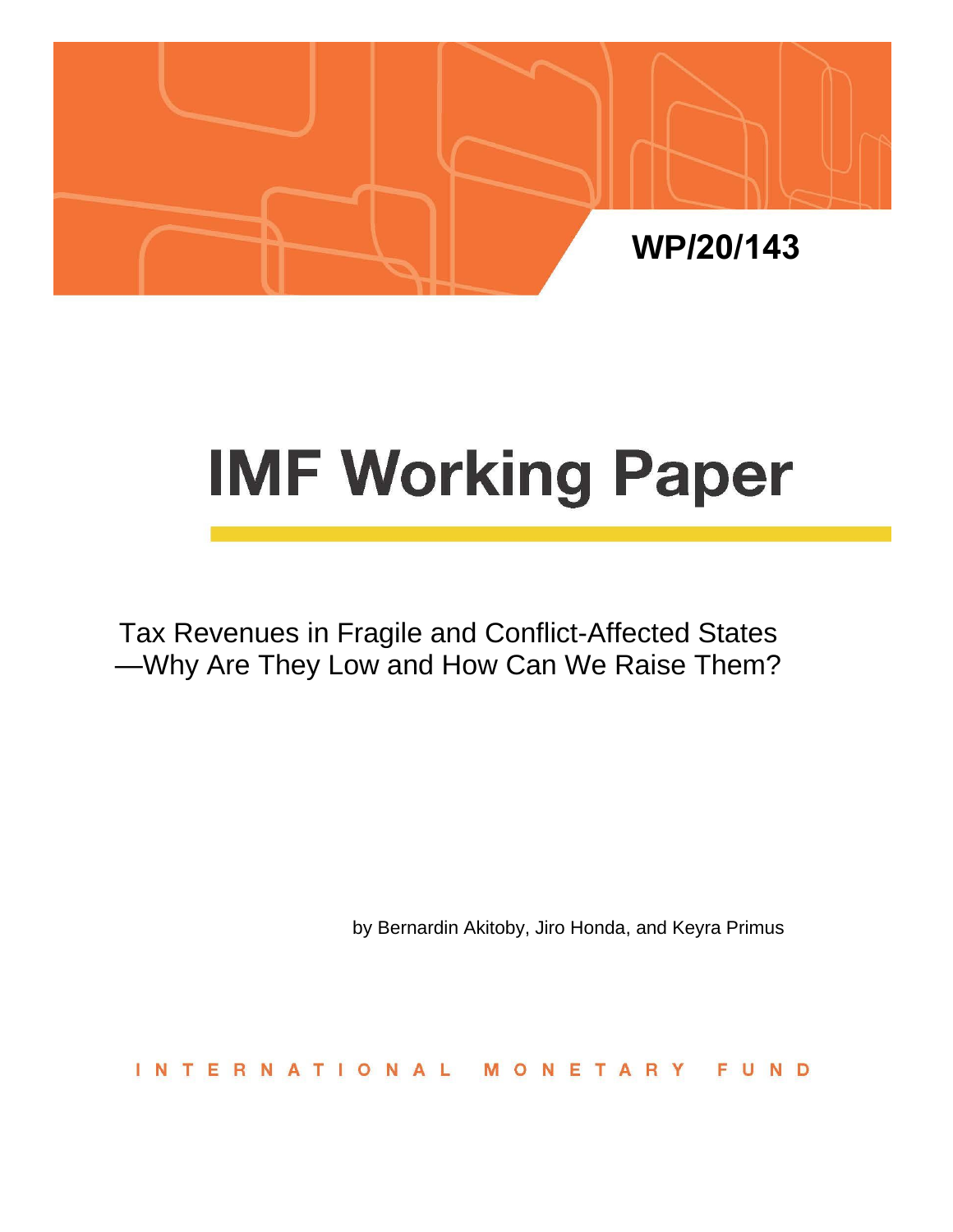#### **IMF Working Paper**

Fiscal Affairs Department

### **Tax Revenues in Fragile and Conflict-Affected States —Why Are They Low and How Can We Raise Them?**

#### **Prepared by Bernardin Akitoby, Jiro Honda, and Keyra Primus<sup>1</sup>**

Authorized for distribution by Michael Keen

July 2020

*IMF Working Papers* **describe research in progress by the author(s) and are published to elicit comments and to encourage debate.** The views expressed in IMF Working Papers are those of the author(s) and do not necessarily represent the views of the IMF, its Executive Board, or IMF management.

#### **ABSTRACT**

Raising revenues has been a formidable challenge for fragile and conflict-affected states (FCS), a fact confirmed once again in the COVID-19 crisis. Nonetheless, achieving sizable gains in tax collection in fragile environments is not impossible. This paper—with empirical analyses and case studies—contributes to policy discussions on tax reform in such challenging environments. Our analyses show that many FCS achieved some recovery of tax revenues, even though they found it challenging to sustain the momentum beyond three years. We also find that changes in the quality of institutions (e.g., government effectiveness and control of corruption) are a key contributory factor to their tax performance (much more so than for non-FCS). Next, we look into the tax increase episodes of four countries (Liberia, Malawi, Nepal, and the Solomon Islands). Although each FCS is unique, their experiences suggest two lessons: (i) tax reforms can be pursued even with initially weak institutions; and (ii) strong political commitment is important to sustain reform efforts and realize long-lasting, sizable gains.

JEL Classification Numbers: E62, H11, H20

Keywords: Tax Revenue Mobilization; Fragile and Conflict-Affected States Author's E-Mail Addresses: **BAkitoby@imf.org; [JHonda@imf.org;](mailto:JHonda@imf.org) [KPrimus@imf.org.](mailto:KPrimus@imf.org)** 

<sup>1</sup> We are grateful for comments from Debra Adams, Thomas Baunsgaard, Margaret Cotton, Ruud De Mooij, Dan Devlin, Elizabeth Gavin, Nikolay Gueorguiev, Michael Keen, Alex Klemm, Andrew Minto, Muyangwa Muyangwa, Kiyoshi Nakayama, Andrew Okello, Christiane Roehler, and Artur Swistak. We would also like to thank Eslem Imamoglu for research assistance.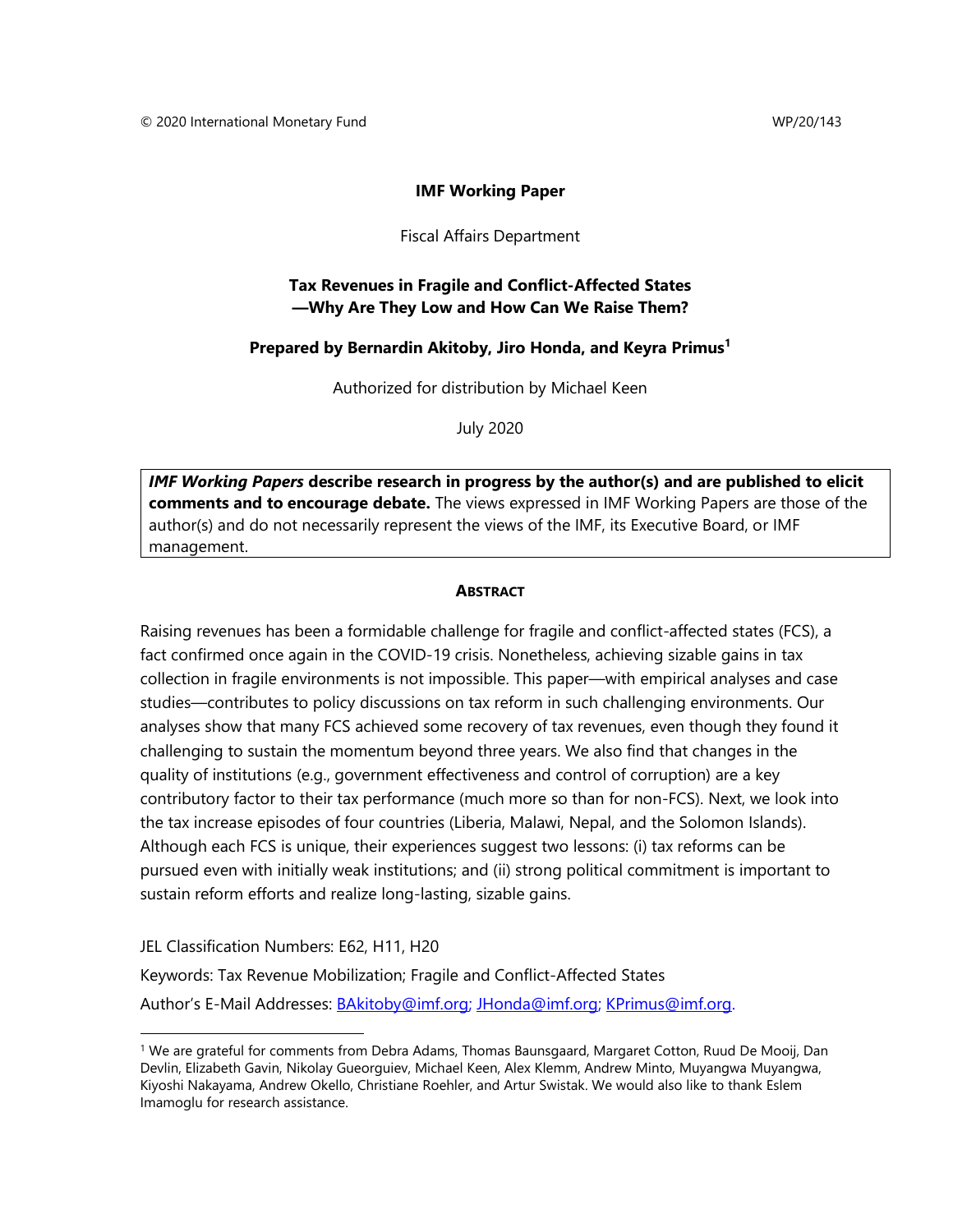| ABSTRACT ________________________                                                                 | $\overline{\mathbf{2}}$ |
|---------------------------------------------------------------------------------------------------|-------------------------|
|                                                                                                   |                         |
|                                                                                                   |                         |
|                                                                                                   |                         |
|                                                                                                   |                         |
|                                                                                                   |                         |
|                                                                                                   | 23                      |
|                                                                                                   |                         |
|                                                                                                   |                         |
|                                                                                                   | 36                      |
|                                                                                                   | 38                      |
| <b>BOXES</b>                                                                                      |                         |
| 1. Tax Revenue after the Ebola Outbreak in Guinea, Liberia, and Sierra Leone __________________11 |                         |
|                                                                                                   |                         |
| <b>FIGURES</b>                                                                                    |                         |
| 1. Tax Revenues in Fragile Country States and Developing Countries _____________________________8 |                         |
| $\frac{1}{1}$                                                                                     |                         |
| 3. Tax Revenues by Income Level in Fragile and Non-Fragile Country States____________________9    |                         |
|                                                                                                   |                         |
|                                                                                                   |                         |
| 6. Cross-Section Correlation Between General Institutions and Revenue Institutions ___________15  |                         |
|                                                                                                   |                         |
|                                                                                                   |                         |
| $\sim$ 23                                                                                         |                         |
|                                                                                                   | 23                      |
|                                                                                                   | 25                      |
|                                                                                                   | 27                      |
|                                                                                                   | 28                      |
|                                                                                                   | 29                      |
|                                                                                                   | 31                      |
|                                                                                                   | 32                      |
|                                                                                                   | 33                      |
|                                                                                                   |                         |
|                                                                                                   |                         |

# **TABLES**

|  | 1. Fragile and Conflict-Affected States Achieving Large Tax Increases |  |  |  |
|--|-----------------------------------------------------------------------|--|--|--|
|  |                                                                       |  |  |  |

3

**Contents Page**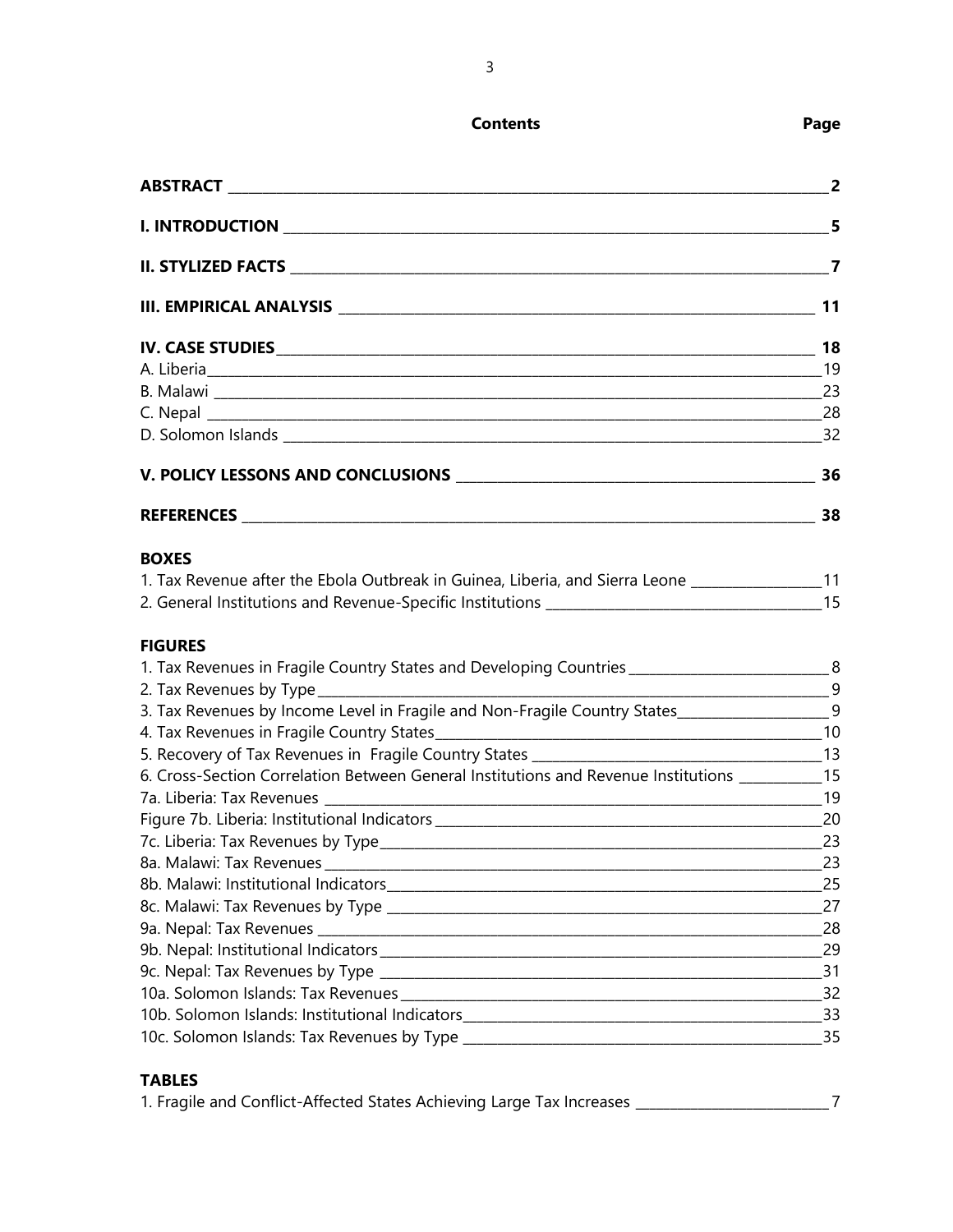| 2. Empirical Results on Tax Revenues (Fixed Effect)                                  |    |  |
|--------------------------------------------------------------------------------------|----|--|
| <b>APPENDICES</b>                                                                    |    |  |
| I. Fragile Country States by Income Groups                                           |    |  |
| II. Statistical Summary ____                                                         | 42 |  |
| III. Empirical Results on Tax Revenues with Interaction Terms (Fixed Effect Model) _ | 43 |  |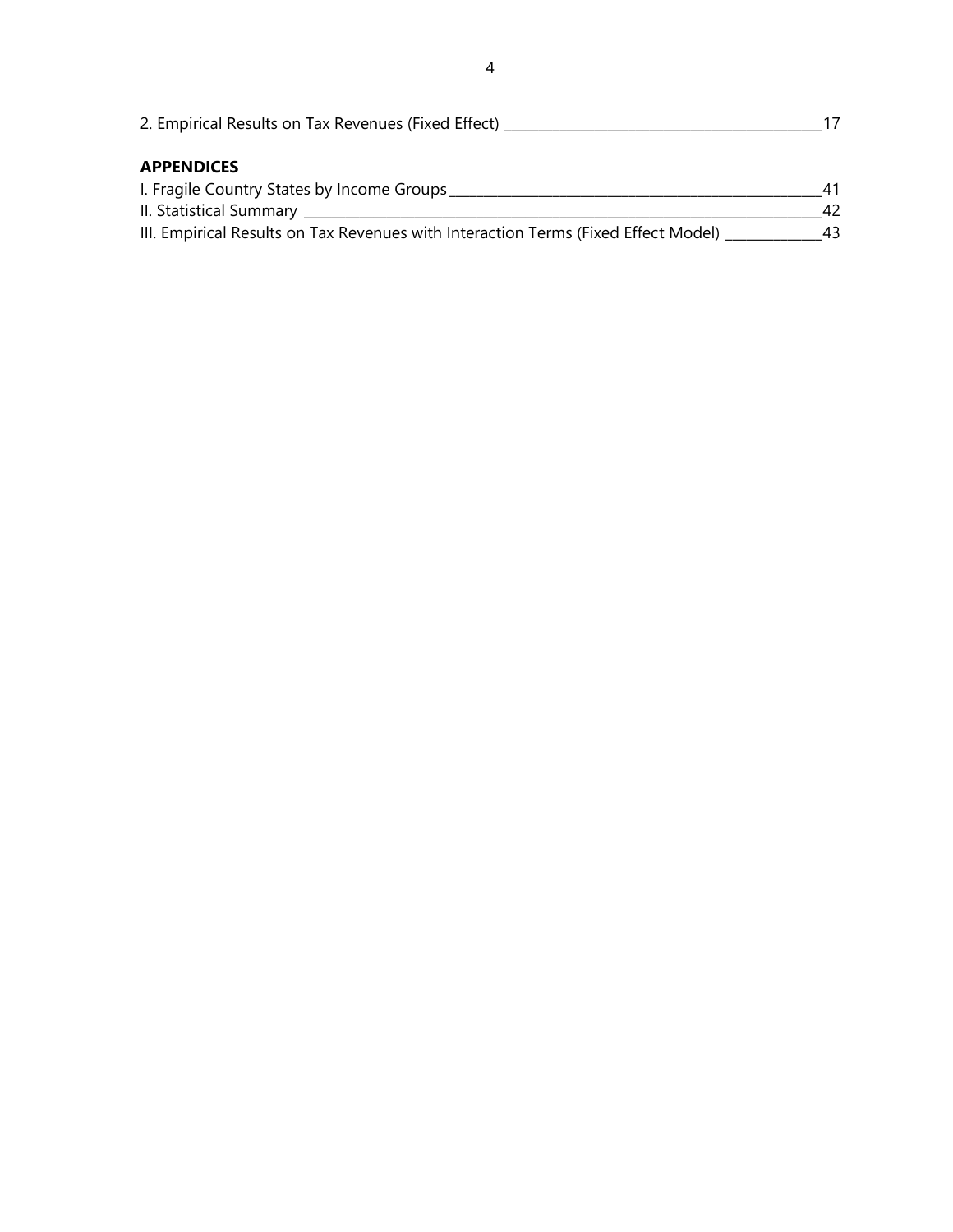#### **I. INTRODUCTION**

1. **Fragile and Conflict-Affected States (FCS) face formidable economic and structural challenges**. <sup>2</sup> These challenges are inextricably linked to the structural features of their economies, such as poor governance, weak institutional capacity, as well as political and social instability, while facing dire economic and developmental challenges. These institutional weaknesses all suggest difficulty in achieving sustainable and inclusive growth and in securing macroeconomic stability (IMF, 2008). The latest estimates suggest that by 2030, half of the world's poor will live in fragile countries (Commission on State Fragility, Growth and Development, 2018). Therefore, FCS are typically trapped in a syndrome of interlocking characteristics which makes it difficult to develop sustained progress. Those countries that are trapped in a low-level equilibrium appear to be in a political and economic limbo that can last for years (Carment and Samy, 2017). This makes the transition out of fragility neither simple nor rapid. The inability of FCS to raise sufficient tax revenue is strongly associated with the constraints they face in building resilience (Deléchat et al., 2018).

## 2. **Building tax capacity is critical for FCS to improve state building and development.**

As noted in Besley and Persson (2009) and Gaspar et al. (2016a, 2016b), increasing tax collection is important for economic growth and development. Therefore, to exit from fragility, the ability to mobilize revenue is undoubtedly a key factor. This was underscored in IMF (2017a), which pointed out that 90 percent of countries that graduated from fragility had substantially improved their CPIA sub-score for "efficiency of revenue mobilization." This underscores the fact that enhancing revenue—specifically tax revenue—is a pressing policy issue that is high on the agenda for many FCS.

## 3. **Enhancing tax collection is also critical for facilitating the post-COVID-19 recovery.**

As elaborated in IMF Fiscal Monitor (April, 2020), in response to the COVID-19 pandemic, ramping up public health expenditure is the number one priority, and many countries are allocating more fiscal resources to the health sector by increasing spending on monitoring, containment, and mitigation. Countries, including FCS, are also experiencing a fall in fiscal revenues as economic activity and trade decline. These developments are putting pressures on their fiscal balances, resulting in further increase in public debt. After the pandemic recedes, temporary tax measures implemented to mitigate the economic fallout should be lifted and compliance should be strengthened to help rebuild tax bases. Moreover, it would be even more

 $2$  FCS are defined as having either weak institutional capacity, as measured by the World Bank's Country Policy and Institutional Assessment (CPIA) score (average of 3.2 or lower), and/or experience of conflict (signaled by presence of a peace-keeping or peace-building operation). The IMF classified 39 countries to have met these criteria in the most recent three-year period (Appendix I). This list was updated in Baer et al. (2020) to include 42 countries. This paper uses the IMF (2017a) list of FCS and considers the countries that were FCS during the period when tax reforms were undertaken. It is important to note that FCS do not always progress in a linear manner. Some FCS can start off in conflict/disaster, move to post-conflict/post-disaster, then fall back into conflict.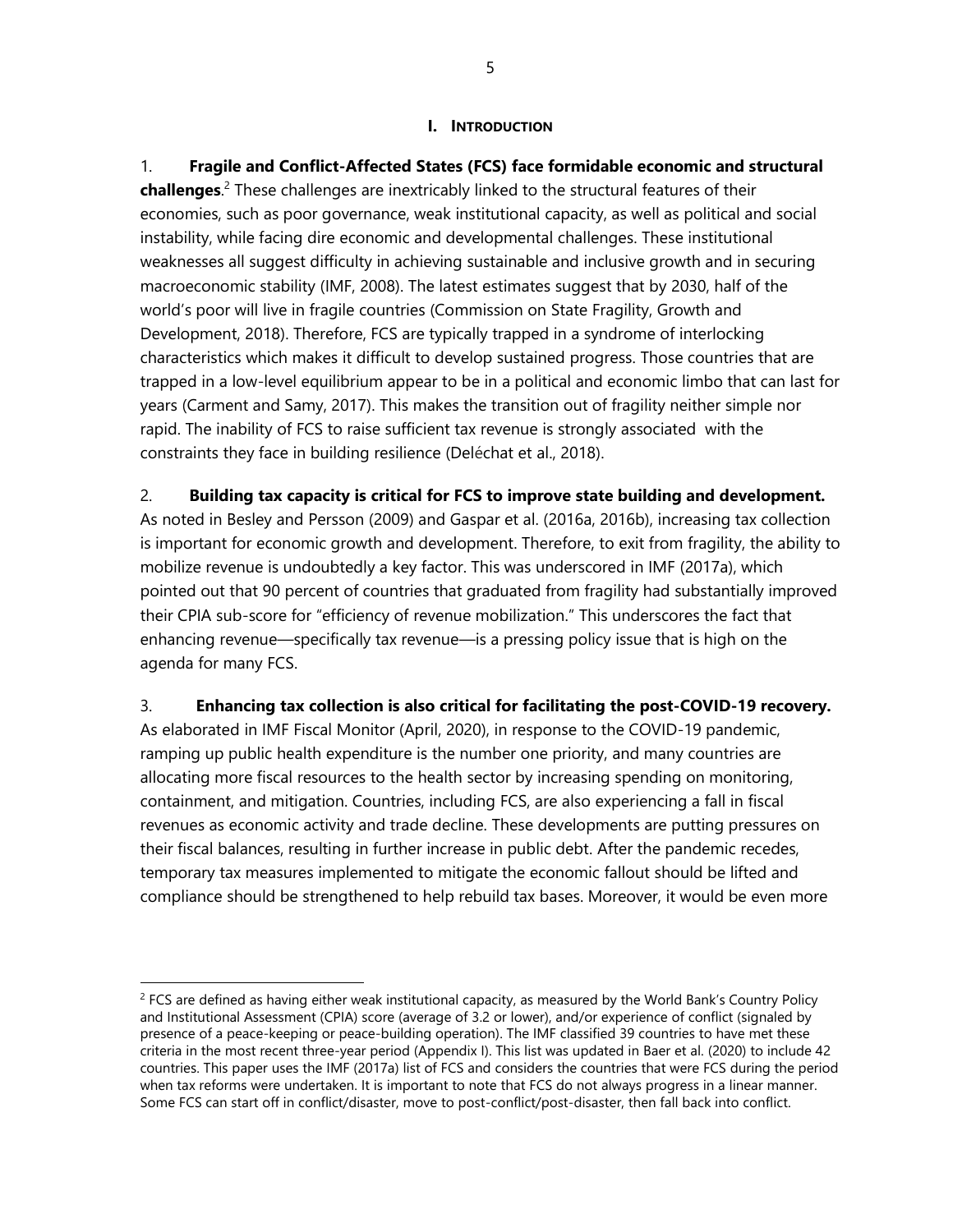important to generate fiscal resources for addressing development needs and safeguarding debt sustainability through enhancing revenue mobilization.

4. **Furthermore, increasing fiscal revenues is paramount to meet the Sustainable Development Goals (SDGs) and to support immediate spending needs.** IMF 2019b shows that delivering on the SDG agenda will require additional spending in 2030 of US\$0.5 trillion (15 percentage points of GDP) for the low-income country group, which includes most FCS. This substantial increase in additional spending would need to be supported at least in part by an increase in domestic tax collection. Improving tax revenue is pivotal to address pressing infrastructure needs and meet critical social spending needs. Mobilizing domestic revenue is also important to provide and maintain basic public services, promote stability and achieve development (Akitoby et al., 2019). In view of the recent declining trend of aid flows to FCS<sup>3</sup>, enhancing tax collection is paramount to assist FCS in reducing aid dependency.

5. **How can FCS improve their tax revenue performance?** This paper attempts to answer this question by empirically examining the key features of tax performance in FCS and exploring the cases of specific countries which achieved long-lasting, sizable gains in tax revenue. All of these cases have been identified as substantial tax revenue mobilization episodes by Akitoby et al., (2018).

- Our analyses point to the sustainability of tax reform efforts and the quality of institutions as two important factors to achieve sizable gains. While many FCS demonstrated some recovery of tax revenues after the peak of fragility, their reform efforts generally only lasted for 2–3 years, failing to catch up with non-fragile countries. We also find that changes in the quality of institutions is a key contributory factor to their tax performance (much more than it is for non-fragile states), and thus even a marginal improvement in institutions could bring large revenue increase.
- Based on the experiences of four FCS (i.e., Liberia, Malawi, Nepal, and Solomon Islands), several key lessons can be drawn.<sup>4, 5</sup> Each of the four countries achieved sizable increases in tax revenues by 7–20 percentage points of GDP over about a decade (Table 1). Their reform experiences point to the importance of targeting a country's high potential sector (e.g., the logging sector in Solomon Islands) and starting with reform steps with immediate effects to build momentum. Tax reforms can be pursued even with initially weak institutions, while political commitment is important to sustain reform efforts (e.g., over ten years) and realize long-lasting, sizable gains.

<sup>&</sup>lt;sup>3</sup> Many IMF staff reports discuss the decline in donor aid to FCS in recent years (e.g., IMF Country Report No. 17/381).

<sup>4</sup> Although Nepal was removed from the list of FCS in 2017, tax reforms were undertaken during the period when the country was classified as an FCS. The other three countries remain in the FCS country list.

<sup>&</sup>lt;sup>5</sup> The analyses—based on these selective country experiences—do not allow conclusive dicussions for all FCS. Nevertheless, their experiences are suggestive and are worth being considered in exploring an approach for tax reforms in FCS.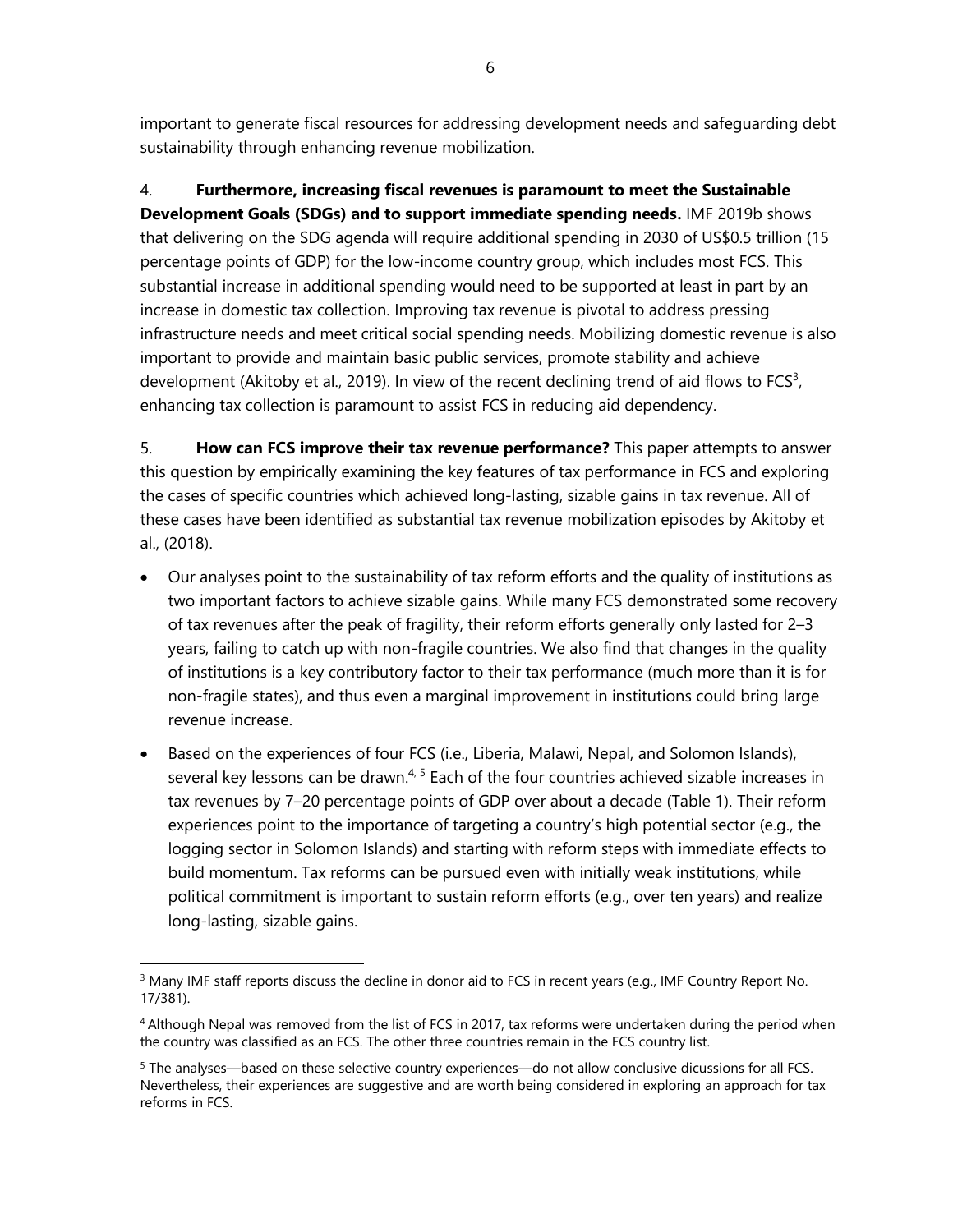|                 |               |             | Tax increase (Percent of GDP) |                |  |  |
|-----------------|---------------|-------------|-------------------------------|----------------|--|--|
|                 | Reform period | Total years | Total                         | Annual average |  |  |
| Liberia         | 2004-12       | 9           | 7.5                           | 0.8            |  |  |
| Malawi          | 2002-13       | 12          | 11.0                          | 0.9            |  |  |
| Nepal           | 2007-19       | 13          | 12.8                          | 1.0            |  |  |
| Solomon Islands | 2002-13       | 12          | 19.8                          | 17             |  |  |

**Table 1. Fragile and Conflict-Affected States Achieving Large Tax Increases**

Sources: Country authorities and authors' estimates.

6. **Notably, this paper presents an important contribution to policy discussions for FCS.** There have been few attempts to determine the factors affecting tax revenue mobilization in FCS, using both an empirical and a case study analysis.

7. **The rest of the paper is organized as follows.** Section II presents stylized facts on tax performance in FCS in comparison to non-FCS. Section III presents empirical analyses on the pace of tax collection recovery in FCS and the factors that contribute to tax revenue. In Section IV, a narrative assessment (e.g., case studies) is used to discuss countries that successfully improved their tax performance. The final section discusses the key lessons learned, drawing from the findings in the econometric analysis and the tax reform episodes.

# **II. STYLIZED FACTS**

8. **This section documents the tax performance of FCS, in comparison with non-fragile developing countries.** In view of the data limitation in early years, the analysis in the paper focuses on the developments since the early 2000s.<sup>6</sup> The following stylized facts are drawn based on recent performance in FCS:

 $6$  Securing credible data for countries under fragile economic environments is technically challenging. Based on the database for WEO, we confirmed the data availability and crosschecked with other sources (e.g., IMF staff reports), as needed.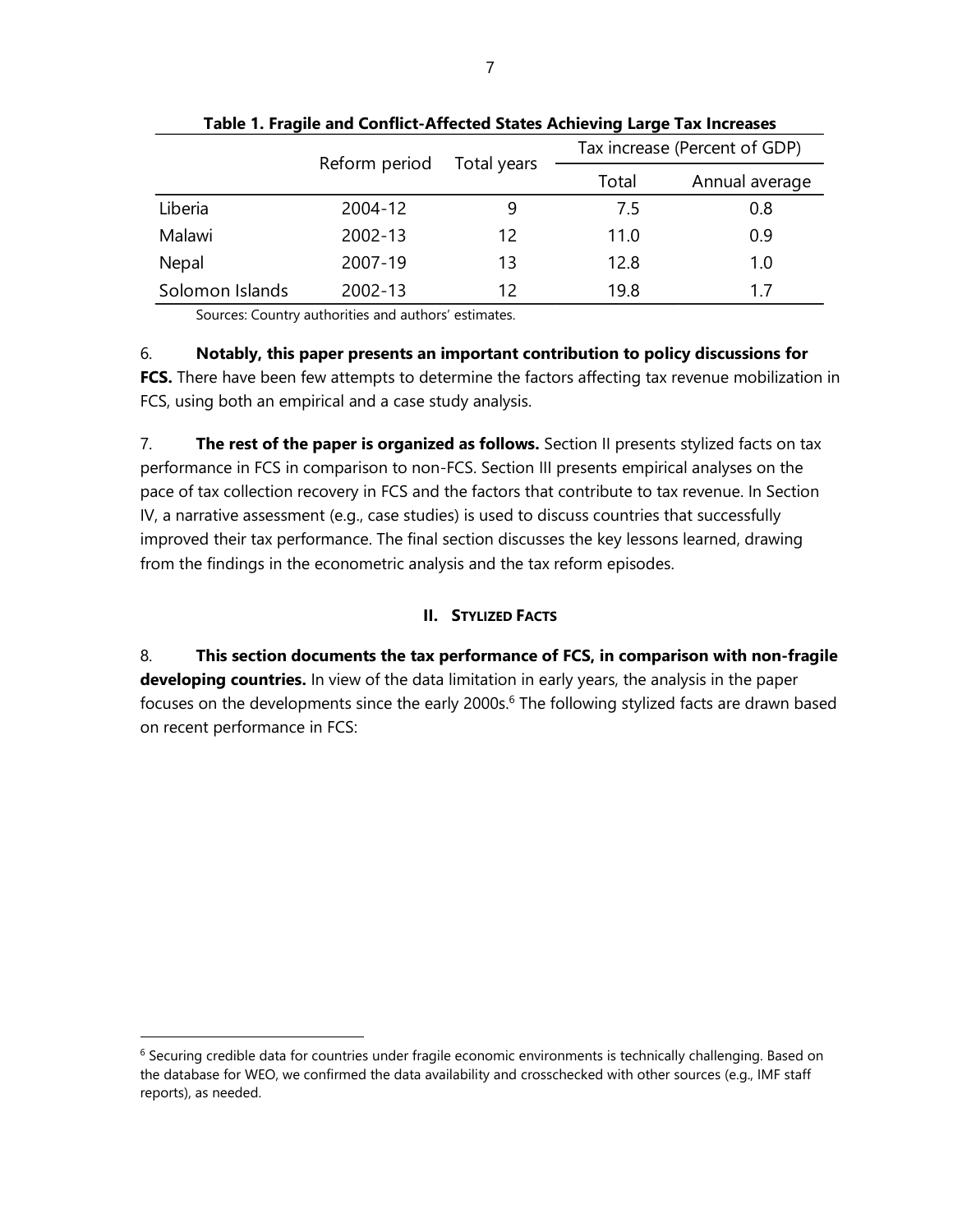• **Overall tax performance in FCS has been constantly weaker than in other developing countries (Figure 1).** For the last decade, tax collection for FCS has on average hovered around 11.5–12.5 percent of GDP. Compared with other developing countries (defined as low-income **Figure 1. Tax Revenues in Fragile Country States and Developing Countries** (Percent of GDP) 8 10 12 14 16 18 Fragile states **- Other developing countries** 

Source: WEO.

countries and emerging

markets, excluding FCS), their tax revenues have been consistently lower by 4–6 percentage points of GDP.

• **FCS's tax collection on goods and services are the weakest, compared with non-fragile developing countries (Figure 2).** Compared with non-FCS, FCS collect far less taxes on goods and services<sup>7</sup>—both in resource rich<sup>8</sup> and non-resource rich countries. This may reflect significant social or political challenges to implement (or enhance) a broad-based tax, where social or political stability is not fully secured (in fragile environments) and/or a social protection system is not established. IMF (2017a), Baer et al. (2020), and Mansour and Schneider (2019) note that FCS should rely more on easier tax handles such as taxes on goods and services, and excises, given that they exhibit a high concentration at their collection points—in particular, at customs border posts and for large companies.

 $<sup>7</sup>$  For the analysis in this paper, goods and service taxes are separated into VAT, excise taxes, and general (other)</sup> goods and services taxes.

 $8$  For resource rich countries, non-commodity revenue is computed by subtracting total commodity revenue as well as grants from general government revenue.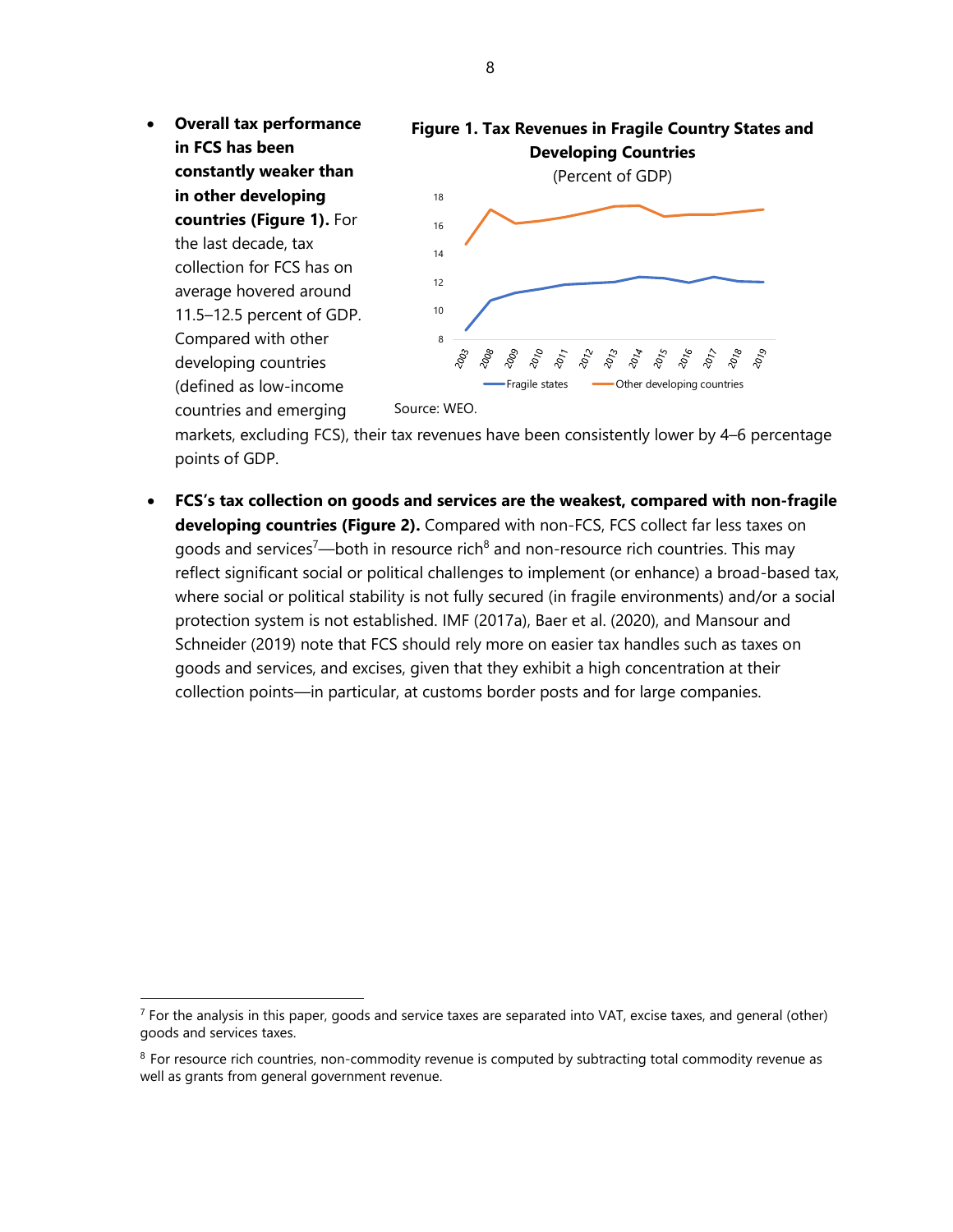

• **With some exceptions, the taxto-GDP ratios in FCS are generally lower than non-FCS of the same income level**

**(Figure 3).** Looking at the trend line for non-FCS at the same income peer, most FCS―about 80 percent of the total FCS―are placed below the line (not reaching the trend average of the income peer of non-FCS). Tax revenues of some FCS deviate from the trend by even more than 10 percentage points of GDP.

• **The analysis (Figure 3) suggests that there may be other contributory factors—besides** 

**Figure 3. Tax Revenues by Income Level in Fragile and Non-Fragile Country States** (2019)



**fragility—behind the poor revenue performance.** While a vast majority of FCS are below the trend line, some FCS are placed higher than the trend line, suggesting that being in fragile status may not necessarily be an absolute factor for weak tax performance. It is also important to note that having a high revenue ratio (which is a very important step toward sound economic development) is not sufficient to escape fragility.

• **The COVID-19 outbreak is expected to cause a drop in domestic revenue.** Tax revenue in FCS is projected to decline from 12 percent of GDP to 11.3 percent of GDP in 2020,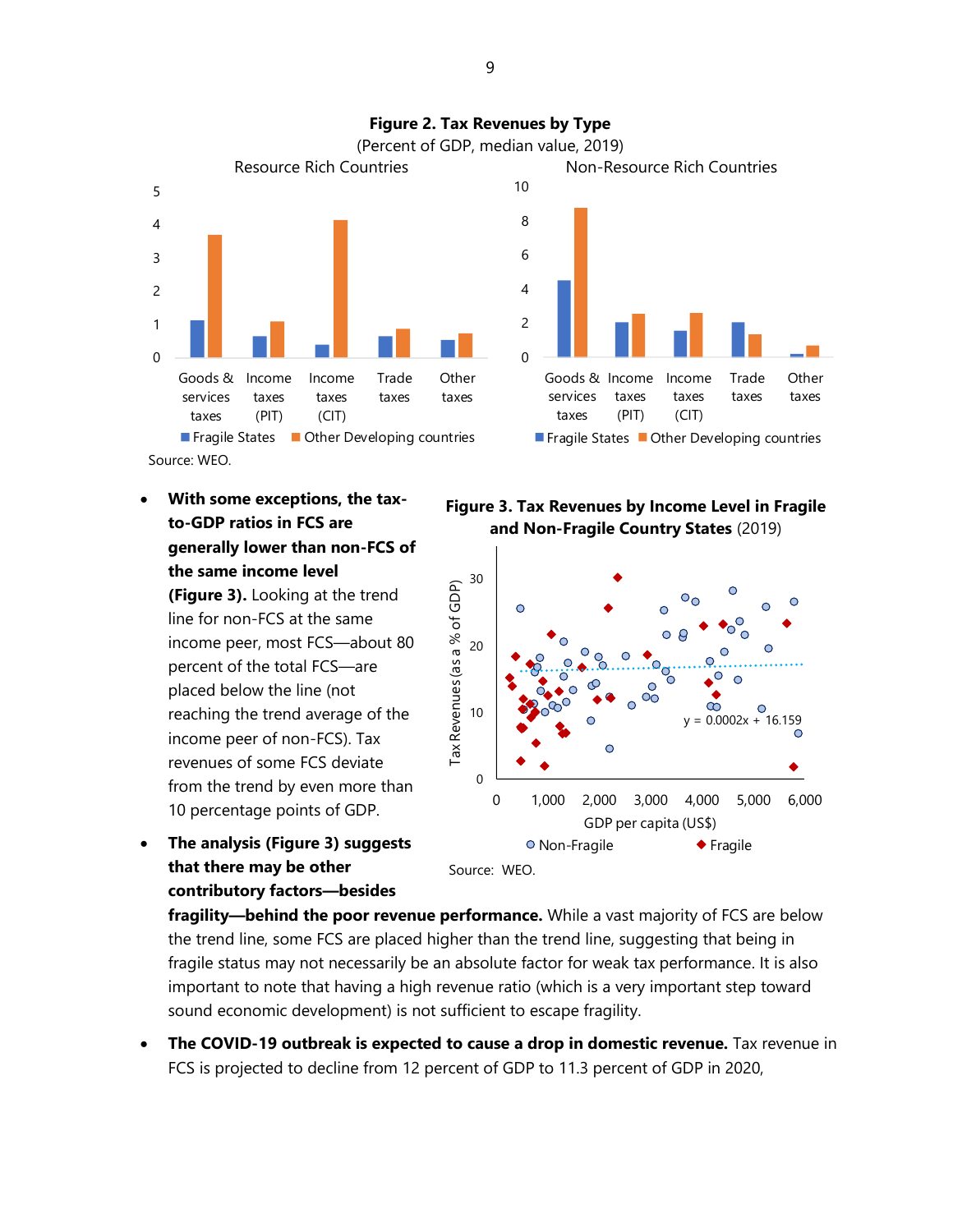before recovering in 2021 (Figure 4). The outbreak may affect tax collection through multiple channels. Preventative and containment efforts for COVID-19 can slow down economic activities and thus adversely affect tax collection. Moreover, lockdowns involving the closure of government offices and businesses are expected to obstruct pertinent administrative processes for revenue collection (as they are rarely automated in FCS). Some FCS—in an attempt to mitigate the impact of the pandemic—have also implemented



tax waivers on specific import items (Malawi), granted tax relief for most-affected businesses (Solomon Islands, Togo), and reduced consumption tax on additional goods (Somalia). In addition, taxpayer compliance is expected to deteriorate during the economic crisis, leading to further revenue losses.<sup>9</sup> These projections are subject to significant uncertainty, and the magnitude of the shock and the pace of the eventual tax recovery could widely differ by country, in light of the experiences with the Ebola outbreak (Box 1).

10

<sup>&</sup>lt;sup>9</sup> IMF (2020b) highlights that the far-reaching lockdown of private and public sectors implemented in many countries to contain the spread of COVID-19 is significantly impacting revenue administrations' operations. It further argues that, when COVID-19 is contained and lockdown measures are loosened, revenue agencies will have to be ready to reinvigorate their operations, restore the normal functioning of the revenue and trade systems, safeguard tax collection and recover compliance to pre-crisis levels.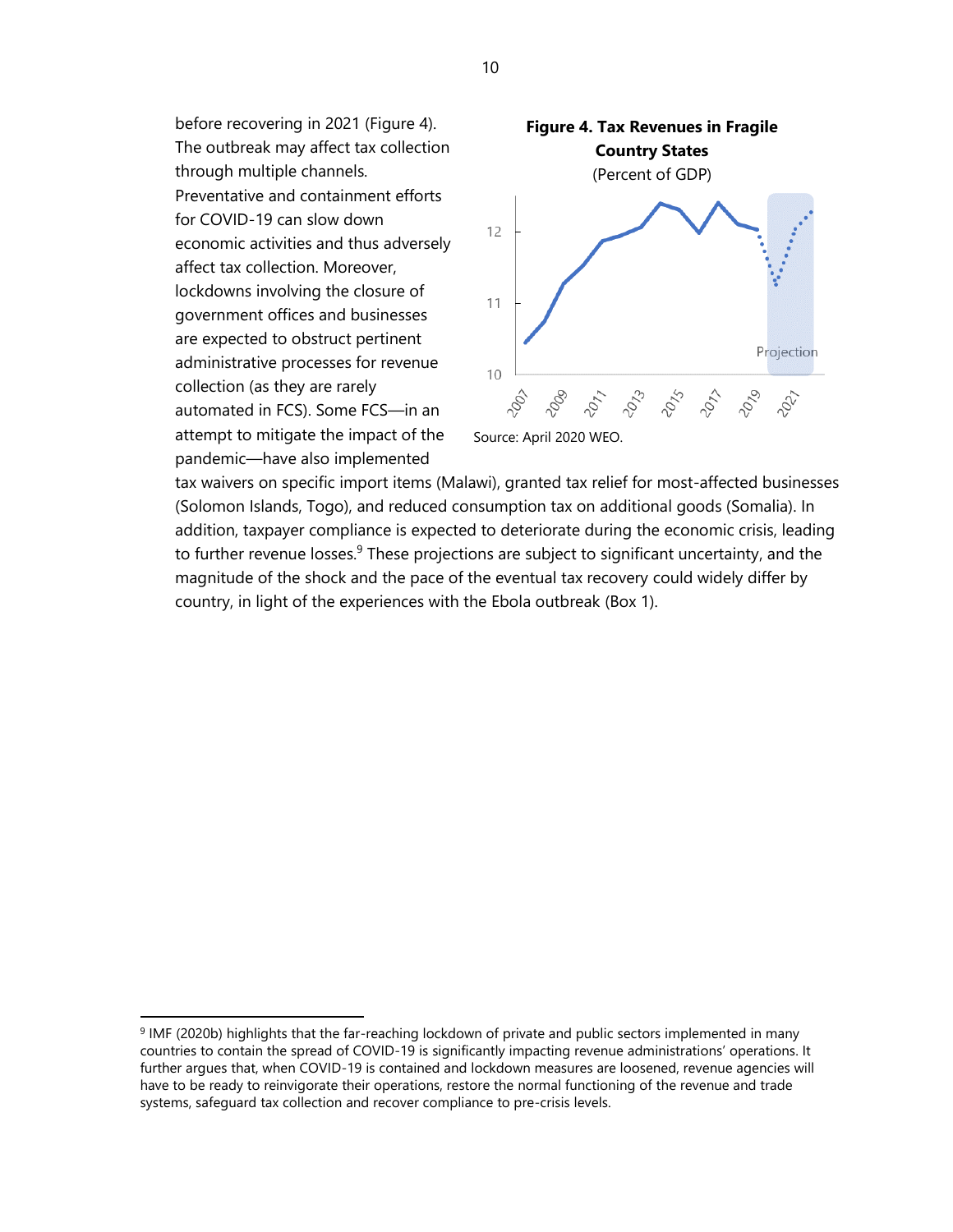## **Box 1. Tax Revenue after the Ebola Outbreak in Guinea, Liberia, and Sierra Leone**

The 2014-15 Ebola crisis was the largest Ebola outbreak in history and took a devastating toll on the people of Guinea, Liberia and Sierra Leone. Ebola infected over 28,000 people and caused more than 11,000 deaths in the three countries.

Following the Ebola outbreak, tax collections in these countries declined significantly (by about 1½ percentage points of GDP). IMF country documents unanimously point to the adverse impacts of the outbreak, which weakened economic activities, eroded revenue base, and weakened compliance with tax regulations. In Liberia, it is reported that arrears in tax obligations arose at end-2014 reflecting financial difficulties facing taxpayers as a result of the shocks.

Among the three countries, the pace of recovery after the outbreak widely differed by country. While all of them had gradually increased tax collection before the outbreak, the momentum for tax increase has not been maintained in Liberia and Guinea. In Sierra Leone, however, tax collection reached a pre-Ebola level in 2016 (a year after the end of the outbreak), while the momentum apparently continues.<sup>1</sup>



related to arrears payments from mineral companies and a capital gains tax from the sale of a mineral company (IMF Country Report No. 17/154).

#### **III.** EMPIRICAL ANALYSIS

9. **The stylized facts—the weak revenue performance of FCS relative to non-FCS—raise the question of what causes such weak performance in FCS.** Specifically, despite all the capacity building efforts by international partners for these countries, are FCS not recovering tax revenues after the tax revenue troughs? If yes, why are they performing constantly weaker than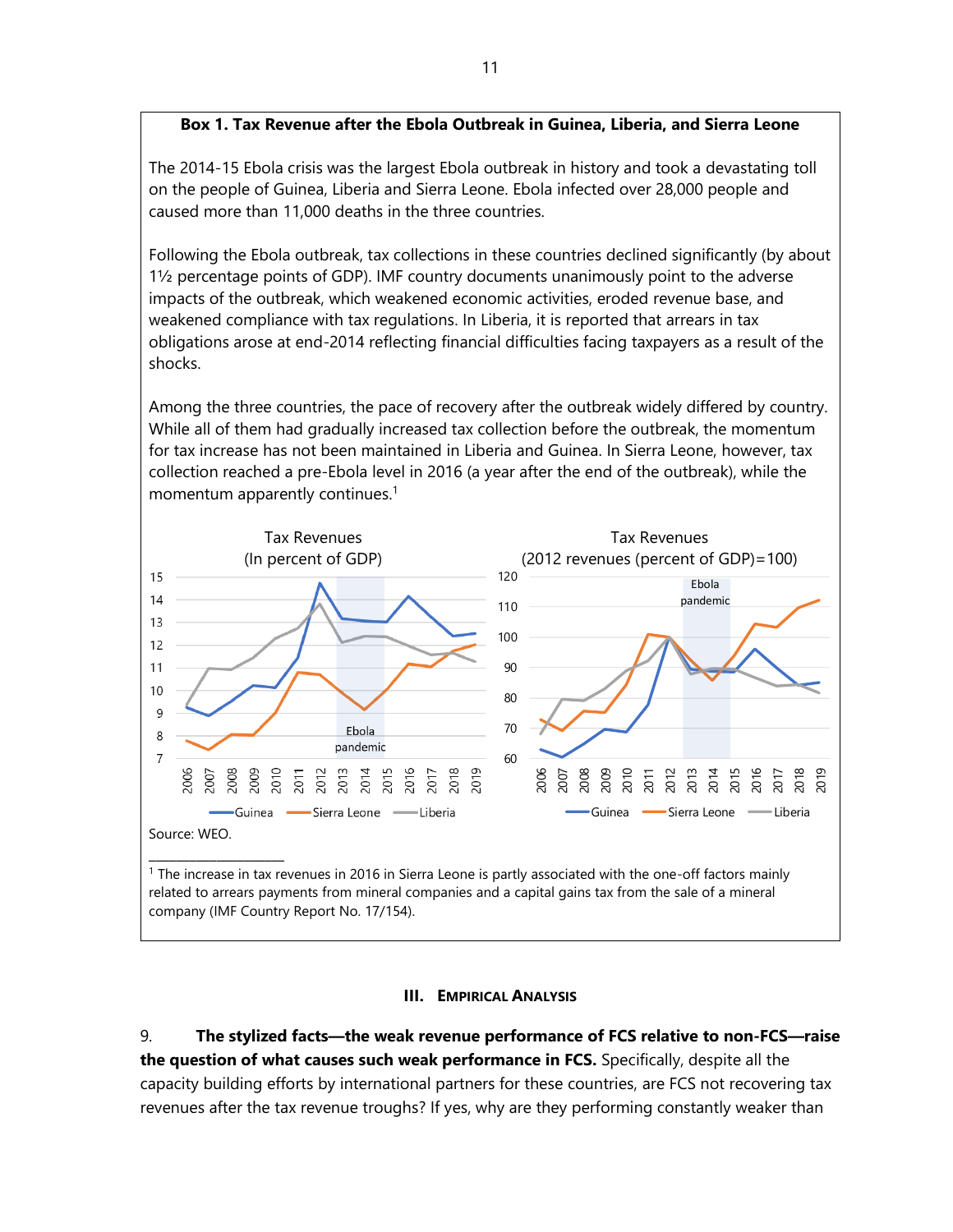non-FCS? Furthermore, what are the key determinants of their tax revenues? To answer these questions, this section empirically examines the pace of tax revenue recovery and explores the determinants of tax revenues.

#### *Pace of Tax Increase (Event Study Analysis)*

10. **To scrutinize the pace of tax revenue recovery, we now examine the behavior of tax revenues around the year of the weakest revenue performance using an event study approach**. Although not necessarily implying causality, our results help to understand subsequent revenue developments following the weakest revenue performance. As the year of the weakest tax performance (often reflecting the peak of fragility) may also be associated with conflict, we disentangle the analysis from post-conflict developments.<sup>10</sup> Specifically, following most closely Gourinchas and Obstfeld (2012), we specify a fixed-effects panel to capture the dynamic of tax revenues during an 11-year window around the tax revenue troughs (defined as the year of the lowest tax-to-GDP ratio during 1995–2017).<sup>11</sup> The specification is the following:

$$
y_{i,t} = \alpha_i + \sum_{j=-5}^{5} \beta_j D_{t+j} + \varepsilon_{i,t}
$$

Where y is tax revenue,  $\alpha_i$  is the country fixed-effect,  $D_{t+j}$  represents the 11 dummy variables taking the value of 1 in period  $t + j$  (where t is the year when tax collection was the lowest during the sample period), and  $\beta_j$  is the conditional effects of tax performance over the event window relative to tranquil times.

<sup>&</sup>lt;sup>10</sup> Data relating to the conflict period (and three years after the conflict period) are removed from the analysis for countries in which conflict-related incidents were reported and found to impact on tax revenue (based on IMF (2004); Collier and Hoeffler (2004); and various IMF staff reports).

 $11$  These troughs are usually associated with the peak of fragility (often associated with weakening of institutional capacity). During such periods, administrative capacity tends to weaken, including through a change in staff or key directorates, the inability to implement tax reforms, or a temporary break away from maintaining basic revenue collection principles, all of which could lead to low tax collection. For example, a low institutional index in Comoros and Eritrea was associated with low tax capacity (tax-to-GDP level below 6 percent) (Akanbi, 2019).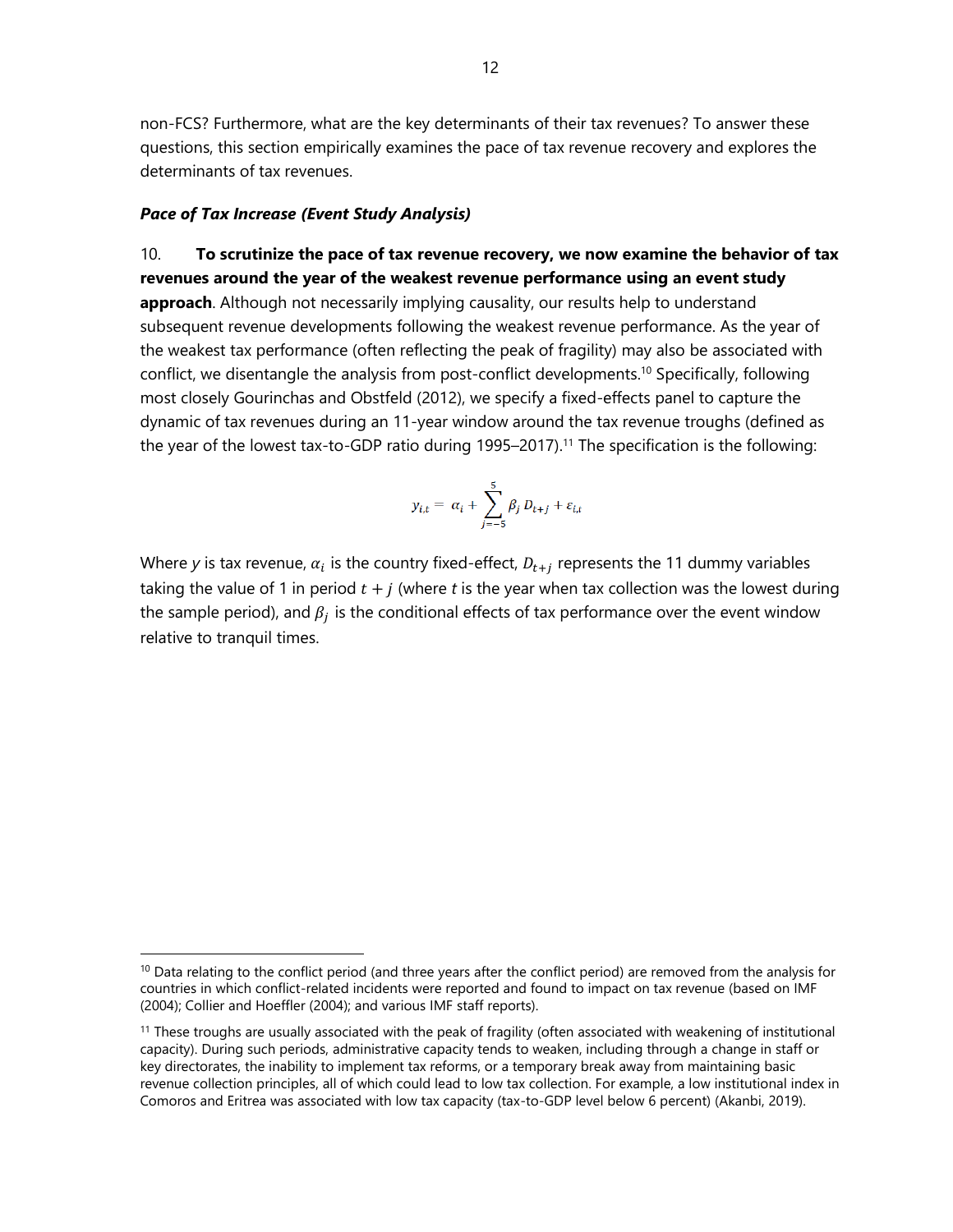11. **The results suggest that tax recovery after the weakest revenue performance tends to be sustained up to 2–3 years (Figure 5).** On average, the tax collection of FCS steadily improves by 3.5 percentage points of GDP from the lowest level, over a period of three years. While tax policy and revenue administration reforms coincided with the observed revenue increase after the trough, causality cannot reliably be established given the lack of additional micro-evidence or natural control groups for most reforms. For instance, some of the revenue increase may be associated with improved macroeconomic





Note: Dotted lines denote the confidence interval. Sources: WEO and WoRLD.

environment.<sup>12, 13</sup> The momentum for tax recovery, however, is short-lived. After three years, FCS recover the level of tax collection, though the momentum of tax increases is not sustained over time. Not being able to sustain the momentum for revenue increase is apparently a factor behind the weak revenue performance of FCS.

#### *Determinants of Tax Revenues*

12. **Previous research revealed that economic and institutional variables affect tax** 

**collection in developing countries.** Gupta (2007) used fixed and random effects specifications to examine the determinants of tax revenue efforts in developing countries. The study found that structural factors such as per capita GDP, agriculture share in GDP, ratio of imports to GDP, and foreign aid significantly affect revenue performance. Ghura (1998) applied a panel data analysis to sub-Saharan Africa and found that variations in tax revenue to GDP ratios were influenced by the level of corruption. Similarly, evidence provided by a system-Generalized Method of Moments (GMM) panel model in Imam and Jacobs (2007) showed that corruption is a contributory factor to the low revenue collection in Middle East countries. Using a random effects panel data analysis, Epaphra and Massawe (2017) found that good governance—measured in terms of government effectiveness, regulatory quality, rule of law and voice and accountability tends to raise tax revenue generation in African countries. Furthermore, evidence provided by a cross-sectional analysis showed that countries with a more unstable and polarized political system have an inefficient tax structure—in the sense that tax collection is more costly to administer (Cukierman et al., 1992).

 $12$  For instance, some of the revenue increase may be associated with improved macroeconomic environment. For further details on how reform efforts coincided with the tax recovery, see Akitoby et al. (2018).

 $13$  These results should be interpreted with caution due to the wide confidence interval.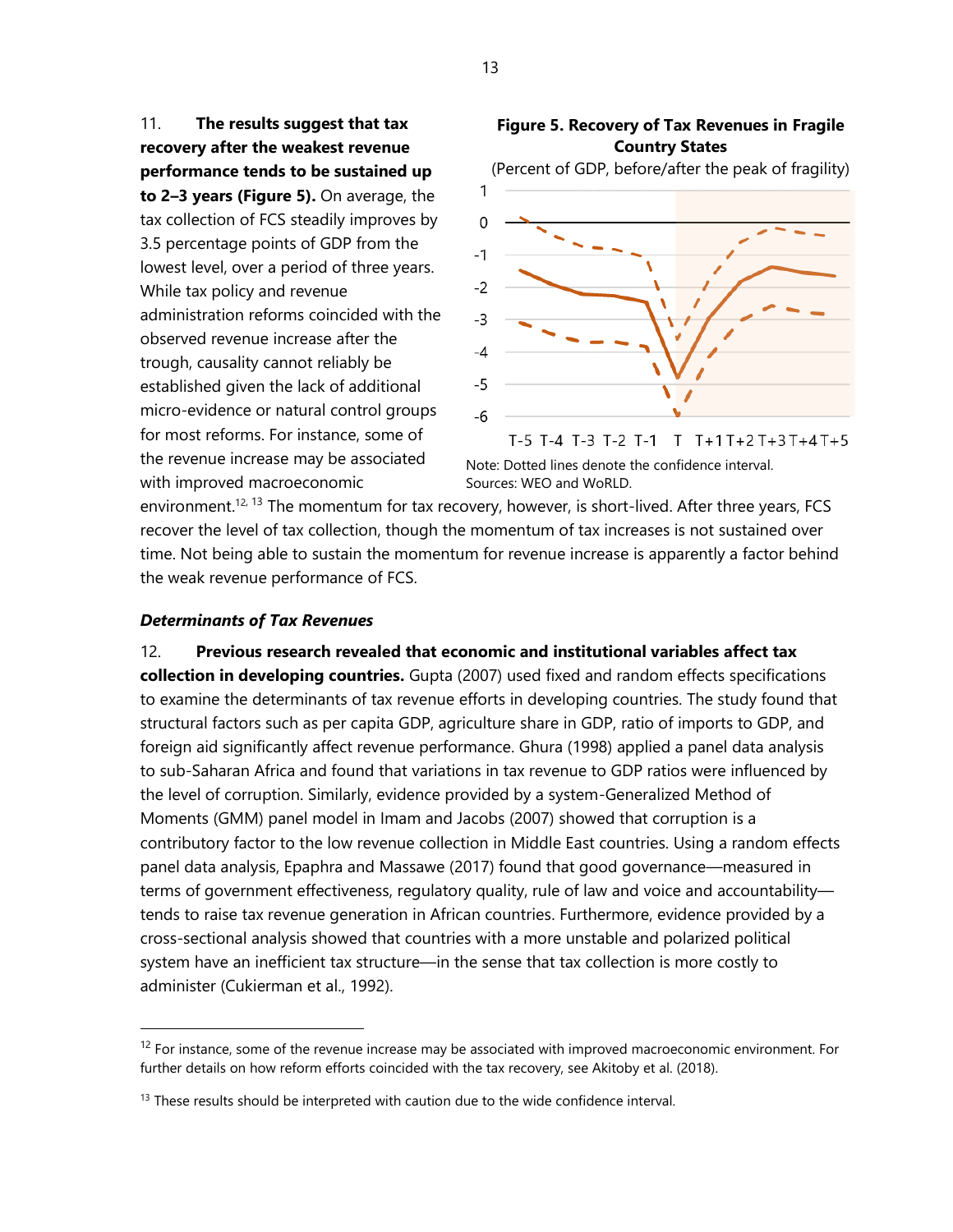$$
y_{i,t} = \alpha_i + \lambda_t + \beta X_{i,t} + \epsilon_{i,t}
$$

Where:  $y_{i,t}$  is the log of the tax-to-GDP ratio for country  $i$  at period year  $t$ ;  $X_{i,t}$  is a vector of independent variables;  $\alpha_i$  and  $\lambda_t$  represent a full set of country and time fixed effects, respectively; and  $\epsilon_{i,t}$  is the error term. The sample comprises annual data from 2000 to 2017. Data were constrained to this period due to limited availability of information for FCS prior to 2000. The main data sources are IMF's World Economic Outlook (WEO) database, FAD Tax Policy Revenue Analysis Tool (RAT) <sup>15</sup>, and the publicly available World Revenue Longitudinal Database (WoRLD). <sup>16</sup> The tax revenue data exclude grants and non-tax revenue.

14. **Independent variables are selected based on the findings in the literature**. Similar explanatory variables were selected based on other studies in the literature (e.g., Gupta (2007), Epaphra and Massawe (2017) and IMF (2018)). The structural variables include real GDP per capita growth, trade openness, net official aid, inflation, and the share of agriculture in total output. Per capita GDP growth is included to control for the impacts of business cycles. Trade openness captures the degree of liberalization. The inflow of foreign aid, once used productively, is expected to improve revenue performance. Changes in macroeconomic policy in the previous year are likely to affect revenue collection from different taxes in the following year. Therefore, the lagged value of inflation—which gauges the effect of macroeconomic policy—is included as a regressor. Also, given the large share that agriculture contributes to GDP in FCS, and its different regime of taxation in many countries, this variable is also included. Furthermore, income inequality (as measured by the GINI index) is included to capture the relationship between tax collection and the income gap.<sup>17</sup> Higher spending on education is included as a regressor because it is associated with more qualified staff and it has a positive relationship with tax morale.<sup>18</sup> Public spending on education is also a proxy for social spending, which is low in many FCS. Institutional and governance variables include the indices for control of corruption, government effectiveness, and political stability (based on the Worldwide Governance Indicators). Among these variables, government effectiveness and the control of corruption tend to be highly correlated with the performance of revenue-specific institutions (Box 2).

<sup>&</sup>lt;sup>14</sup> Given the small number of countries in the FCS sample (19), using GMM can produce biased estimates.

<sup>&</sup>lt;sup>15</sup> See Mylonas, Victor, 2019. "Revenue Analysis Tool (RAT)" **[IMF Technical Notes and Manuals](https://ideas.repec.org/s/imf/imftnm.html)** (Forthcoming), International Monetary Fund.

<sup>&</sup>lt;sup>16</sup> General government (GG) data are used wherever available, if not, central government (CG) tax revenue data are used as a proxy for GG data.

<sup>&</sup>lt;sup>17</sup> Several empirical studies include income inequality as an explanatory variable for tax performance (e.g., IMF, 2018; Fenochietto and Pessino, 2013). It is presumed that a more even income distribution should facilitate collection as well as voluntary taxpayer compliance (Fenochietto and Pessino, 2013).

<sup>&</sup>lt;sup>18</sup> Higher education levels are related positively to tax morale because educated people can better understand the importance of government intervention or policies that enhance tax collection (e.g., Rodríguez, 2018).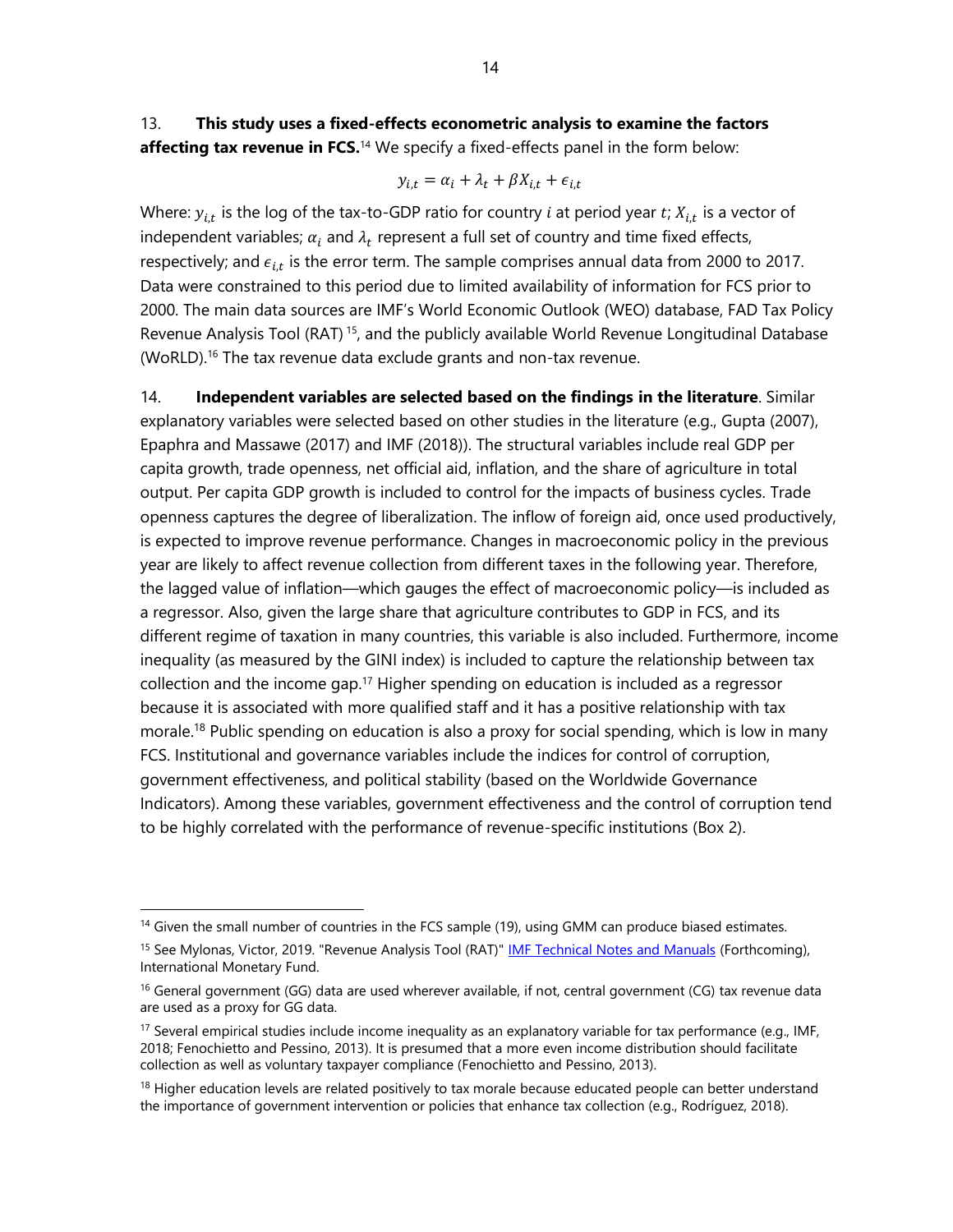#### **Box 2. General Institutions and Revenue-Specific Institutions**

This box examines the relationship between general institutions and revenue-specific institutions. Following IMF (2019a), the paper uses selective indicators from the International Survey on Revenue Administration (ISORA), which contains relevant institutional measures related to tax administration.<sup>1</sup> The relevant indicators derived from the database are related to risk management, public accountability, third party information and limits on discretionary power. These indicators are averaged, with equal weights, to derive an overall revenue institution index. In light of the lack of historical ISORA data, this paper undertakes a simple cross-section regression and correlation.

Following Akanbi (2019), we also confirm a positive relationship between general institutions (government effectiveness, control of corruption) and revenue institutions. A higher government effectiveness index is associated with better revenue institutions (Figure 6). Post-conflict countries have a long history of political instability, which has caused a lack of proper management (and deterioration) of revenue institutions. Meanwhile, structural and economic factors have led to inefficiencies in governance. In FCS, poor governance of revenue agencies has coincided with weak administrative practices and a drag on reforms, both of which impeded tax collection.

A lower control of corruption index corresponds to weaker revenue institutions (Figure 6). This is particularly important in FCS because in 2015, two thirds of the FCS were among the countries with the highest corruption levels in the world, as measured by the Corruption Perceptions Index (CPI) from Transparency International. <sup>2</sup> Also, corruption—including through tax loopholes in exchange for bribes and undervaluation or underdeclaration of goods at customs—reduces revenue collection. IMF (2018) and IMF (2019a) also find similar evidence that control of corruption is associated with an increase in government revenues.



#### **Figure 6. Cross-Section Correlation Between General Institutions and Revenue Institutions**

Sources: IMF (2019a) and WGI.

 $\mathcal{L}=\mathcal{L}=\mathcal{L}=\mathcal{L}=\mathcal{L}=\mathcal{L}=\mathcal{L}=\mathcal{L}=\mathcal{L}=\mathcal{L}=\mathcal{L}=\mathcal{L}=\mathcal{L}=\mathcal{L}=\mathcal{L}=\mathcal{L}=\mathcal{L}=\mathcal{L}=\mathcal{L}=\mathcal{L}=\mathcal{L}=\mathcal{L}=\mathcal{L}=\mathcal{L}=\mathcal{L}=\mathcal{L}=\mathcal{L}=\mathcal{L}=\mathcal{L}=\mathcal{L}=\mathcal{L}=\mathcal{L}=\mathcal{L}=\mathcal{L}=\mathcal{L}=\mathcal{L}=\mathcal{$ 

<sup>1</sup>The data source is the participant review tables for ISORA 2016 [\(https://data.rafit.org/\).](https://data.rafit.org/) ISORA uses an online data collection platform (called Revenue Administration Fiscal Information Tool—RA-FIT) developed and administered by the IMF. Akanbi (2019) points out that the performance of general state institutions—using measures for government effectiveness, the control of corruption, and freedom to trade—and of revenue-specific institutions are highly and positively correlated, implying that countries with good state institutions tend to have good revenue institutions as well.

 $2$  In general, FCS are characterized by less favorable ratings in governance indicators (IMF, 2015).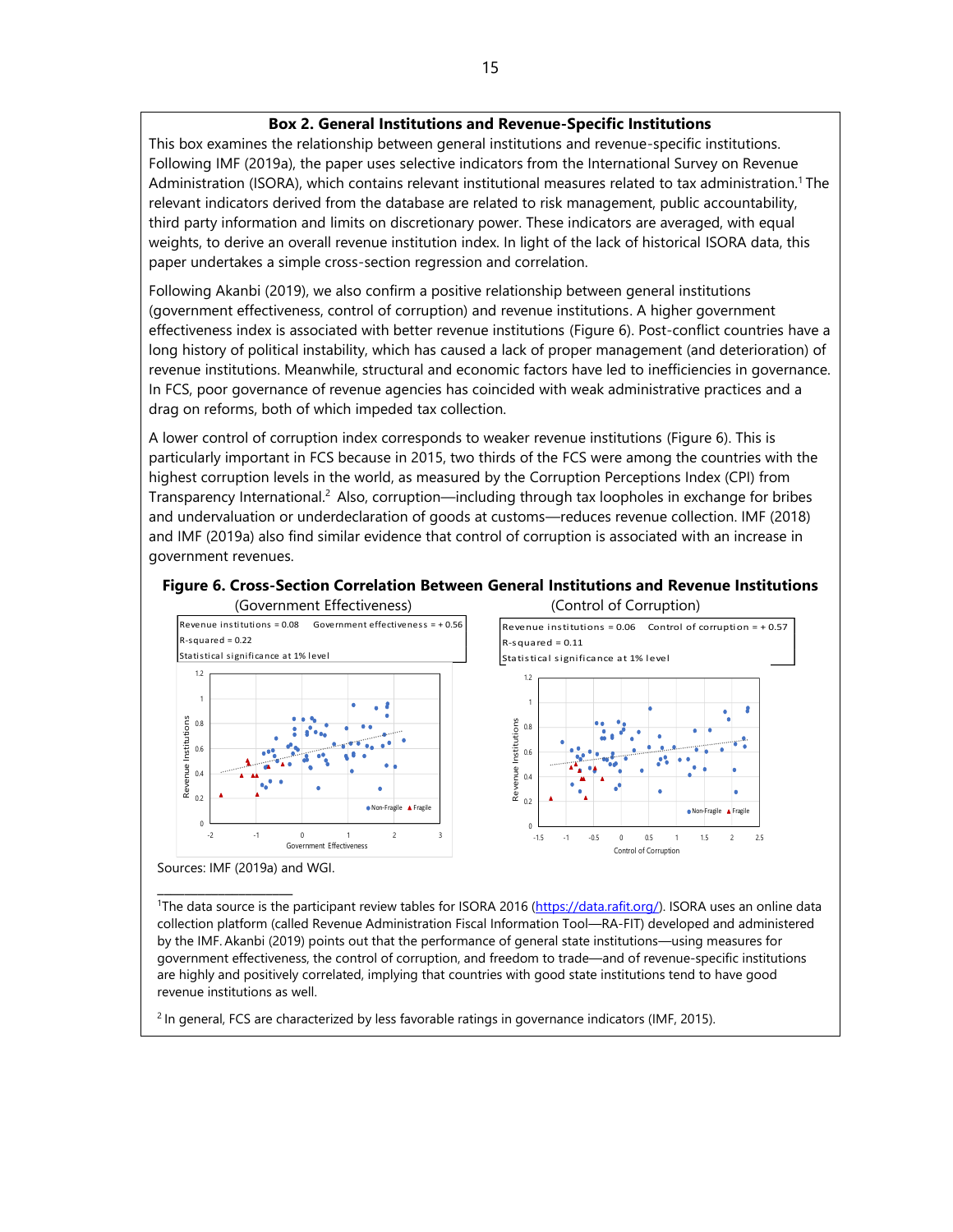#### *Results*

15. **The regression results highlight that improving institutional variables is more relevant in FCS than in non-FCS (Table 2).** 19, <sup>20</sup> Control of corruption, government effectiveness, and political stability are important determinants of tax collection in FCS. This underscores the importance of improving governance and political stability in proceeding with effective tax reforms. This finding is not surprising, as FCS typically suffer from weak institutions, high corruption, and/or instable political conditions, all of which would preclude tax collection efforts. In the non-FCS group, control of corruption, government effectiveness, and political stability are not significant, suggesting a possible nonlinear relation between tax performance and the institutional variables. This implies that changes in institutional capacity may have a different marginal impact in those countries that have very weak initial conditions (the FCS) compared to those with stronger institutional capacity. 21

16. **Tax performance can also be explained by other factors.** GDP per capita growth is an important indicator for both FCS and non-FCS. This indicates that tax collection is boosted by buoyant economic activity. Government expenditure on education is positive and significant in the non-FCS group, indicating that more investment in education could lead to higher education levels—which relate positively to tax morale (Rodríguez, 2018). IMF (2018) also notes that higher spending on education could give governments incentives to collect more taxes (e.g., by increasing tax rates) to finance new spending levels. Government expenditure on education is insignificant in the FCS group. This may possibly reflect the low efficiency of their spending, often associated with the weak institutional capacity in the group. Similar to other studies in the literature (Fenochietto and Pessino, 2013), the share of the agriculture sector is statistically significant in FCS. As FCS tend to have large informal sectors and a large share of agriculture in total output, this constellation of factors often pushes FCS towards a lower level of tax collection and a narrower tax base. In non-FCS, the results also suggest weaker tax performance with larger agriculture sector. In FCS, the effect of inflation is slightly negative and statistically significant, possibly reflecting that high inflation tends to reflect macroeconomic imbalances with dire economic challenges in the country group. To the contrary, inflation has no impact on tax revenue in non-FCS.

17. **The results do not support the role of trade openness, income inequality and net aid for tax performance in FCS.** Although the coefficient for trade openness shows a positive

 $19$  The Hausman specification test was performed and confirmed that the null hypothesis of no correlation between the effects and the error term is rejected. Therefore, a fixed effect model should be used rather than a random effect model.

 $20$  Given the high correlation between each institutional variable and GDP per capita (Appendix II), we also estimate the model without GDP per capita. We also consider different combinations of control variables. For all these cases, our main results remain unchanged.

 $21$  This result is also confirmed using the interaction terms of institutional variables with FCS dummies. While most of the interaction terms are statistically significant, none of the institutional variables (without FCS dummies) is statistically significant (Appendix III).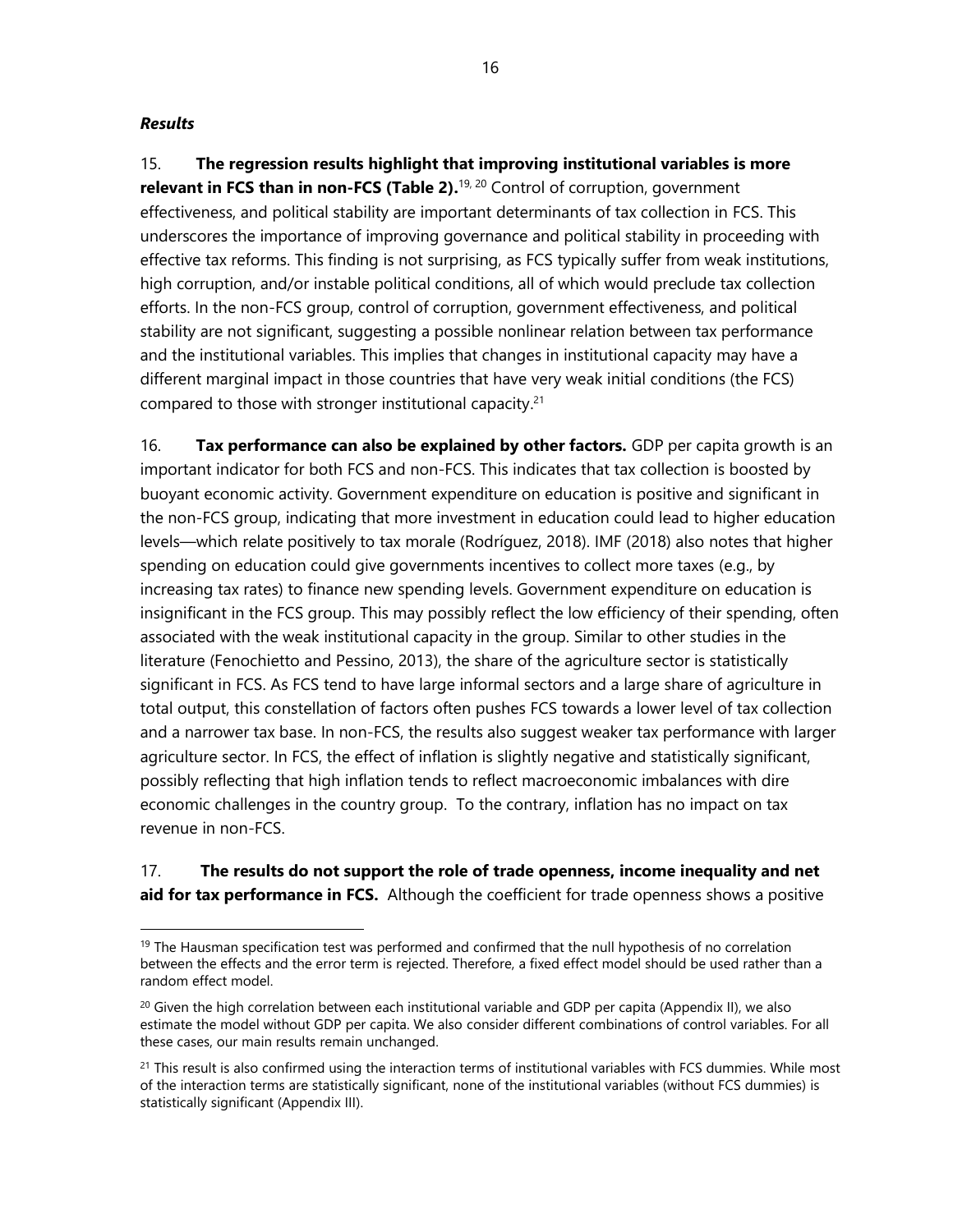sign in FCS, it is not statistically significant. Furthermore, income inequality is not a significant determinant of tax revenue in FCS. In contrast, in non-FCS, the results point that lower income inequality and higher trade openness contribute to tax performance. The insignificant results on net official aid in FCS may suggest that in these countries, large aid would not necessarily imply aid dependency demotivating tax reform efforts.

|                                                       | Fragile states |                         |                         |               | Nonfragile states |                |  |  |
|-------------------------------------------------------|----------------|-------------------------|-------------------------|---------------|-------------------|----------------|--|--|
|                                                       | (1)            | (2)                     | (3)                     | (4)           | (5)               | (6)            |  |  |
| Control of corruption                                 | $0.183**$      |                         |                         | 0.0237        |                   |                |  |  |
|                                                       | (2.138)        |                         |                         | (1.233)       |                   |                |  |  |
| Government effectiveness                              |                | $0.150*$                |                         |               | 0.0139            |                |  |  |
|                                                       |                | (1.691)                 |                         |               | (0.686)           |                |  |  |
| Political stability and absence of violence/terrorism |                |                         | $0.0713**$              |               |                   | 0.0102         |  |  |
|                                                       |                |                         | (2.142)                 |               |                   | (0.893)        |  |  |
| Real GDP per capita growth                            | $0.00800***$   |                         | 0.00809 *** 0.00823 *** | $0.00306***$  | $0.00312***$      | $0.00302***$   |  |  |
|                                                       | (3.969)        | (3.998)                 | (4.099)                 | (2.642)       | (2.689)           | (2.594)        |  |  |
| Trade openness                                        | 0.000940       | 0.000797                | 0.000767                | $0.00156***$  | $0.00159***$      | $0.00160***$   |  |  |
|                                                       | (1.323)        | (1.122)                 | (1.085)                 | (6.038)       | (6.123)           | (6.109)        |  |  |
| Consumer prices, period average, percent change (lag) | $-0.00239***$  | $-0.00234***0.00248***$ |                         | $-0.000331$   | $-0.000336$       | $-0.000330$    |  |  |
|                                                       | $(-4.641)$     | $(-4.490)$              | $(-4.834)$              | $(-0.973)$    | $(-0.987)$        | $(-0.969)$     |  |  |
| Agriculture sector, value added (% of GDP)            | $-0.0122***$   | $-0.0124***$            | $-0.0112***$            | $-0.00480***$ | $-0.00498***$     | $-0.00489***$  |  |  |
|                                                       | $(-3.787)$     | $(-3.821)$              | $(-3.377)$              | $(-3.247)$    | $(-3.389)$        | $(-3.312)$     |  |  |
| Government expenditure on education (% of GDP) (lag)  | $-0.00667$     | $-0.0134$               | $-0.00747$              | $0.0143***$   | $0.0141***$       | $0.0138***$    |  |  |
|                                                       | $(-0.430)$     | $(-0.826)$              | $(-0.481)$              | (3.179)       | (3.127)           | (3.074)        |  |  |
| Net official aid received (% of GDP)                  | $-0.00180$     | $-0.00111$              | $-0.00122$              | $-0.00816***$ | $-0.00810***$     | $-0.00800$ *** |  |  |
|                                                       | $(-0.907)$     | $(-0.571)$              | $(-0.631)$              | $(-4.552)$    | $(-4.517)$        | $(-4.423)$     |  |  |
| Gini index (lag)                                      | $-0.00103$     | $-0.00273$              | $-0.00156$              | $-0.00506***$ | $-0.00494***$     | $-0.00501***$  |  |  |
|                                                       | $(-0.236)$     | $(-0.623)$              | $(-0.359)$              | $(-3.357)$    | $(-3.275)$        | $(-3.321)$     |  |  |
| Constant                                              | $2.572***$     | $2.665***$              | $2.481***$              | $2.748***$    | 2.739 ***         | $2.739***$     |  |  |
|                                                       | (10.94)        | (10.34)                 | (10.76)                 | (34.41)       | (34.41)           | (34.34)        |  |  |
| Observations                                          | 298            | 298                     | 298                     | 1,201         | 1,201             | 1,199          |  |  |
| R-squared                                             | 0.455          | 0.451                   | 0.455                   | 0.320         | 0.320             | 0.319          |  |  |
| Number of ifscode                                     | 19             | 19                      | 19                      | 78            | 78                | 78             |  |  |

#### **Table 2. Empirical Results on Tax Revenues (Fixed Effect)**

z-statistics in parentheses

\*\*\*  $p < 0.01$ , \*\*  $p < 0.05$ , \*  $p < 0.1$ 

Note: Time dummies are also included.

Source: IMF staff estimates.

18. **Building on these empirical findings, it would be important to investigate how FCS can strengthen institutions (reflected in governance indicators) to increase tax collection.**

The results highlight the importance of improving institutions in FCS. As general institutions are highly associated with revenue-specific institutions, one can hope to find lessons from tax reform experiences of FCS that could contribute to substantial revenue increases, often starting from very weak institutions at the outset. To investigate this, the next section examines specific country experiences of tax reforms. For all of these cases, some/all of these institutional variables improved following the initiation of their tax reforms.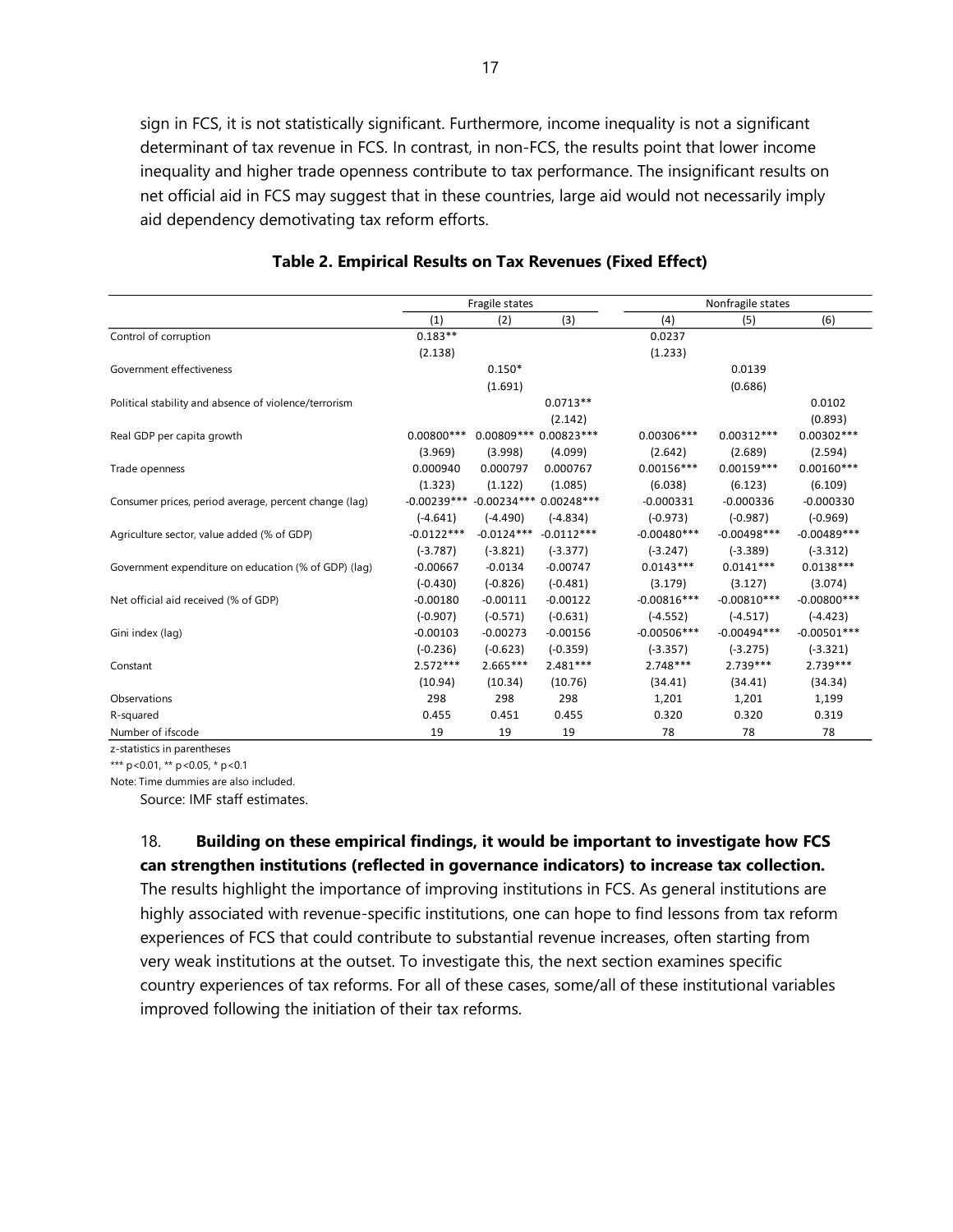#### **IV. CASE STUDIES**

19. **To draw lessons for FCS, we consider countries that achieved sizable, sustained increases in tax revenues.** This paper focuses on four episodes of large tax revenue mobilization in FCS, namely in Liberia, Malawi, Nepal, and Solomon Islands. The paper selects episodes with two criteria. First, all the cases have been identified in Akitoby et al. (2018) as episodes of substantial tax revenue mobilization.<sup>22</sup> Second, in addition to the gains in tax revenue achieved during the tax reform period identified in Akitoby et al. (2018), these countries achieved increases in their tax-to-GDP ratios beyond 7 percentage points and sustained most of it over a long period. The case studies provide detailed information on the tax policy and revenue administration reforms undertaken during the tax reform period to achieve these gains.<sup>23</sup> While these countries enhanced tax collection over a long period, this does not imply that there remains no scope to further increase tax collection or strengthen revenue performance.

## 20. **However, given the heterogeneity of FCS, there is no one-size-fits-all reform.** FCS

are heterogeneous in their economic structure, sources and degree of fragility, and macroeconomic performance ( IMF, 2017a). As a result, it is not desirable to view FCS as a unified group. Having said this, two high-level lessons emerge from the case studies: (i) tax reforms can be pursued even with initially weak institutions; and (ii) strong political commitment is important to sustain reform efforts (e.g., over ten years) and realize long-lasting, sizable gains.

21. **Each case study is structured as follows**: (i) a short background section gives the political and economic context; (ii) the tax reform strategy is outlined to describe the fiscal reform measures undertaken; and (iii) the outcome of the strategy is highlighted.

 $22$  In identifying the episodes of large tax revenue mobilization, Akitoby et al. (2018) focused on countries with more tangible tax revenue mobilization results: (i) countries that have increased their tax-to-GDP ratios by a minimum of 0.5 percent each year for at least three consecutive years (or 1.5 percent within three years); (ii) countries with beyond average increases in their tax-to-GDP ratios; and/or (iii) countries with better tax performance compared with peers in the same income group (utilizing the approach used in von Haldenwang and Ivanyna (2012)).

 $23$  An in-depth analysis of each episode was conducted based on IMF country reports (including staff reports and TA reports). We also consulted with staff who were engaged with the four countries during the reform period.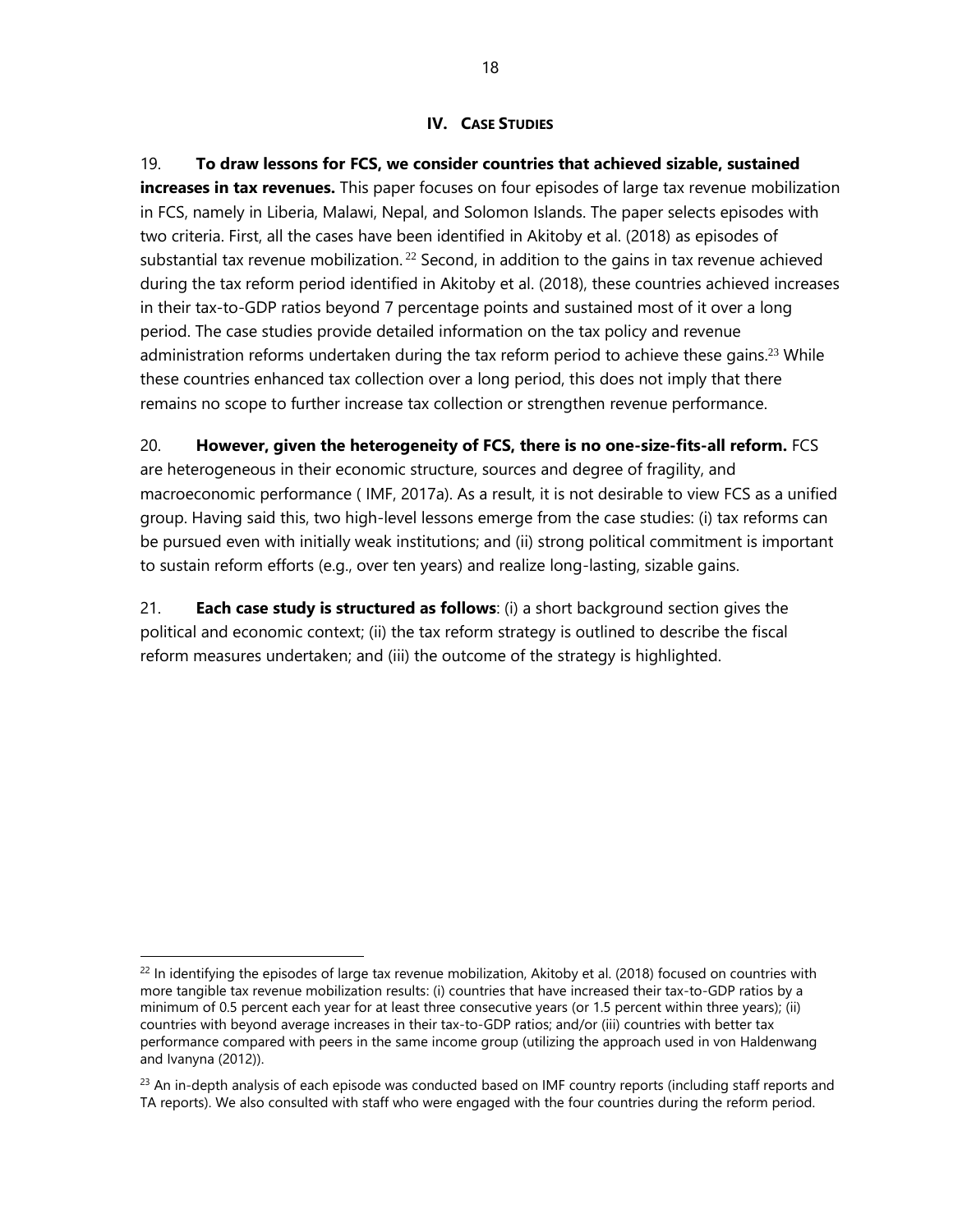#### **A. Liberia**

*Following the signing of a peace agreement in 2003 (after more than a decade of internal conflicts), Liberia undertook reforms in tax and customs administration, as well as tax policy, with political commitment, supported by technical support from Liberia's international partners. Following the decade-long reform efforts, total tax revenues more than doubled from 6.7 percent of GDP in 2003 to 14.2 percent in 2012 (Figure 7a). It should be noted that the tax reform was initiated at a time when these key institutional indicators were among the* 



*lowest in the world.* Note: The red line represents the end of the conflict period. Sources: Country authorities and authors' estimates.

#### **Background**

22. **Following the civil war that ended in 2003, Liberia faced severe social and economic difficulties.** After about fifteen years of intermittent conflict through 2003, Liberia's physical infrastructure was largely destroyed. Poverty was pervasive; real GDP per capita (in 2005 prices) was estimated to have declined by almost 90 percent from US\$1,269 in 1980 to US\$163 in 2005. In 2006, unemployment reportedly stood at over 80 percent, and a similar percentage of the population subsisted on less than US\$1 a day, with no access to basic health, education, and other social services. Liberia's human capital had eroded, and public institutions were largely dysfunctional. On the revenue front, the tax base had been severely eroded by the granting of tax concessions, poor administration, extremely low tax morale, and widespread governance problems. Liberia was heavily dependent on trade and income taxes; the contributions of domestic sales and excise taxes were very small (IMF, 2017b).

23. **With the newly elected President Ellen Johnson-Sirleaf, economic reforms gained momentum, assisted by Liberia's international partners.** Until 2005, the pace of reform implementation under the former government was slow and governance problems re-emerged. In early 2006, the newly elected President Ellen Johnson-Sirleaf expressed commitment for economic reforms and called for IMF support for developing a program to strengthen economic performance.<sup>24</sup> A staff-monitored program (SMP) in 2006 paved the way toward a Fundsupported financial program and the eventual HIPC debt relief in 2008. Moreover, Liberia's key international partners (US, EU, UN, and ECOWAS) jointly formulated the Governance and

<sup>&</sup>lt;sup>24</sup> It should be noted that the government, under President Johnson-Sirleaf, took action to implement structural reforms to address governance issues, reestablish macroeconomic stability, rebuild institutional capacity, and improve Liberia's infrastructure.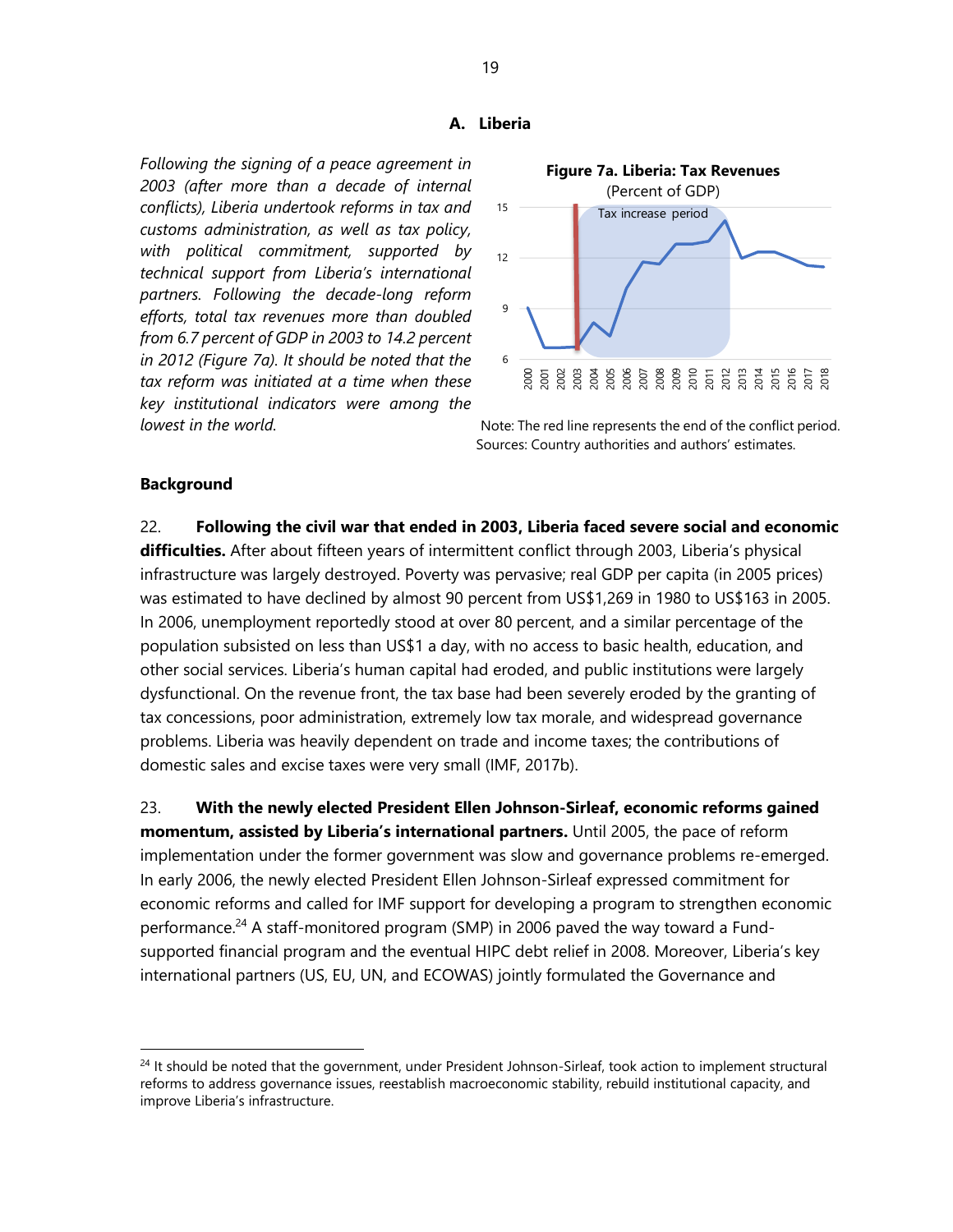Economic Management Assistance Program (GEMAP) in 2005 to strengthen economic governance and financial management, and rebuild Liberia's key economic institutions.<sup>25</sup>

24. **Throughout the reform period, Liberia's international partners, including the IMF, provided intensive support for capacity building.** After the Accra Peace Agreement in 2003, IMF technical support began with a basic short-term and medium-term actions list to increase government revenue (IMF, 2017b). After the January 2006 presidential election, Liberia's reform program proceeded rapidly. To support the program, the IMF coordinated with other donors and took a multi-faceted approach towards the delivery of technical support in tax policy and administration. Technical support was delivered in phases on a range of topics, to help create a tax system based on sound economic principles, broad tax bases, and limited discretionary tax policy. In 2011, the IMF launched a multi-year technical support program financed by the Tax Policy and Administration Topical Trust Fund (TPA-TTF). It focused on strengthening the revenue administration organization, defining the organizational structure, administrative and operational frameworks, building a comprehensive risk strategy for large taxpayers, and building the capacity of the Liberia Revenue Authority (LRA) to serve taxpayers.

25. **The tax reform started when key institutional indicators were low, followed by their subsequent improvement.** During the reform period, control of corruption was strengthened substantially at an initial period, with gradual improvement in government effectiveness (Figure 7b). There was also substantial improvement in the political stability index, which is indicative of the shift in the political atmosphere when the new president was elected.



# **Reform Strategy**

#### 26. **The government implemented a broad**

**range of reforms to enhance the efficiency of revenue collection and broaden the tax base.** A key focus of the government was the pursuit of a tax reform program—centered on efforts to strengthen both the policy and legislative framework, as well as to enhance the administrative capacity. In the meantime, addressing inherited governance issues in tax collection was also a major task.

# 27. **In the initial phase, the tax reform focused on short-term measures to broaden the tax base, increase indirect taxes, and strengthen revenue administration.**

<sup>&</sup>lt;sup>25</sup> The GEMAP framework, among others, provided for internationally recruited financial controllers with binding cosignature authority in major revenue collecting agencies.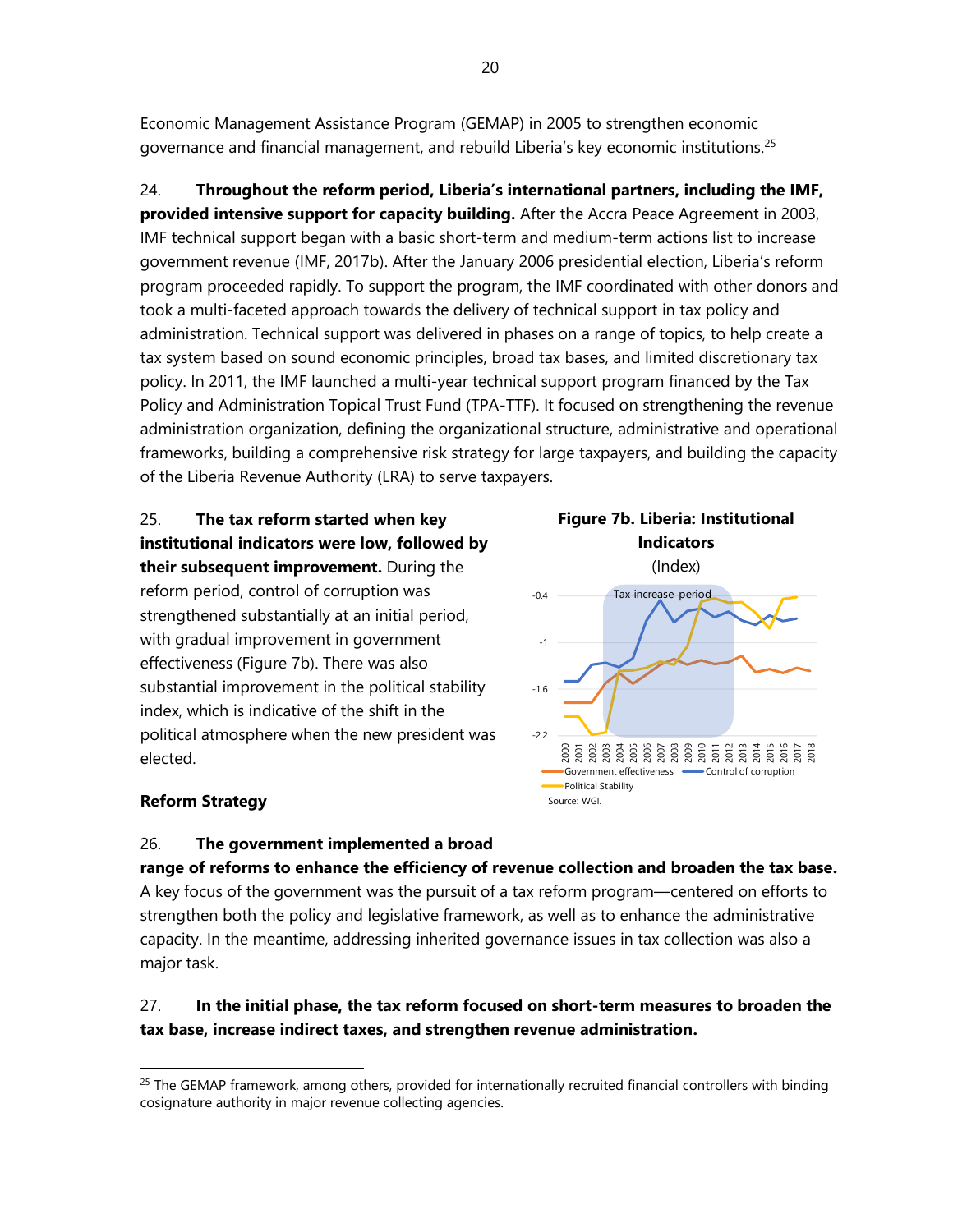- *Expanding the taxable base for the goods and services tax (GST)* by: (i) applying it on all goods and services; (ii) expanding definition of import duty paid value to include c.i.f. value plus import duty, fees, and excises paid); and (iii) expanding the definition of domestic supplies on the sales price to include excise taxes. While broadening the tax base, annual turnover for entities subject to the GST was set at a high level to ease both cost of compliance and the administrative burden. Given the low level of tax administration capacity, it aimed at limiting the number of taxpayers that could be effectively controlled and monitored by tax administration.
- *Reducing duty and tax exemptions on rice and petroleum*. The government rationalized the extensive list of duty exemptions and drafted a legislation for the tax exemptions policy in 2007, and passed the revenue authority law. $26$
- *Utilizing excise taxes.* A uniform excise tax of 15 percent was applied for imported and domestic alcoholic beverages. The excise tax on cigarettes was increased to 15 percent and higher excises were also levied on cell phone usage, air travel, and hotels.
- *Strengthen the capacity to classify and value goods for customs purposes.*
- *Reorganizing domestic tax revenue administration on the basis of taxpayer segmentation*. The authorities reorganized domestic tax revenue administration on the basis of taxpayer segmentation and strengthened the large taxpayers unit, including its capacity to conduct an audit of large taxpayers.
- *Enhancing transparency of resource flows and the extractive industry.* Improving transparency from key revenue generating agencies, such as the National Port Authority, Roberts International Airport, the Liberia Petroleum Refining Corporation, the Forestry Development Agency, and the Bureau of Maritime Affairs helped to increase tax collection. Also, tax revenues performed well as a result of inflows from the extractive industry.

28. **In the early years of tax reform, the lack of facilities, equipment, and logistics was a major constraint for tax administration reforms.** In undertaking reforms which led to a more professional tax administration, computers and vehicles were needed by auditors and for arrears collection staff. The office facilities were in poor condition. Supplies of stationery and basic equipment were lacking, particularly in the large and medium taxpayer divisions.

29. **At a second phase, the authorities implemented more fundamental tax reform measures.** With technical support on tax policy from the IMF, the government also aimed to increase tax collection from domestic-oriented activities, while further strengthening tax and customs administration.

<sup>&</sup>lt;sup>26</sup> Import duty exemptions were widespread. In addition to embassies and international organizations, all international and local nongovernmental organizations and religious groups, public corporations, and a large number of companies enjoyed duty-free privileges. Imports for investment projects qualifying for incentives were also exempted from duty. Intermediate goods used in agriculture were also exempted, while duty on raw materials and capital equipment and machinery for manufacturers in "essential" industries paid a 5 percent tariff compared with 15 percent paid by nonessential industries.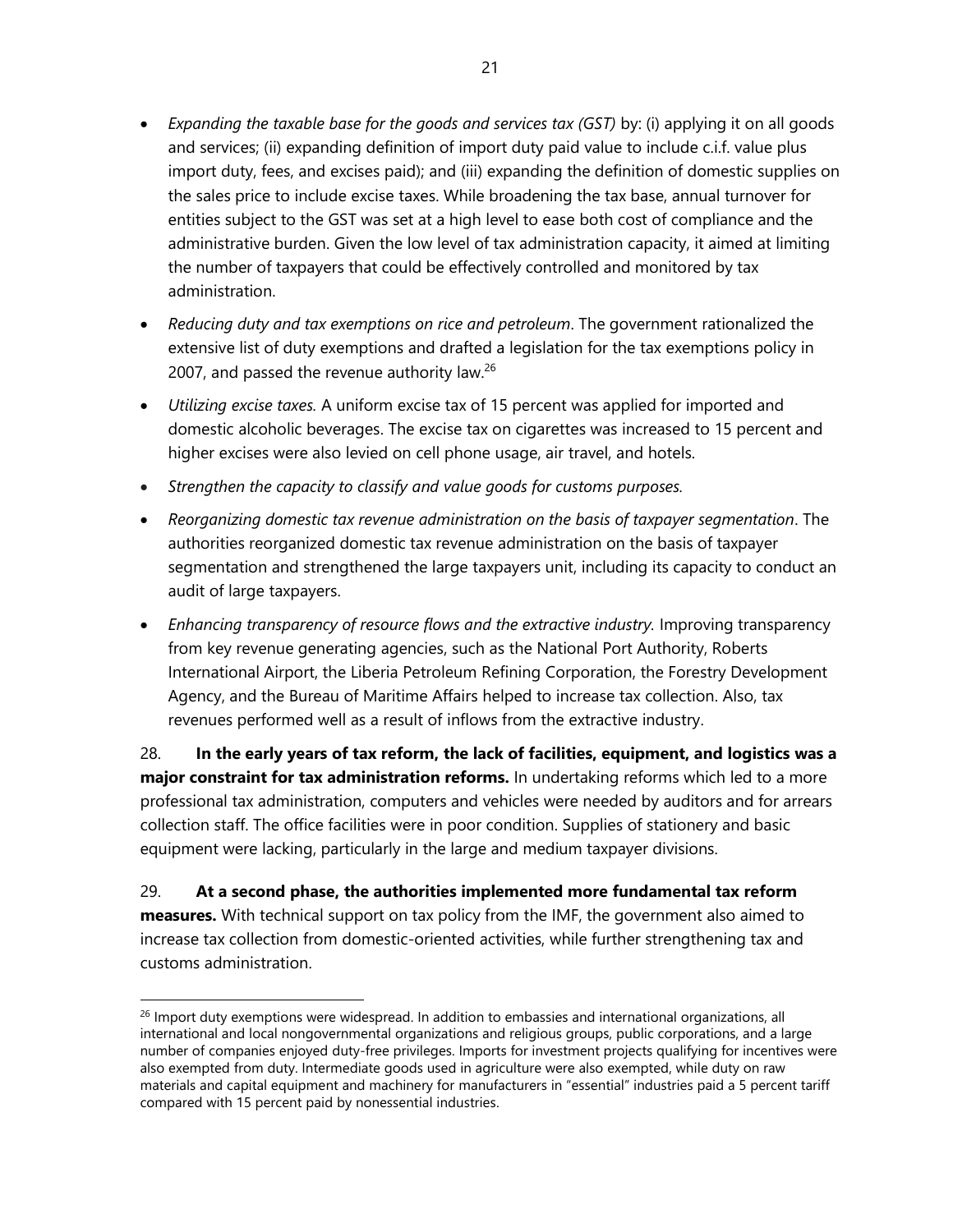- *On tax policy, the authorities stepped up efforts to remove tax and custom exemptions*. Specifically, they reduced tax and tariff exemptions, clarified the regulations regarding tax exemptions for individual investors, and implemented measures to contain tax exemption abuse among nongovernmental organizations. Moreover, to enhance collection from property taxes, the authorities updated the unit values on which land and building taxes were based.
- *On tax administration, the government continued to strengthen the segmentation of taxpayers and enhance the utilization of information systems*. Strengthening the segmentation of taxpayers involved the creation of large, medium, and small taxpayer divisions. Under the new organizational structure for the administration of domestic taxation, large, medium, and small taxpayers have their own operational units for taxpayer services, returns and payments, collection enforcement, and audit. Also, as part of the Standard Integrated Government Tax Administration System (SIGTAS) project, large, medium, and small taxpayers were reregistered and issued new Tax Identification Numbers (TINs). The issuance of new TINs helped to improve information sharing and coordination between the tax and customs offices. Notably, the operations of the Bureau of Internal Revenue (BIR) were computerized through implementation of the Integrated Tax Administration System (ITAS).
- *Customs reforms were mainly driven by introducing information systems and restructuring the customs authority*. The Automated System for Customs Data (ASYCUDA) was rolled out at the major entry ports, and the government increased the level of tax revenues coming from domestic sources. A strategic plan for the Bureau of Customs and Excise (BCE) was developed, and the structure of the BCE was reorganized. Taxpayers services were improved by establishing a one-stop customer care center and rolling out the ASYCUDA.

#### **Revenue Outcomes**

30. **Liberia's tax revenues increased by 7.5 percent of GDP over nine years.** The tax-to-GDP ratio increased steadily reflecting progress in implementing tax reforms. Specifically, the revenue increase was driven by an increase in trade taxes, by 3.33 percentage points of GDP in nine years, and through customs reforms. Also, the curbing of tax exemptions was a contributory factor to improving tax collection. Furthermore, through the TINs re-registration exercise, the authorities developed the capacity to identify taxpayers and their tax obligations and collect and process useful information for analyzing the behavior of taxpayers and preparing risk mitigation strategies. The increase in tax revenue was not sustained, partly reflecting changes in the income tax reporting base from presumptive to actual, legal issues in the forestry sector, and lower imports.<sup>27</sup>

 $27$  The government imposed a moratorium on timber exports at end-2012 following abuses in the allocation of permits in the forestry sector.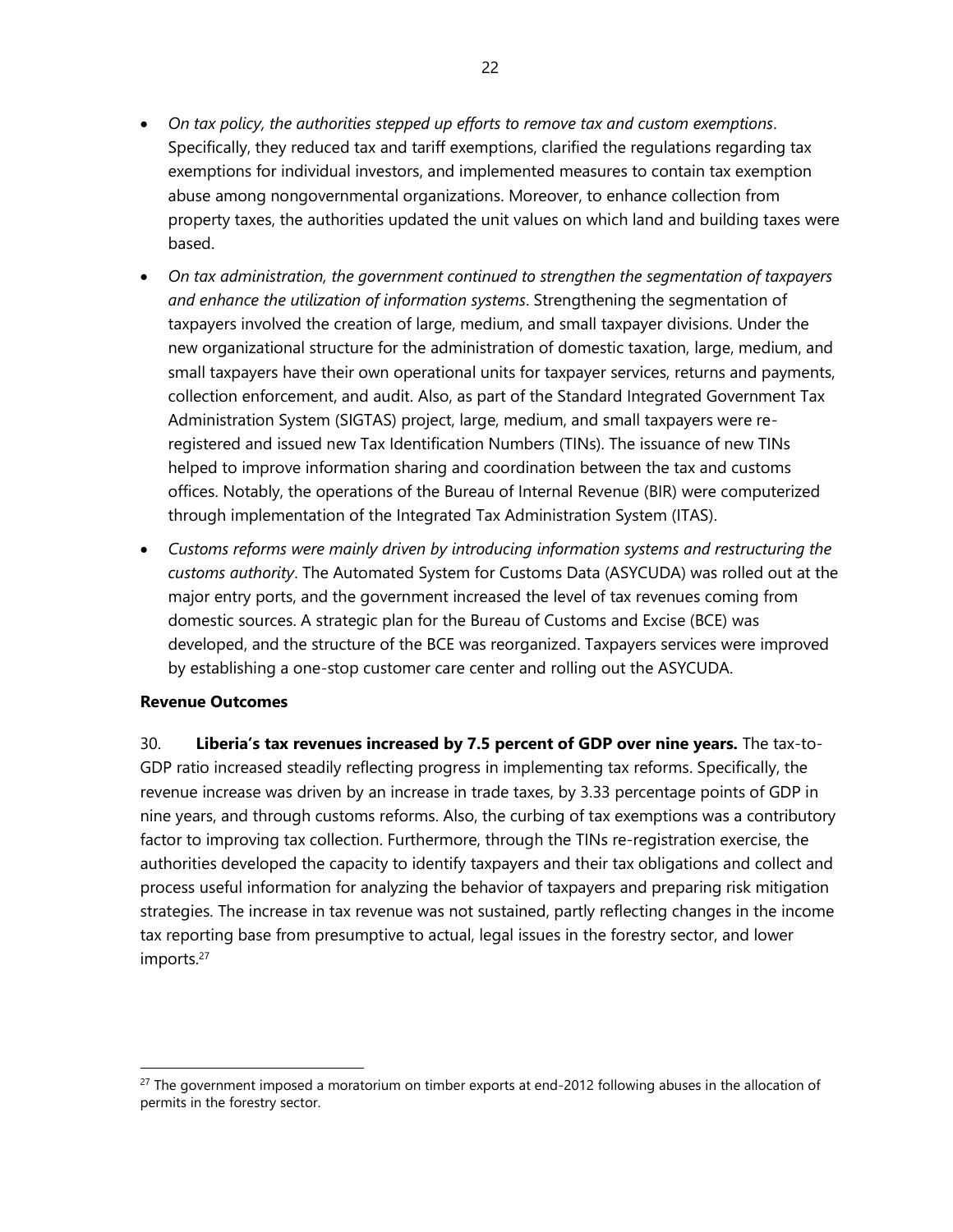

31. **Liberia's experience highlights the importance of strong leadership, properlysequenced reform steps, and capacity building by international partners.** Based on its experiences in engaging with Liberia, IMF (2017b) notes that, in FCS, reform can be sustained through properly sequenced and innovative capacity building approaches, championed by strong leadership in the government.

# 32. **Strong political drive for tax reforms—supported by technical support from**

**Liberia's international partners—was a major factor in sustaining tax reforms over time.** The reform-minded government drove the economic reforms, expressed full commitment for economic reforms, and called for IMF support to develop a program to strengthen economic performance. Liberia was an intensive recipient of technical support. After the January 2006 presidential elections, the IMF coordinated with other donors to deliver technical support on a range of topics that, among other areas, focused on building capacity in revenue administration and tax policy. Liberia's experience suggests the importance of political commitment as well as a stable political environment to implement tax reforms consistently over time.

**B. Malawi**

*Malawi achieved a substantial increase in tax revenue of 11 percentage points of GDP during 2002–2013 (Figure 8a). The authorities' reform efforts included strengthening administration in the tax and customs offices, reviewing tax rates, and tightening exemptions. Such reform efforts led to initial gains. While there were changes in political administrations, the reform efforts were sustained.* 



Sources: Country authorities and IMF staff estimates.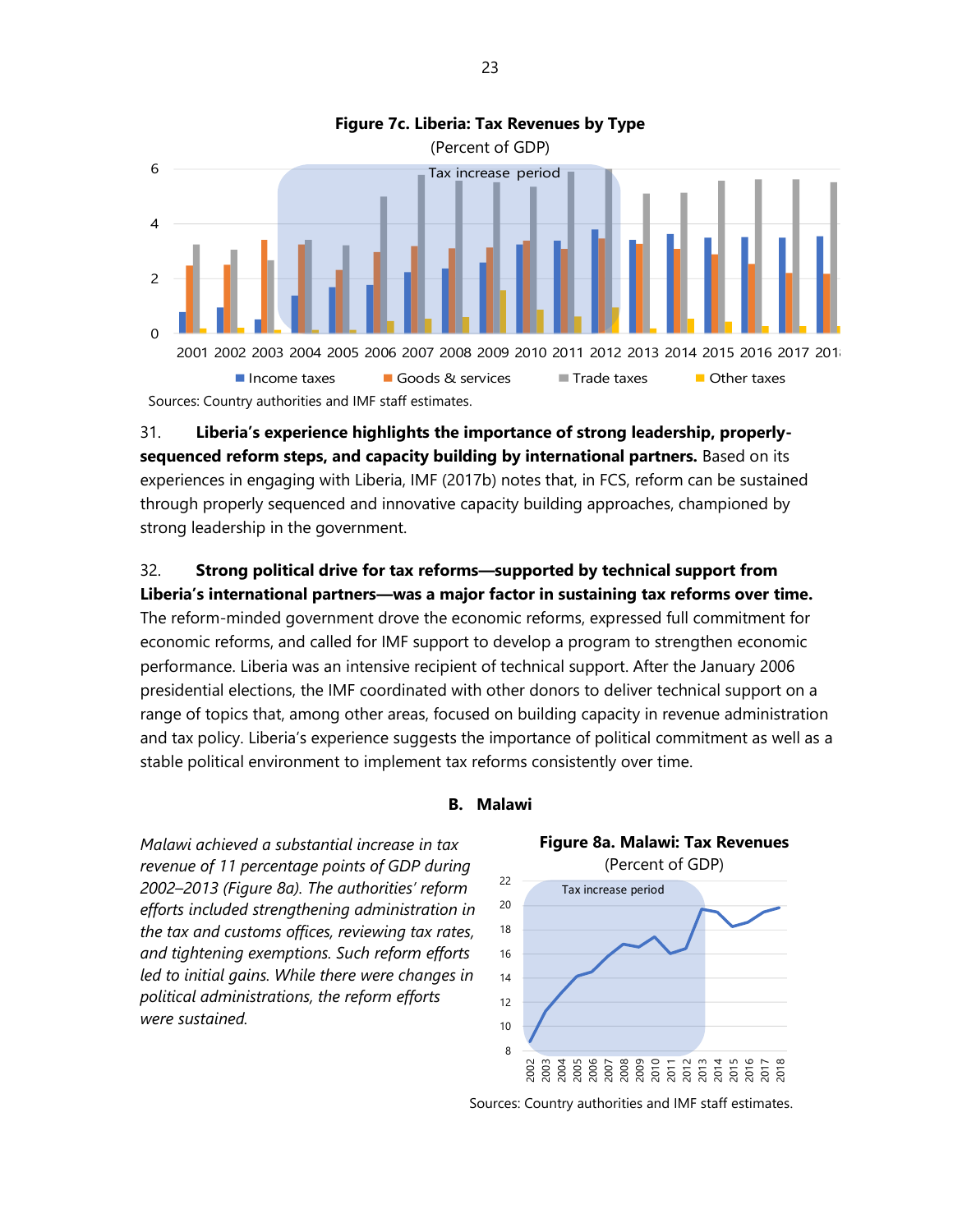### **Background**

33. **In the early 2000s, Malawi faced several fundamental economic challenges.** The uneven implementation of economic policies in the past left the country with a high debt burden that consumed a large share of government revenue. The economy was inefficient, partly because of insufficient public infrastructure, unreliable utilities, and inadequate institutions. Malawi was buffeted by bad weather that worsened an already delicate food security balance, and by high rates of HIV/AIDS and other infectious diseases.

34. **The new Minister of Finance, who took office in January 2002, publicly announced the need for a decisive turnaround from previous expansionary fiscal policy.** Such a policy change was needed to establish macroeconomic stability, halt the increase in public debt, and create an environment conducive to private sector-led growth. Owing to a prolonged period of expansionary fiscal policies, Malawi's public domestic debt increased rapidly.<sup>28</sup> The 2002/03 budget envisaged significant adjustment, reducing the fiscal deficit by over 2 percent of GDP.

35. **The government first initiated tax reform and later increased petroleum products and electricity tariffs to address the country's economic problems.** After President Bingu wa Mutharika was elected in May 2004, the government initiated a tax reform process, and the Minister requested an IMF technical support mission to look at the revenue implications of reform options, with the goal of improving the structure of the system without losing revenue. Building on this, when the new administration took office in early 2012 (the former vice president was elected as the president following the death of the former president), they made further progress in tax reforms (see below). In 2013, GDP growth rebounded, mainly on account of an improved harvest and increased availability of foreign exchange. However, during that year, the cashgate scandal caused donors to suspend financial assistance.<sup>29</sup>

 $^{28}$  The fiscal expansion in 2000–02 came mostly from policy decisions to bail out parastatals, augment civil servants' wages, increase other low-priority public spending (such as travel and representation), and reduce income taxes.

 $^{29}$  The government responded quickly to the cashgate scandal by launching a forensic audit and developing a short-term action plan of corrective measures in consultation with development partners. Following consultation with key stakeholders, the authorities adopted a new PFM strategy, which had to be implemented for donor resumption of budget support.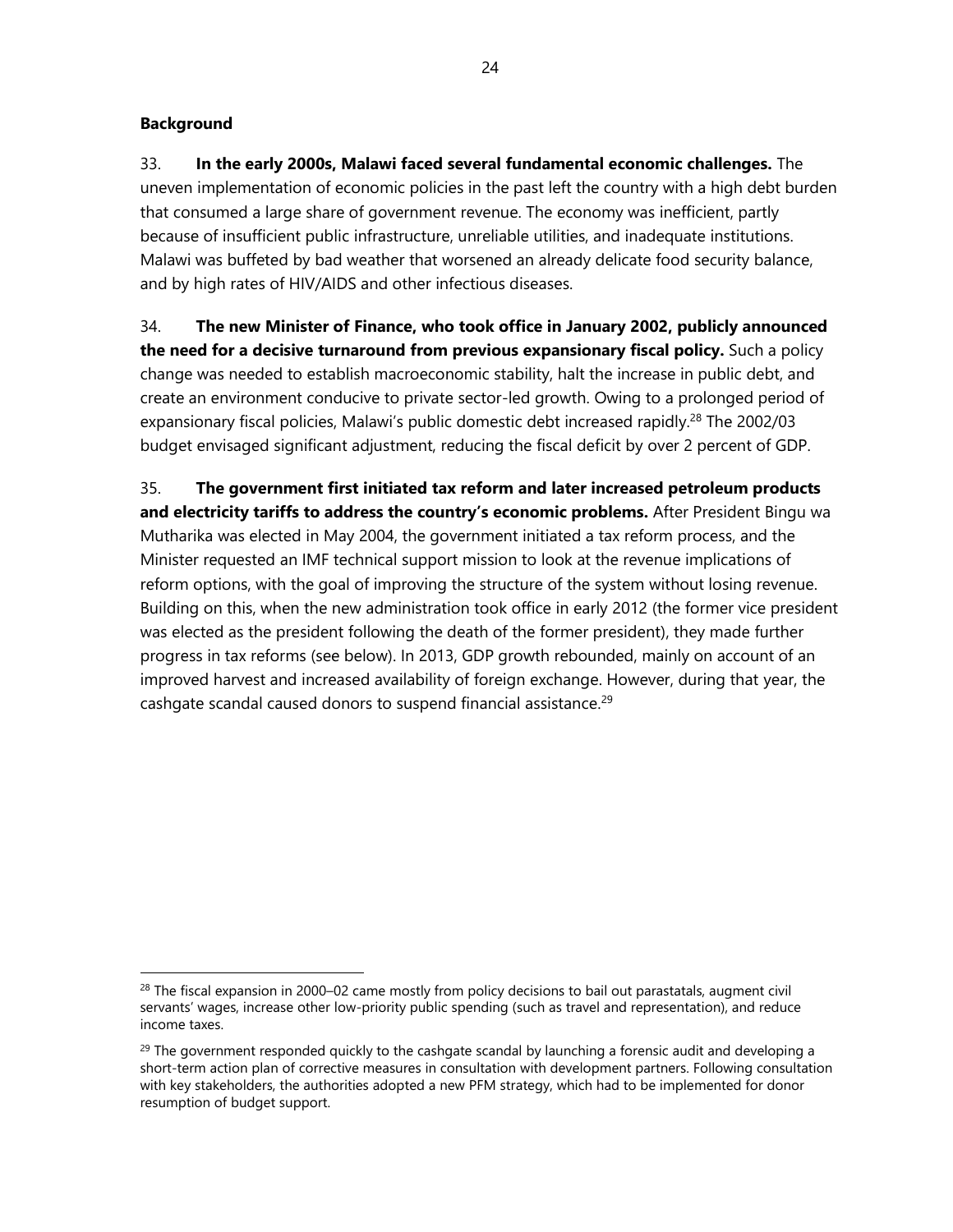

**8b).** In particular, the government effectiveness index improved but still remained in negative territory. The political stability index fluctuated during the reform period, but declined overall. Although the index for control of corruption improved over the period, there was a notable decline in 2013 to 2016, which coincided with the occurrence of the cashgate scandal.



# **Reform Strategy**

37. **Reform measures—in areas of tax policy and administration—were well sequenced over time.** Initially, the reforms focused more on tax policy measures, which were supported by reforms in revenue administration—in particular the establishment of the revenue authority.

38. **Tax policy measures contributed to initial gains.** Specifically, the authorities took the following measures:

- *Extending the surtax to wholesale and retail levels and replacing it with a VAT.* A standalone surtax legislation was created in 2001. Effective November 2002, the surtax was extended to the wholesale and retail sectors, which helped in expanding the tax base (though the rate was eventually lowered from 20 percent to 17.5 percent in mid-2003, and further reduced to 16.5 percent in 2009). In many respects , the new law followed best international practices for a VAT, though its major weakness was that it contained an excessive list of goods and services that were either exempt or zero-rated. In 2005, the government replaced the Surtax Act with a VAT Act. The surtax system already had features of a VAT such as credit mechanism and taxation of goods and services at wholesale and retail stages.
- *Introducing a bracket creep in the personal income tax in 2001/02, and introducing an additional income tax bracket at a 40 percent rate from incomes in excess of MK 1,200,000.*
- *Increasing excise taxes on alcohol, tobacco, and petroleum products.*
- *Removing implicit subsidies on fuel, which helped to boost fuel tax revenues*.

39. **Tax exemptions were further reformed.** On withholding taxes, the authorities removed the withholding exemption on payments to tobacco growers who belong to clubs; and reduced the withholding tax rate from 7 to 3 percent. This reform was revenue enhancing, as about 80

25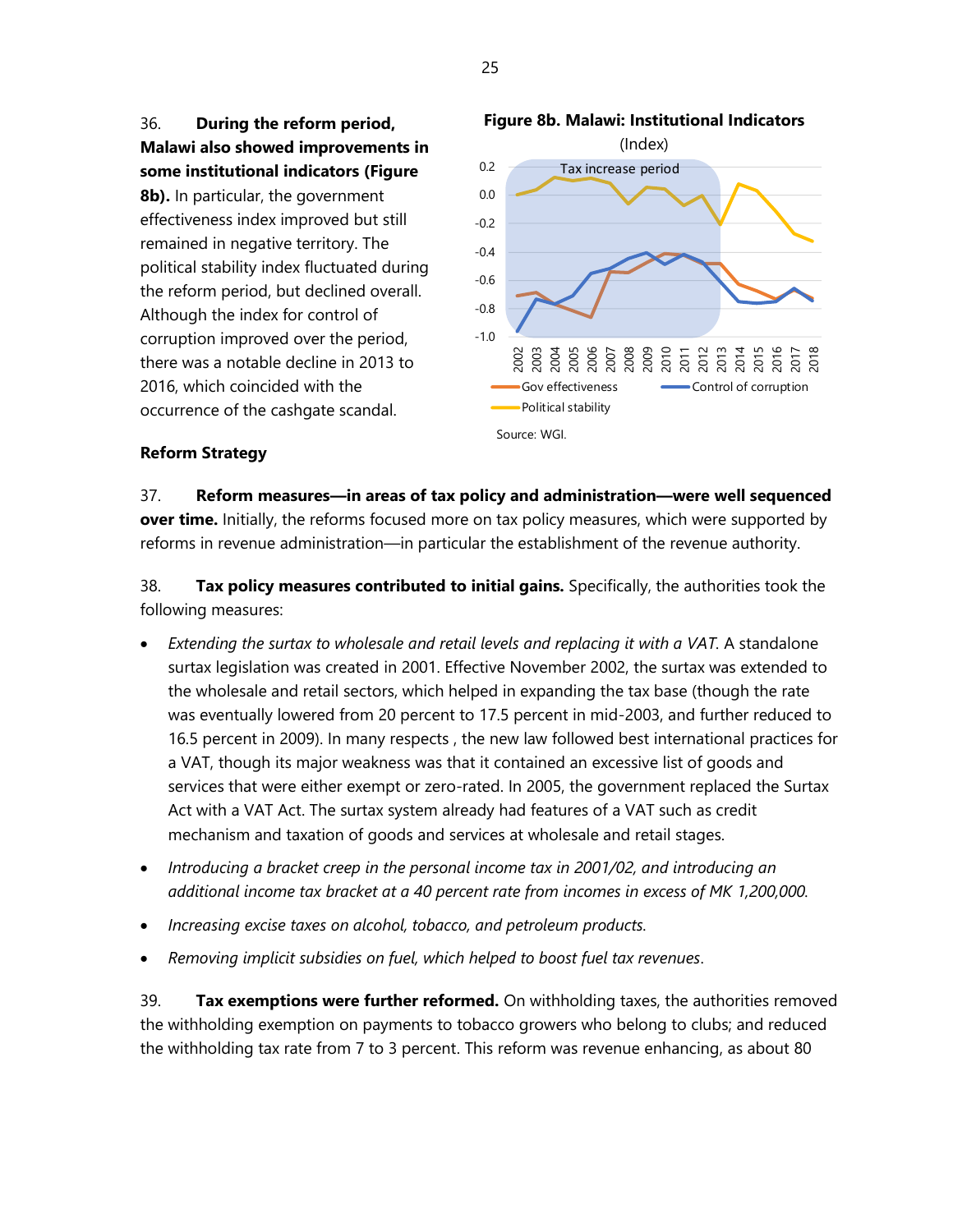percent of the tobacco was produced by growers who belong to clubs.<sup>30</sup> Furthermore, on personal income tax, the MK 40,000 exemption for contract gratuities payable at the end of an employment contract was repealed and a new 10 percent tax was imposed on the income of pension funds.

## 40. **Administration reforms were enhanced through the following measures**:

- *Establishing a fully functional revenue authority.* The Malawi Revenue Authority (MRA) established in 1999—became fully operational and tax administration improved significantly by 2002. This brought the responsibilities of the old Customs and Excise department and Income Tax department into one agency. While MRA had initially been equipped with only a handful of qualified auditors, without sufficient tools and information to do their job properly, MRA gradually built technical capacity, by investing in training and capacity building, as well as recruiting additional staff to support key functional and support areas.
- *Reorganizing domestic tax revenue administration on the basis of taxpayer segmentation.* The large taxpayer office (LTO) was established in November 2007. LTO audit resources were then enhanced, and audit capacity was strengthened in specialized sectors. The LTO administered the largest contributors to domestic tax revenue, and its performance proved the value of a segmented approach to taxpayer management.
- *Integrating income tax, VAT, and domestic excise management under one accountability structure*. The Domestic Taxes Division (DTD) was created in 2008. This replaced the old structure with a more efficient function-based model found in many modern revenue agencies. It also allowed complete review of outdated business procedures and implementation of improved and integrated procedures.
- *Rolling out customs administration reforms.* To enhance customs operations, the ASYCUDA++ automated customs system was deployed further to remote, lower volume border stations, while IT connectivity for upcountry tax and customs stations was improved. The LTO, customs risk management, and tax investigations departments were linked to ASYCUDA to facilitate information exchange. The use of computerized cargo scanners introduced non-intrusive cargo controls and supported domestic revenue mobilization efforts.
- *Increasing the VAT registration threshold.* The threshold was increased from MK 2 to 6 million in 2009 to ease administrative burden.
- *Introducing a small business tax.* A small business tax based on 2 percent of turnover (discussed below) was concurrently introduced for unincorporated businesses (excluding professionals) with turnover between MK 2 and 6 million.
- *Streamlining requirements for withholding so as not to burden compliant taxpayers*.

 $30$  This is difficult to see in the revenue figures as tobacco sales in 2011 were substantially below 2010 in both volume and price per bale.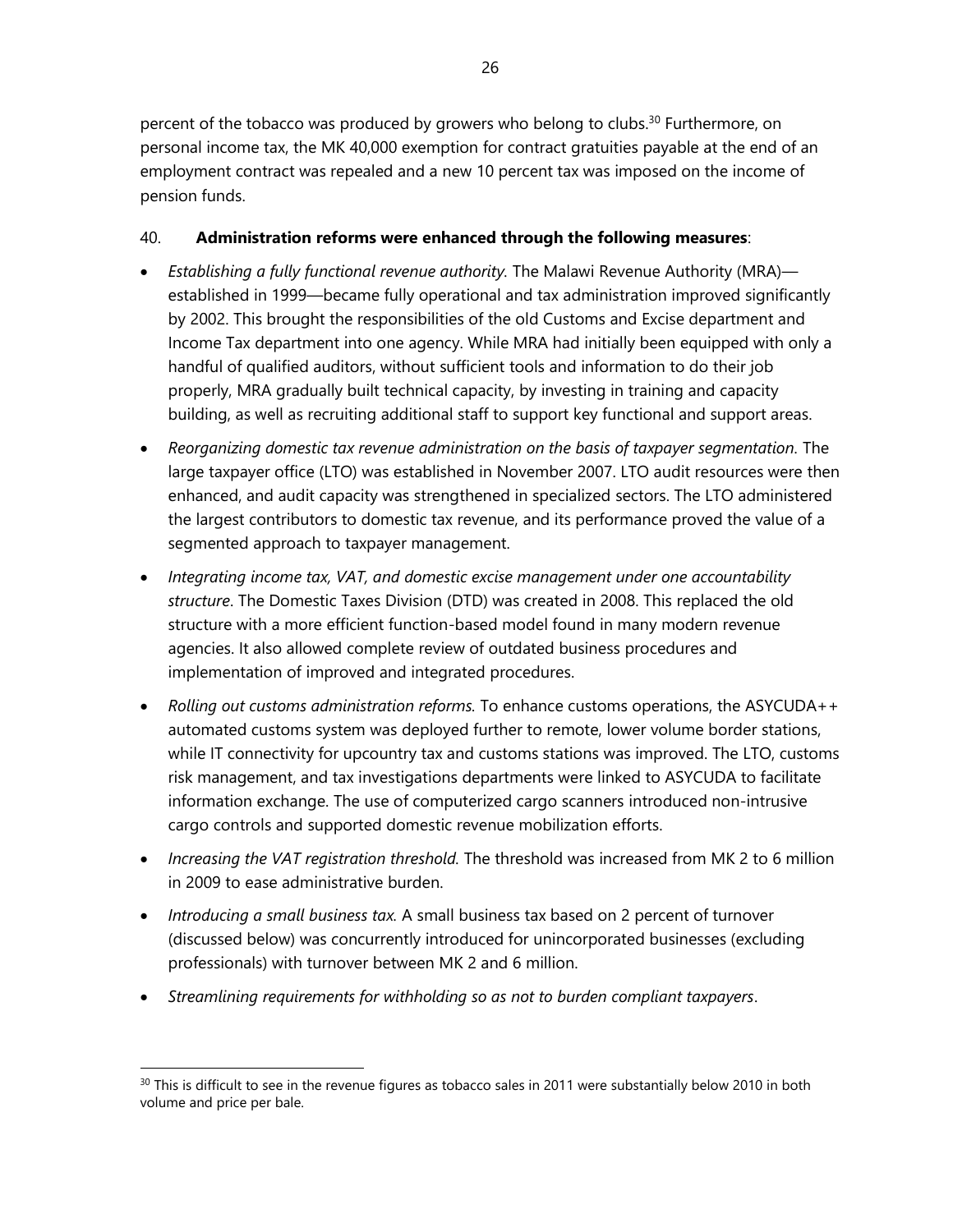41. **MRA utilized extensive technical support from the IMF.** Technical support was provided in the areas of tax policy and administration. Many short-term expert assignments also assisted the MRA to: (i) build the DTD institutions, including the headquarters and the launch of the LTO; (ii) complete an initial business process review (BPR) exercise; (iii) institute project management arrangements; (iv) develop an IT strategy; (v) plan for implementation of taxpayer self-assessment; and (vi) improve capacity for customs administration.

## **Revenue Outcomes**

# 42. **During the period of 2002 to 2013, the tax-to-GDP ratio increased by 11**

**percentage points**. The substantial improvements in tax revenue—partly owing to robust economic growth—were largely on the back of progress in the delivery of the modernization agenda, as well as policy changes. Notable improvements were made in the performance of income tax in various forms and indirect tax (VAT and excise) collections, through improved VAT efforts which helped to broaden the tax base (Figure 8c).



43. **The tax administration modernization program transformed tax administration in the MRA.** The tax administration department developed into an integrated (direct and indirect taxes), function-based, and segment-focused organization. Creation of an LTO has provided a focus on around 400 large taxpayers who pay 70 percent of domestic taxes and their particular needs and risks that increasingly arise from international trade and investment, including the growing importance of mining.

44. **Political commitment and public support helped maintain reform momentum.** The government under President Mutharika stated from the outset that improving the competitiveness and equity of the tax system was a key concern. The government's efforts to achieve fiscal sustainability over the medium term were built on measures to strengthen domestic revenue mobilization. In light of this, the government focused on implementing key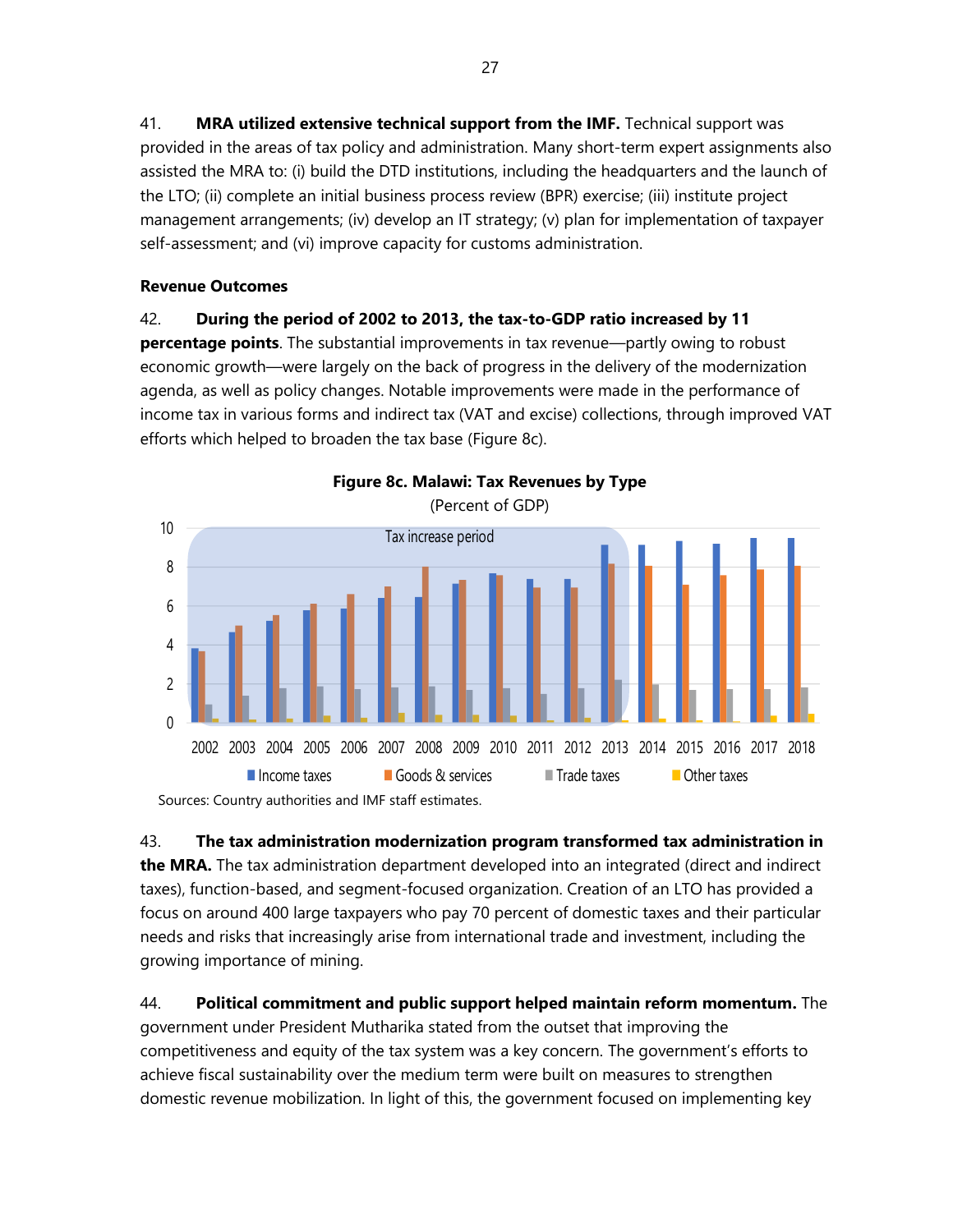fiscal reform measures. Revenue mobilization efforts were supported by the MRA, which had a strong and well-skilled internal affairs directorate. Overall, managing the political environment and ensuring commitment by key stakeholders, while addressing governance issues, helped Malawi to pursue revenue reforms that yielded gains in tax collection.

*Nepal achieved cumulative increases in tax revenues of 12.8 percentage points of GDP over thirteen years (Figure 9a). While this*  20 *achievement was owed to a significant rise in imports (fueled by substantial growth in remittances), tax administration reforms—* 16 *aiming at reducing tax evasion—have also played an important role. Nepal has*   $12$ *implemented medium-term revenue administration strategies since 2009.* 8





Note: The red line represents the end of the conflict. Sources: Country authorities and IMF staff estimates.

#### **Background**

45. **Since a major political transition in 2006, the country has been undergoing a gradual transition to a federal democratic state.** After the end of the decade-long civil conflict in 2006, the interim government takeover from the monarchy, and the comprehensive peace agreement between the government and the Maoist party set the stage for a transition to a new democratic governance structure.

46. **Nepal's history of civil conflict, political instability, poor governance, and weak structural reform reduced economic growth.** <sup>31</sup> Growth prospects in Nepal have been contingent on political stability. Thus, political tensions and long insurgency have dampened economic growth. To-date, per capita GDP in Nepal has barely increased, and output per capita remains the lowest in the region.

47. **Strong growth in remittances helped to support tax collection and reduce poverty.** Remittances from an estimated 2.2 million workers abroad (8 percent of the population) increased significantly from 9 percent of GDP in 2000 to almost 30 percent of GDP in recent years. The growth in remittances, which outpaced GDP growth, fueled a sharp increase in imports

<sup>&</sup>lt;sup>31</sup> Efforts were made by various governments to strengthen governance. The government of Nepal took steps to improve transparency by creating the CIAA (Commission for Investigation of Abuse of Authority) and a National Vigilance Centre (NVC) to enforce accountability of politicians and bureaucrats. The authorities also created an investigation section for intelligence within the LTO and approved a Public Procurement Act in 2007.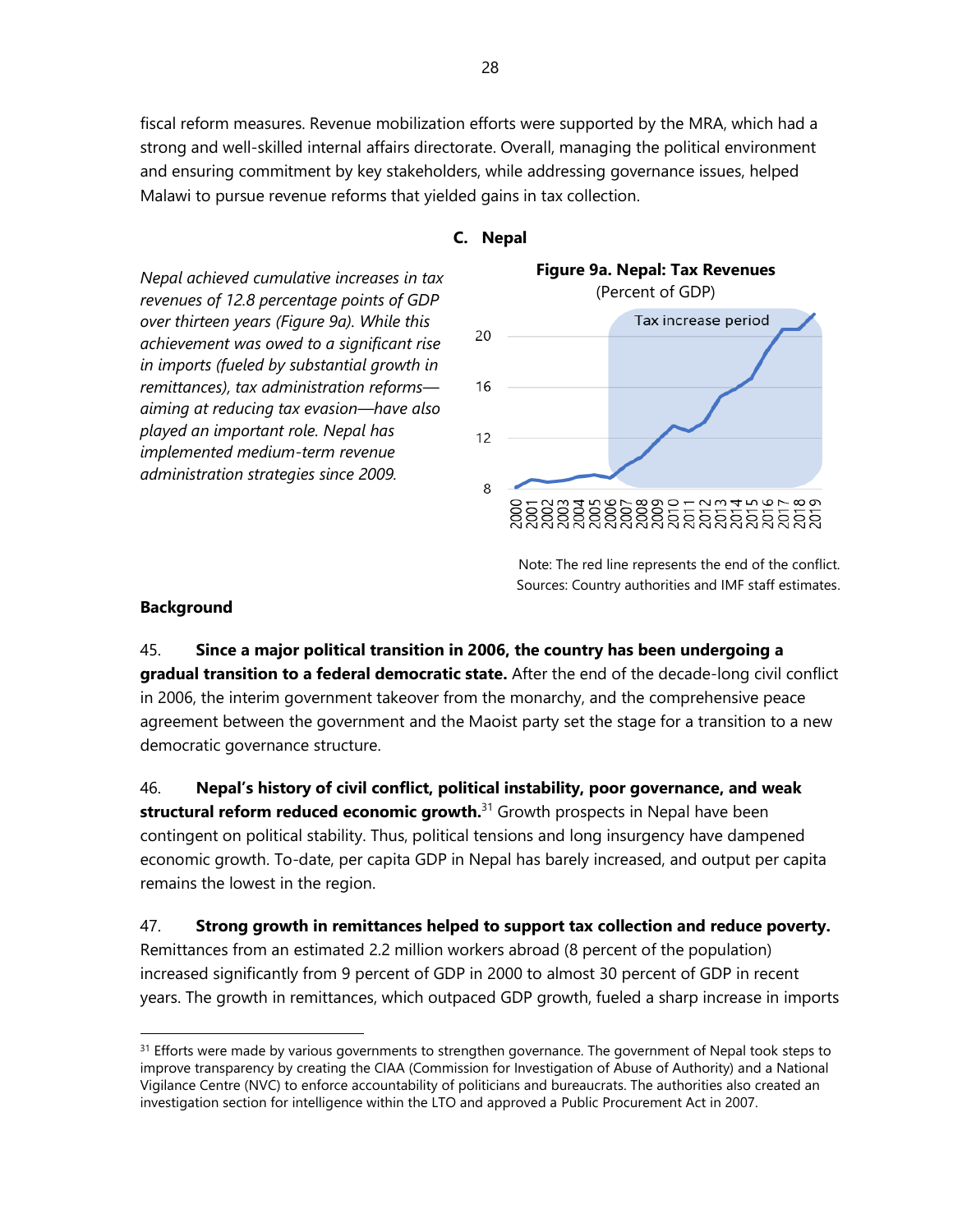and consumption. It is also important to note that the dramatic increase in remittances was critical to revenue performance because it led to higher tax collection on imports and domestic taxes. Poverty has been declining, from over 50 percent of the population in 2003/04 to 24 percent in 2010/11, thanks in part to rising remittances.

48. **Enhanced revenue collection was deemed critical to ensure the sustainability of the budget.** Though Nepal has maintained a cautious budget stance, spending needs heightened partially to increase spending in some areas to improve the provision of public goods and address the legacy of the civil conflict. In conjunction with relatively strong revenue collection, it kept the public debt to GDP ratio on a declining path.

49. **To help implement these reform measures, Nepal has received extensive support in capacity development for tax policy and administration.** Specifically, the IMF and other donors provided technical support on reforms for the Inland Revenue Department (IRD) and the Department of Customs (DOC).

# 50. **Nepal experienced marked improvement in its political stability index during the reform period (Figure**

**9b).** This improvement in the political atmosphere coincided with the political



transition the country underwent in 2006. By contrast, the indices for control of corruption and government effectiveness remained somewhat stable (but declined when compared to the early 2000s) during the period when fiscal reforms were undertaken.

# **Reform strategy**

# 51. **Reform efforts were focused on sustained efforts to strengthen revenue**

**administration.** To assist the authorities, donors (including DANIDA, GIZ, USAID, ADB, and World Bank) and the IMF (in the later stage) provided capacity development to address identified weaknesses in revenue administration. Based on this support, the authorities outlined a program of administrative reforms and their intention to enhance fiscal transparency. The IRD implemented the Strategic Plan (2012/13 to 2016/17) and the supporting Reform Plan (2012/13 to 2014/15) to strengthen tax administration, followed by its Second Strategic Plan for 2018/19 to 2022/23. The DOC implemented its Customs Reform and Modernization Strategies and Action Plan (CRMSAP) for 2013 to 2017, its fourth such formal strategy to improve customs administration since 2003. The current (fifth) CRMSAP covers 2017 to 2021.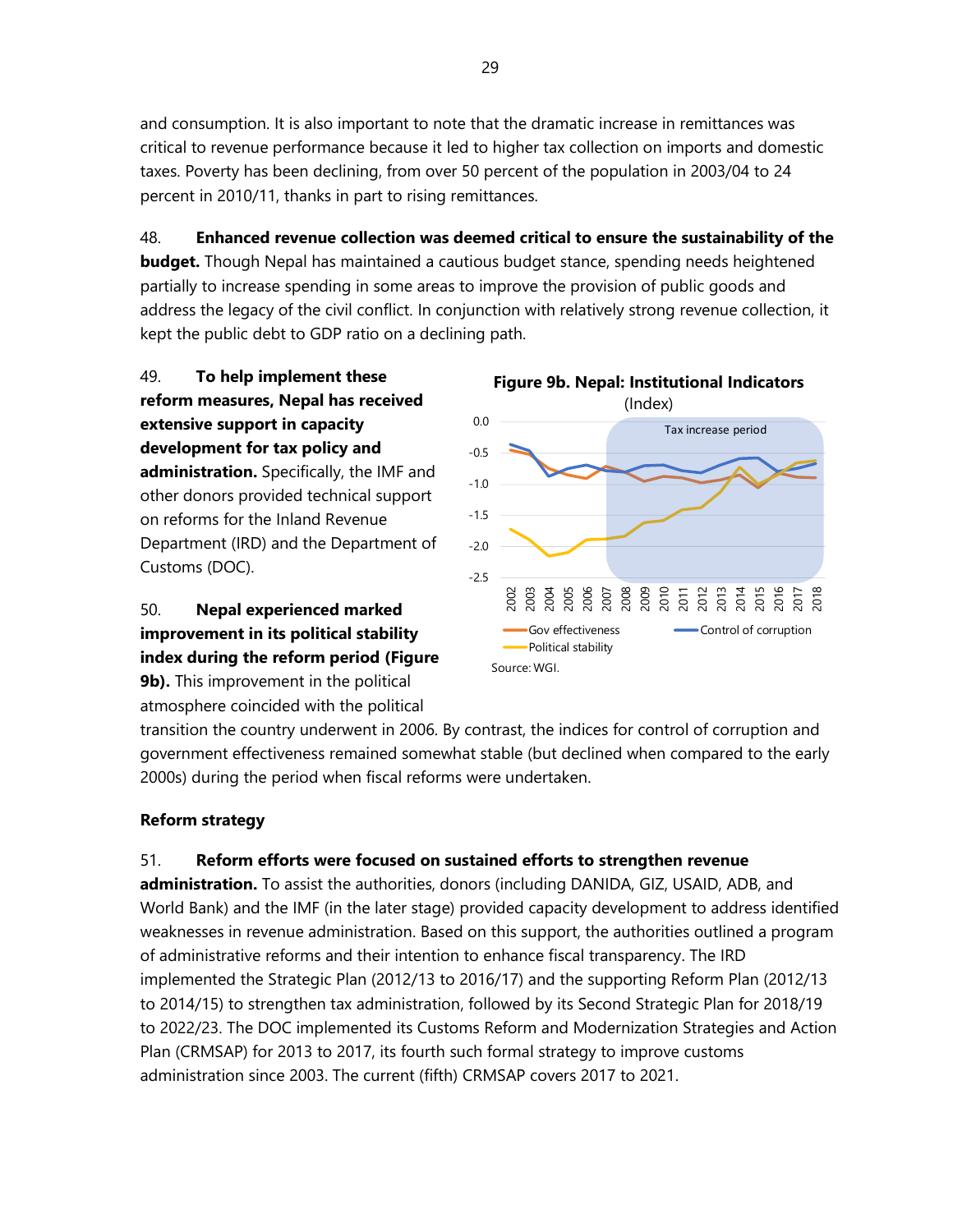- *Strengthening the Large Taxpayer Office (LTO).* The authorities enhanced the operational efficiency of the LTO in the IRD by undertaking a number of measures. They include automation to improve taxpayer service, and computerization to step up data sharing between the revenue departments. Furthermore, they focused on improved audit approaches for large taxpayers to strengthen enforcement.
- *Strengthening taxpayer records and information management systems.* Effective January 2007, the IRD made compulsory electronic tax deduction at source (ETDS) for all large taxpayers, and introduced technology to improve recordkeeping and reduce tax evasion. The measures undertaken to computerize income tax returns resulted in 95 percent of LTO taxpayers filing electronically for the year 2010/2011. The IRD mobilized domestic revenue through expanding the registration base during 2010–2011. The IRD also used information technology and expanded e-services for registration and filing, and established an internal monitoring system to set annual targets for core functions.
- *Modernizing tax administration and collecting tax arrears.* The tax administration adopted more modern procedures. These included the introduction of self-assessment and a focus on supporting voluntary compliance, including: (i) new Taxpayer Service Offices (implemented 2010–2012); (ii) the use of automation including e-filing and more payment options; (iii) performance measurement and monitoring systems; and (iv) an incentive scheme for staff. As a result of efforts to target and clear old debt, total arrears collections increased, although the overall level of debt outstanding rose.
- *Enhancing computerization and strengthening operations in customs.* As part of its new threeyear reform program, information sharing improved among offices by establishing a wide area network (WAN) between headquarters in Kathmandu and the five largest customs offices by mid-March 2007.<sup>32</sup> Customs processes were further automated within the existing ASYCUDA system, with assistance from AsDB and UNCTAD. In addition, the DOC streamlined customs clearance procedures at the largest customs point in Birgunj and implemented a selectivity module (risk-based clearance in six offices). To improve customs administration, the government amended the Customs Act to rationalize the tariff regime. Drawing from the Customs Reform and Modernisation Action Plan (CRMAP, 2013-2017), the DOC has strengthened customs valuation processes and Post Clearance Audit (PCA), and controlled revenue leakage, and balancing trade facilitation and regulatory intervention.
- *Addressing excise leakages.* To address excise leakages, the IRD fully operationalized a new monitoring regime.

 $32$  Custom reforms were implemented under medium-term strategies. The first four-year Strategic Customs Reform and Modernization Plan for 2009–13 (CRM) was developed with IMF technical support, followed by the 2013–17 Customs Reform and Modernization Strategies and Action Plan (CRMSAP).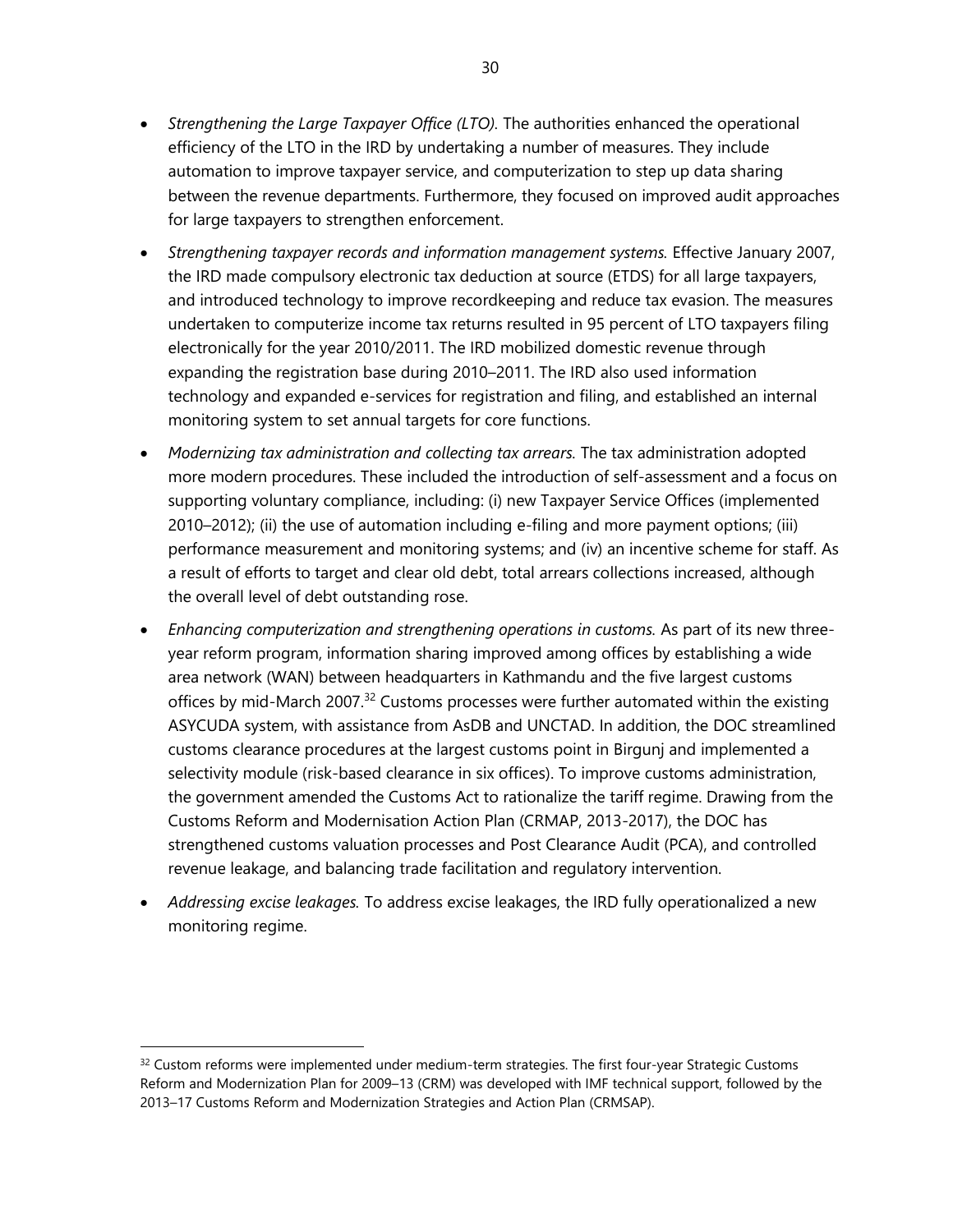52. **On the tax policy side, also contributing to the increase in revenue were higher customs duty rates, higher excise taxes, and an increase in the VAT threshold.** <sup>33</sup> The government increased customs duty rates on selected imports and raised excise taxes on alcohol, beer, and cigarettes. In addition, the government increased the VAT threshold from NPR 2 million to NPR 5 million and introduced a presumptive turnover tax at 1.5 percent for companies with taxable turnover above NPR 2 million but below the VAT threshold.<sup>34</sup>

# **Revenue Outcome**

53. **Tax collection has consistently increased since 2006.** Tax-to-GDP ratio increased from 9 percent of GDP in 2006 to nearly 22 percent of GDP in 2019, driven by higher customs duty rates on selected imports and a broadening of the excise tax base (Figure 9c). In addition, the increase in tax revenue was supported by reforms in customs administration (which were associated with an increase in import-related taxes) and the IRD. A significant rise in imports (fueled by substantial growth in remittances) boosted revenue. $35$ 



54. **The initial reform measures to strengthen the LTO supported revenue mobilization efforts.** The LTO was fully operationalized in the IRD and the increase in audits helped to strengthen enforcement for large taxpayers, while the audit function of the IRD in general was strengthened through the adoption of a risk-based approach.

<sup>&</sup>lt;sup>33</sup> When the VAT was introduced in 1997, it had a single tax rate with a NPR 2 million threshold and limited exemptions and applied a zero rate only to exports. However, exemptions expanded over the years. Excise taxes that were streamlined to 11 items in the 1990s now apply to over 50 items. The Income Tax Act of 2002 modernized the income tax system, but tax incentives and exemptions expanded over the years.

<sup>34</sup> Initially, the VAT (introduced in 1997) had a single tax rate with an NPR 2 million threshold and limited exemptions, and applied a zero rate only to exports.

<sup>&</sup>lt;sup>35</sup> The DOC generally administers customs duties, but it also collects VAT and excise taxes imposed on imports. As of 2011, tax revenue collected by the DOC was estimated at 44 percent of total tax revenue.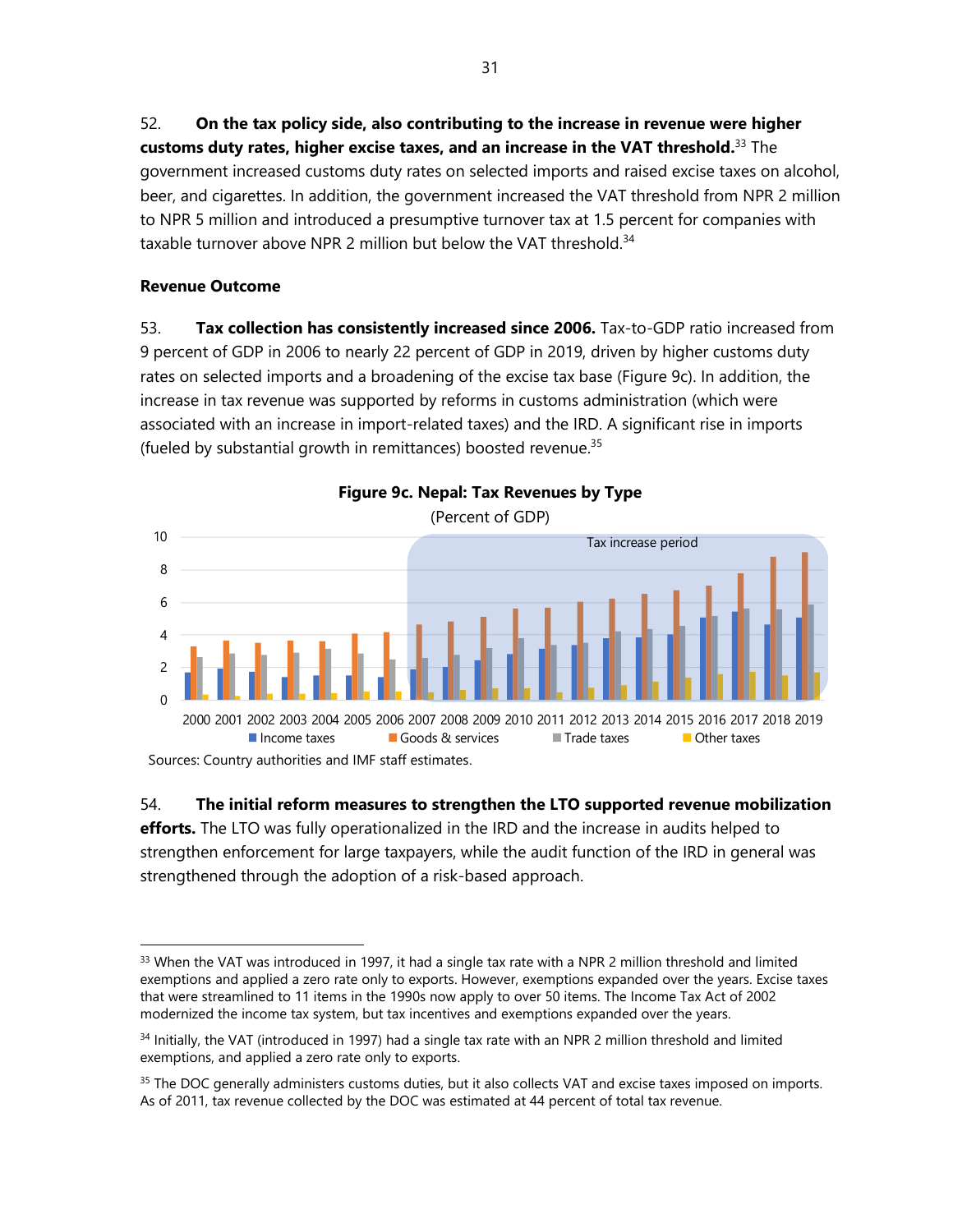55. **VAT collection increased steadily, with improvement in VAT C-efficiency.** Net VAT collection increased from 3½ percent of GDP in 2005/06 to 5¼ percent of GDP in 2013/14. The higher imports, underpinned by robust consumption, substantially contributed to the increase in VAT revenue. Furthermore, C-efficiency, a major yardstick for VAT performance, also improved, from 0.28 in FY2005/06 to 0.42 in FY2012/13, likely with enhanced tax administration capacity.<sup>36</sup>

## **D. Solomon Islands**

*Solomon Islands increased its tax collection from 10 percent of GDP in 2001 to nearly 30 percent in 2013 (Figure 10a). The revenue increase was mainly attributed to an expansion in the tax base and strengthening revenue administration. In particular, the reforms undertaken strategically focused on better utilizing Solomon Islands' main export good (logs) and curbing tax exemptions.* 



Sources: Country authorities and IMF staff estimates.

## **Background**

56. **Economic and social conditions deteriorated markedly in the early 2000s following the ethnic violence which erupted in 1999.** Real GDP shrank for four consecutive years through 2002. Meanwhile, exports declined, inflation increased substantially to the double-digits, basic infrastructure was destroyed, and the private sector contracted considerably. The government's finances also weakened considerably when the hostilities began. Domestic revenues declined by 10 percent of GDP between 1999 and 2002, due to the fall in economic activity, as well as the granting of large customs duty remissions. As a consequence, the overall budget deficit increased from 4 percent of GDP in 1999 to 11 percent of GDP in 2002 substantially above the budget target of 3 percent of GDP.

57. **From 2003, economic activity began to recover, driven by the logging industry.** Real GDP growth grew by 5 percent in 2003, on the back of rising exports, and the budget deficit was reduced sharply to 1.5 percent of GDP. Also, the level of international reserves increased sharply, inflation fell back to single-digit levels and there were signs that private investment had recovered. Economic performance depended heavily on the logging sector. In 2007, the industry accounted for 65 percent of exports, and almost 20 percent of tax revenue. The sharp increase in logging activity was in part the result of the issuance of new licenses, re-entry into former logged

<sup>&</sup>lt;sup>36</sup> It is important to note that C-efficiency can be increased if governments deny giving VAT refunds (Keen, 2013).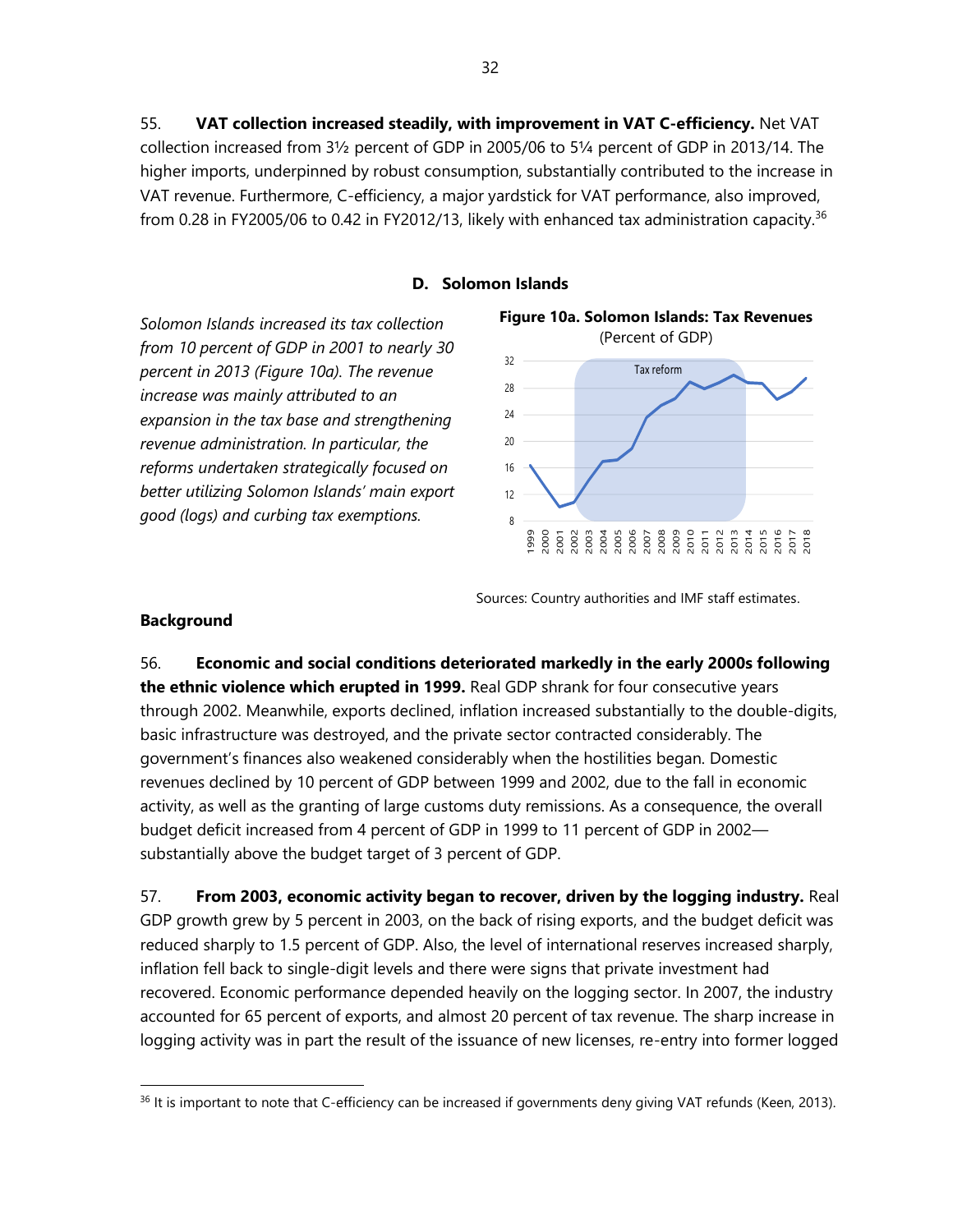areas, the approval of tree-felling operations to allow palm oil and reforestation projects to occur, and continued strong demand from major log importers such as China.

58. **Although the political situation in the Solomon Islands regained some order after 2003, it generally remained fragile.** 

The Regional Assistance Mission to the Solomon Islands (RAMSI) helped to maintain peace and order after 2003, focusing on strengthening the country's institutional capacity and preventing future conflict. The government took steps in this direction through examining the root causes of the ethnic tensions and by preparing a Political Integrity Bill to enhance political stability.





# 59. **The presence of RAMSI apparently contributed to the improvement of stability in Solomon Islands.**<sup>37</sup> As a result, the indices for control of corruption and political stability improved during the reform period (Figure 10b). The index for governance effectiveness improved substantially after 2001, but later fluctuated.

# **Reform Strategy**

60. **Revenue increases at an initial stage (early 2000s) were largely driven by temporary measures.** The improvement was partly attributable to a tax amnesty and the payment of back taxes (1 percent of GDP).<sup>38</sup> While the logging tax receipts rose substantially, this was based on a significant increase in the level of deforestation. Neither of these sources of increased revenue was sustainable. Tax exemptions and incentives were still extensive in all major taxes.<sup>39</sup> In response to a request from the authorities, an IMF mission through the Pacific Financial Technical Assistance Centre (PFTAC) mission visited Honiara in May 2005 to help design a strategy and action plan to modernize Solomon Islands' tax system. Overall, tax reform was largely supported by TA in tax administration and tax policy, mainly from PFTAC (tax administration and tax policy)

<sup>&</sup>lt;sup>37</sup> RAMSI was a partnership between the people and Government of Solomon Islands and fifteen countries of the Pacific. RAMSI provided assistance to the Solomon Islands Inland Revenue Division (IRD) as part of its Financial Management Strengthening Program. RAMSI intervention helped stabilize the economy and allowed both an increase in timber production and in tax revenue.

<sup>&</sup>lt;sup>38</sup> See IMF (2005) and IMF Country Report No. 04/258 for further discussion on the impact of the tax amnesty on tax revenue collection.

<sup>&</sup>lt;sup>39</sup> According to the IMF (2005), the Custom and Excise Division records suggest that revenue forgone from import duty exemptions alone was about 4 percent of GDP. The Forestry Department Audit Report indicated that revenue forgone from log duty exemptions alone in 2004 was 1.5 percent of GDP.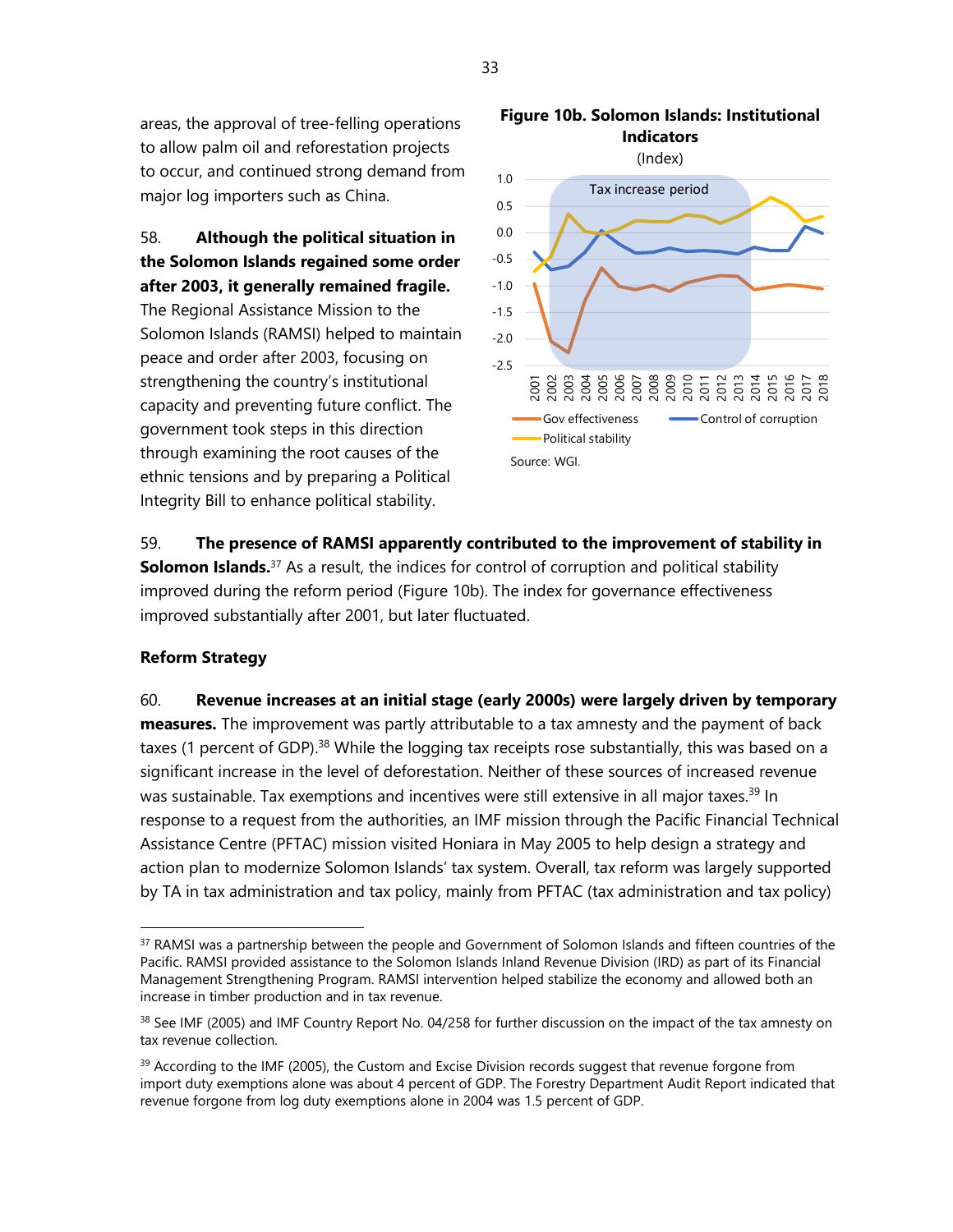and the Solomon Island's international partners, such as the New Zealand Inland Revenue Department that provided revenue administration support under RAMSI TA.

# 61. **Tax reforms then focused on better targeting the country's main export good (logs), curbing tax exemptions, and combatting tax evasion**. 40

- Tax collection from the logging industries was enhanced by: (i) increasing reference prices; and (ii) improving tax compliance. Specifically, increases in reference prices of logs in 2008 and 2010 boosted tax revenue significantly. To align the taxable price more closely with world market, an automatic adjustment mechanism was adopted at end-September 2010 to determine the price of logs. Furthermore, to enhance tax compliance, the monitoring of the industry was enhanced.<sup>41</sup>
- An improvement in the tax exemptions process, higher indirect taxes, and revenue from new gold production also helped achieve sizable tax gains over time. The increased focus on transparency and control around the management of tax exemptions resulted in an annual decline in the number and value of tax exemptions granted. Given political pressure, rather than attempting to repeal the ability to grant exemptions, the authorities adopted a subtler approach, which also directly addressed corruption. First, the granting of exemptions was required to be made public along with the revenue loss involved. Then the granting of exemptions was moved to a formalized public service committee, which directed reductions in tax exemptions in 2007 and 2008. Effective 2013, the public service committee reviewed requests for exemptions and made recommendations to the Minister of Finance, who cannot overrule the proposed recommendations. This process caused the number of exemptions being issued to fall substantially. In addition, selected import duties and excises were increased. Also, tax collection from gold exports helped to increase tax revenue.
- On revenue administration, early reforms aimed at laying the foundation of a functional administration. To improve compliance, the authorities increased human resources by adding new staff to the IRD and customs. Tax collection was also boosted by a targeted amnesty relieving taxpayers who voluntarily disclosed underreporting from penalties and an increased focus in arrears collection. The authorities also strengthened core functions, such as taxpayer registration, and implemented measures to bring businesses back into the tax net. Enforcement actions were also taken against several large taxpayers to collect income tax and customs-related arrears. Better taxpayer outreach, improvements to income tax and GST administration were also factors that supported the increase in tax revenue.
- Fighting against tax evasion through enhanced auditing led to significant gains. Major successes in auditing included the first conviction and imprisonment of a prominent

 $40$  The increase in revenue collection was driven by logging export duties and tax administration efforts (see Solomon Islands: IMF Country Report No. 10/359).

<sup>&</sup>lt;sup>41</sup> Anecdotal evidence suggests that only 30-40 percent of log shipments are inspected, resulting in foregone tax revenues of nearly 4 percent of GDP in 2007. The authorities made effots to enhance monitoring and curb revenue losses.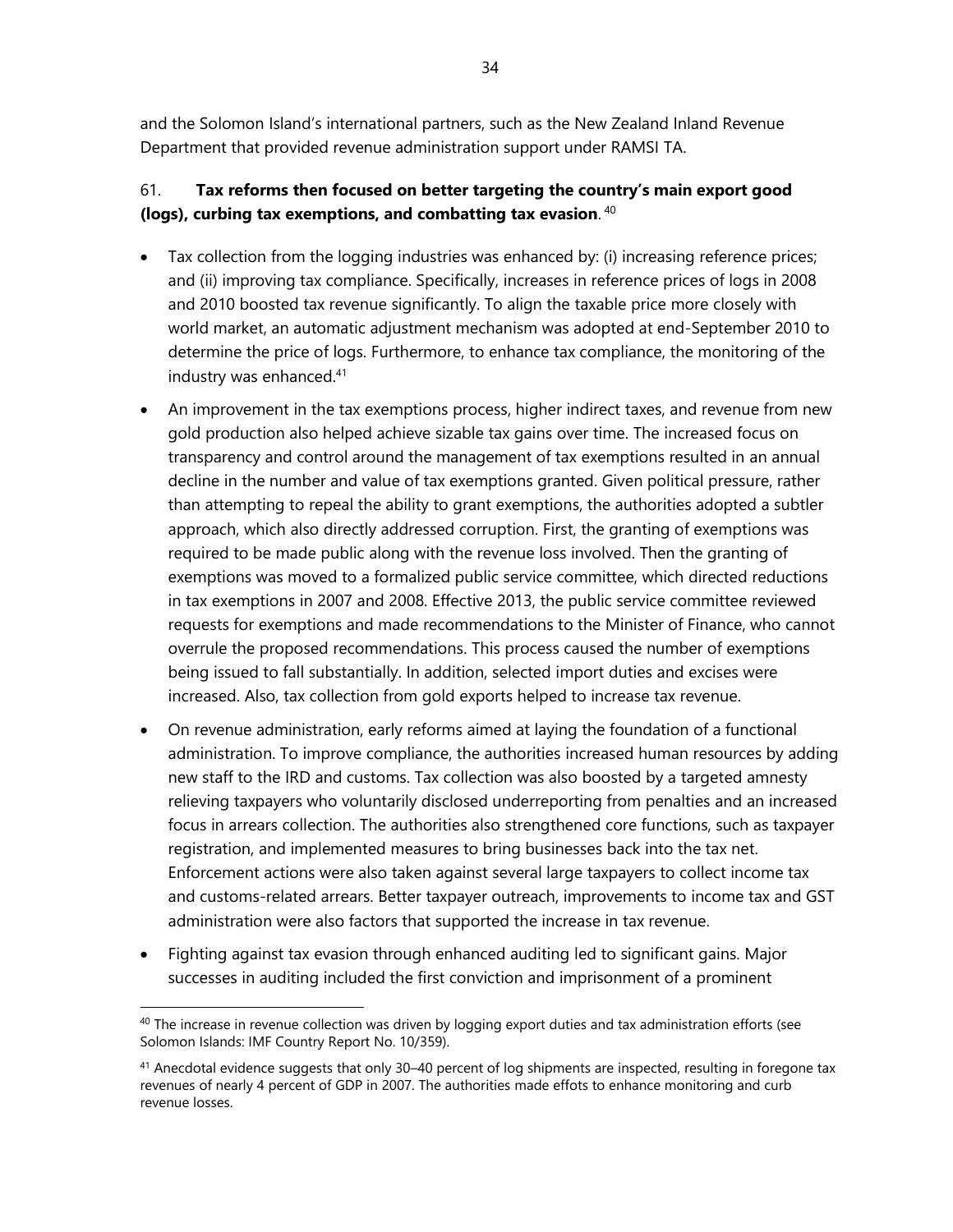businessman for tax evasion, and an increase in the amount of tax assessed as a result of audit activity from \$11.2 million in 2006 to \$191 million in 2011 (Murray et al., 2014). The Customs Valuation Act was approved in 2010 to strengthen inspection procedures, implement WTO valuations, introduce post-clearance audit, and increase penalties for evasion of duties.

# **Revenue Outcome**

62. **Solomon Islands tax-to-GDP ratio almost tripled from 10 percent of GDP in 2001 to nearly 30 percent in 2013.** The substantial increase in tax revenue was mainly driven by tax reforms in the logging sector, as well as strengthening revenue administration and enforcement actions, which led to higher trade revenue. In addition, curbing tax exemptions, combatting tax evasion, and improving transparency helped to boost tax revenue. The increase in tax revenue was not sustained as a result of the economic slowdown and the adverse terms-of-trade shocks, in particular a decline in logging output and prices (logging tax revenue fell).



Sources: Country authorities and IMF staff estimates.

63. **Tax administration efforts made gains.** In particular, successful efforts to bring businesses back into the tax net, an expansion in taxpayer registration, and the collection of tax arrears supported tax collection. Further, the level of tax compliance improved, with aggressive enforcement and audit and collection efforts on customs administration.

64. **Tax reform efforts are sustained, with strong political commitment and support under RAMSI.** The government's commitment to advance fiscal reforms and to focus on improvements in revenue administration helped to increase tax revenue. During the tax reform period, the authorities continuously undertook measures to improve the tax system and revenue collection. Solomon Islands also implemented reforms in the logging industry, and improved monitoring to increase tax compliance in the sector. In addition, an improvement in the tax exemptions supported revenue mobilization efforts. These measures, along with political commitment, helped to secure gains in tax revenue.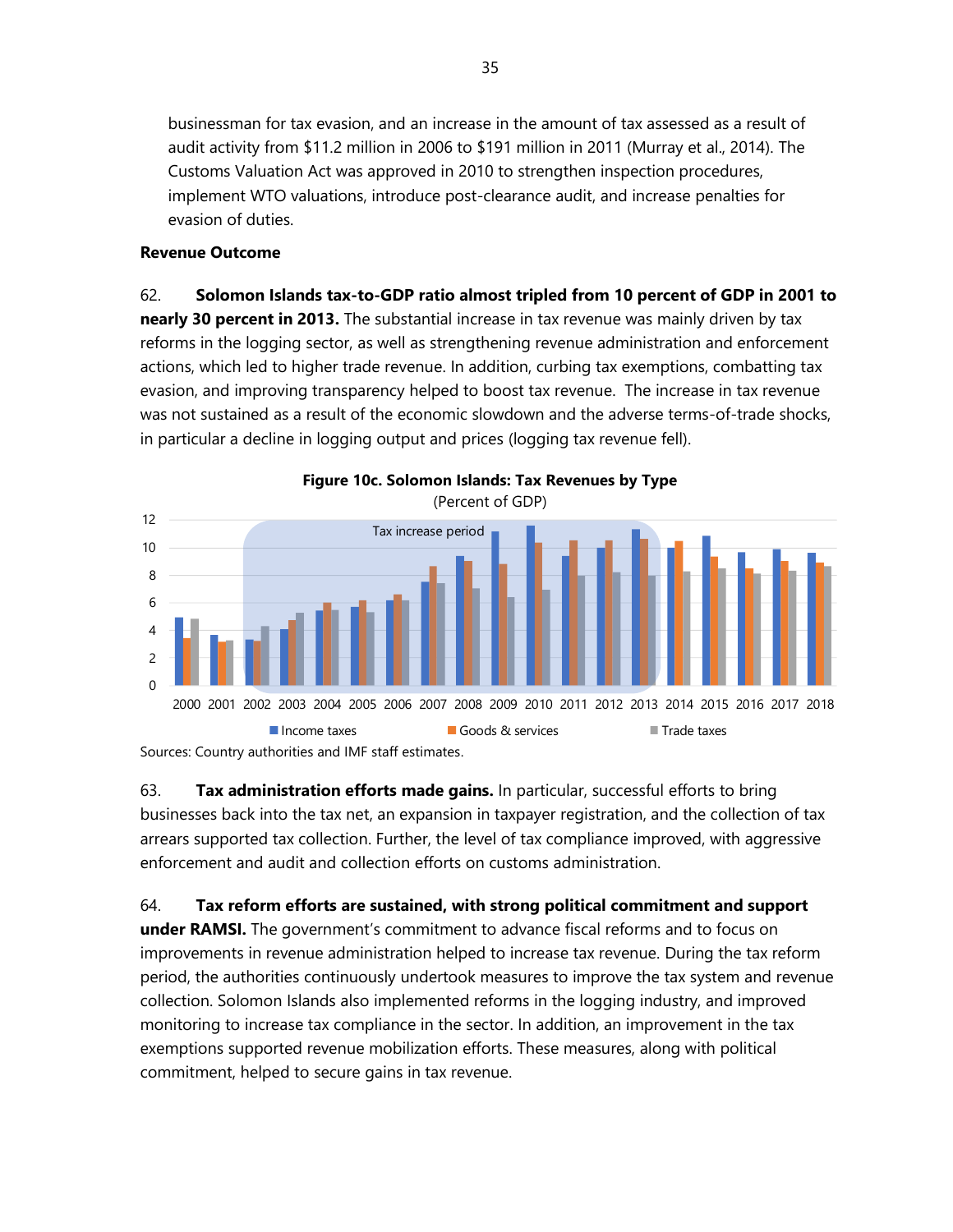# **V. POLICY LESSONS AND CONCLUSIONS**

65. **This paper highlights the importance of sustained tax reform efforts, as a key factor for success.** While this is true for all countries, it is particularly important for FCS, given that most FCS fail to sustain tax increases beyond three years. To exit from a fragility trap, the efforts should be sustained over a longer period. All the case studies pursued tax reforms over a long period and achieved sizable gains over a decade. While this may require political stability (to ensure the continuity of tax reforms), it could be achieved despite the change in administration (e.g., Malawi).

# 66. **While institutions are important for all countries, the impact of improving**

**institutions on tax performance is particularly large in FCS.** This could be seen as a factor resulting in a fragility trap, given the structurally weak institutions of FCS. This empirical finding, however, should be interpreted as suggesting that even a marginal improvement in the quality of institutions (as reflected in institutional indices) could lead to large revenue increases. In fact, as demonstrated in the case studies, tax reforms can be pursued even with initially weak institutions, while political commitment is important to sustain reform efforts (e.g., over ten years) and realize long-lasting, sizable gains.

67. **Achieving sizable gains in tax collection in fragile environments is challenging but not impossible.** Although the structural features hinder tax collection in many FCS, a few others were able to achieve sizable tax revenue increases. In fact, many FCS face serious challenges with poor governance, weak institutional capacity, as well as political and social instability. Nonetheless, some FCS sustained tax reform efforts over a long period and achieved tax collection as large as 7.5–20 percent of GDP over 9–13 years. This suggests that there is considerable scope for FCS to improve tax performance, despite the challenges that they face.

# 68. **Despite the heterogeneity of FCS, the case studies point to a few high-level lessons for tax revenue reforms:**

- *Reforms in both revenue administration and tax policy are important to improve tax collection.* As FCS have weak administration, more attention was initially geared towards building administrative capacity. To this end, Baer et al., (2020) also highlight that priority should be to use administrative capacity on effective collection points. It is also important to note that a well-designed tax system and effective revenue administration are key to ensure stable tax revenue yields over time. Regarding tax policy, in most cases multiple tax policy instruments were used simultaneously to boost tax collection (e.g., Liberia, Nepal).
- *Collecting taxes from a country's high potential sector would lead to efficient tax*  **collection.** Fairly targeting at a country's high potential sector could enable efficient tax collection (e.g., in Nepal, this relates to consumption with remittances from workers abroad and the logging sector in Solomon Islands).
- *Reform steps with immediate effects should be initially sought to meet pressing needs, while a medium-term strategy can help to properly sequence reform measures.* A tax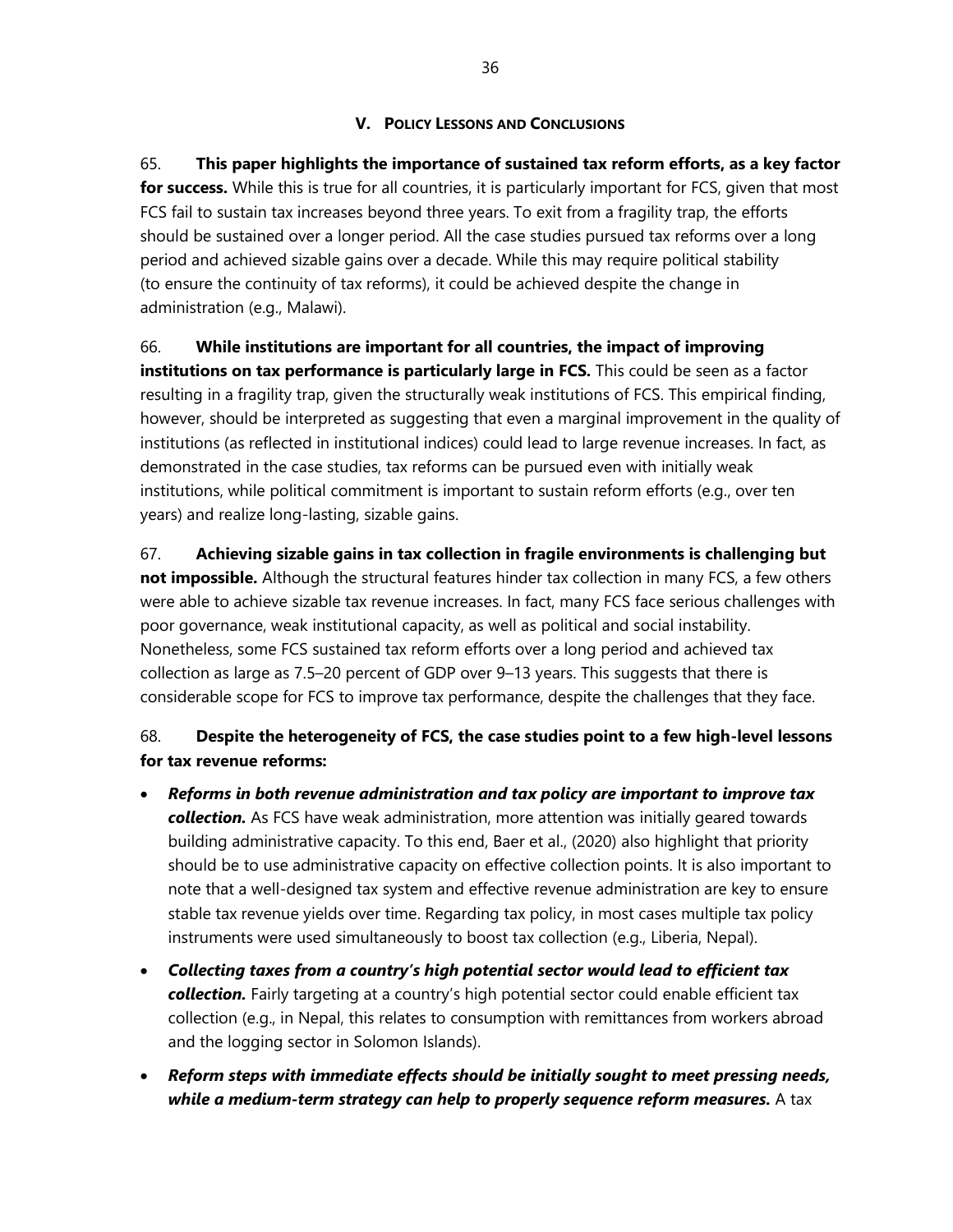reform strategy often started with reforms steps with immediate effects to build momentum (e.g., reforming indirect taxes on goods and services, such as excises; curbing exemptions; focusing on large high value taxpayers and high risk cases; establishing an LTO; and enhancing risk-based audit). In some cases (e.g., Liberia), with support from international partners, medium-term reform strategies were prepared, helping to properly sequence reform measures with a focus on ensuring the basics of tax administration covering the core tax functions of registration, filing, payment, and accurate reporting, supported by taxpayer service, are in place.

• *As capacity is built, a more structured Medium-Term Revenue Strategy (MTRS)<sup>42</sup> approach to tax system reform can be applicable to a fragile state context.* Specifically, those states entering a more developed stage of institutional capacity—when the country has emerged from the immediate post-conflict/disaster stage to a more stable (but likely still vulnerable) stage of institutional capacity—can benefit from the MTRS approach, while needing to take into consideration other reforms that are taking place across government and the economy.

69. **To sustain tax reform efforts over a long period, apparently strong political commitment, supported by international partners, play an important role.** The factors behind the sustained reforms in these episodes are difficult to verify. The paper, however, reveals that, for most of these episodes, tax reform is often driven by strong political leadership, while capacity building support (e.g., by international partners) also play an important role. Political commitment helped to facilitate coordination by relevant agencies and encourage implementation of tax reforms (e.g., Liberia and Nepal). It is important to note, however, that political commitment is a necessary but not a sufficient condition for successful tax reform. To help strengthen capacity and institutions, international partners play an important role to facilitate the reform process. TA and capacity development in the fiscal area from IMF and other development partners were instrumental in helping FCS to build tax capacity.<sup>43</sup>

70. **Sustained tax reform efforts are particularly important, following the COVID-19 outbreak.** Many FCS are now experiencing a drop in domestic revenue, owing to COVID-19 shocks, through multiple channels. While they may be able to achieve some recovery in the coming years, the authorities should take this opportunity to enhance and sustain their reform efforts, more than offsetting the decline in domestic revenue and achieving steady gains over a sustained period.

 $42$  The MTRS concept was introduced in a report to the G20 on "Enhancing the Effectiveness of External Support in Building Tax Capacity in Developing Countries," prepared by the Platform for Collaboration on Tax (IMF, OECD, UN and WBG) for the July 2016 G20 Finance Ministers meeting. This report can be found at: [https://www.imf.org/en/Publications/Policy-Papers/Issues/2016/12/31/Enhancing-the-Effectiveness-of-](https://www.imf.org/en/Publications/Policy-Papers/Issues/2016/12/31/Enhancing-the-Effectiveness-of-ExternalSupport-in-Building-Tax-Capacity-in-Developing-PP5059)[ExternalSupport-in-Building-Tax-Capacity-in-Developing-PP5059.](https://www.imf.org/en/Publications/Policy-Papers/Issues/2016/12/31/Enhancing-the-Effectiveness-of-ExternalSupport-in-Building-Tax-Capacity-in-Developing-PP5059)

<sup>&</sup>lt;sup>43</sup> Three of the four countries (i.e., Liberia, Malawi, and Nepal) were intensive IMF TA recipients during 2004–2014, and the improvements in their tax-to-GDP ratios coincided with the increased TA (IMF 2017a). The support from other donors has also been instrumental in supporting countries reform efforts. For instance, Nepal's DOC has worked with several agencies including ADB, UNCTAD, USAID, and World Bank.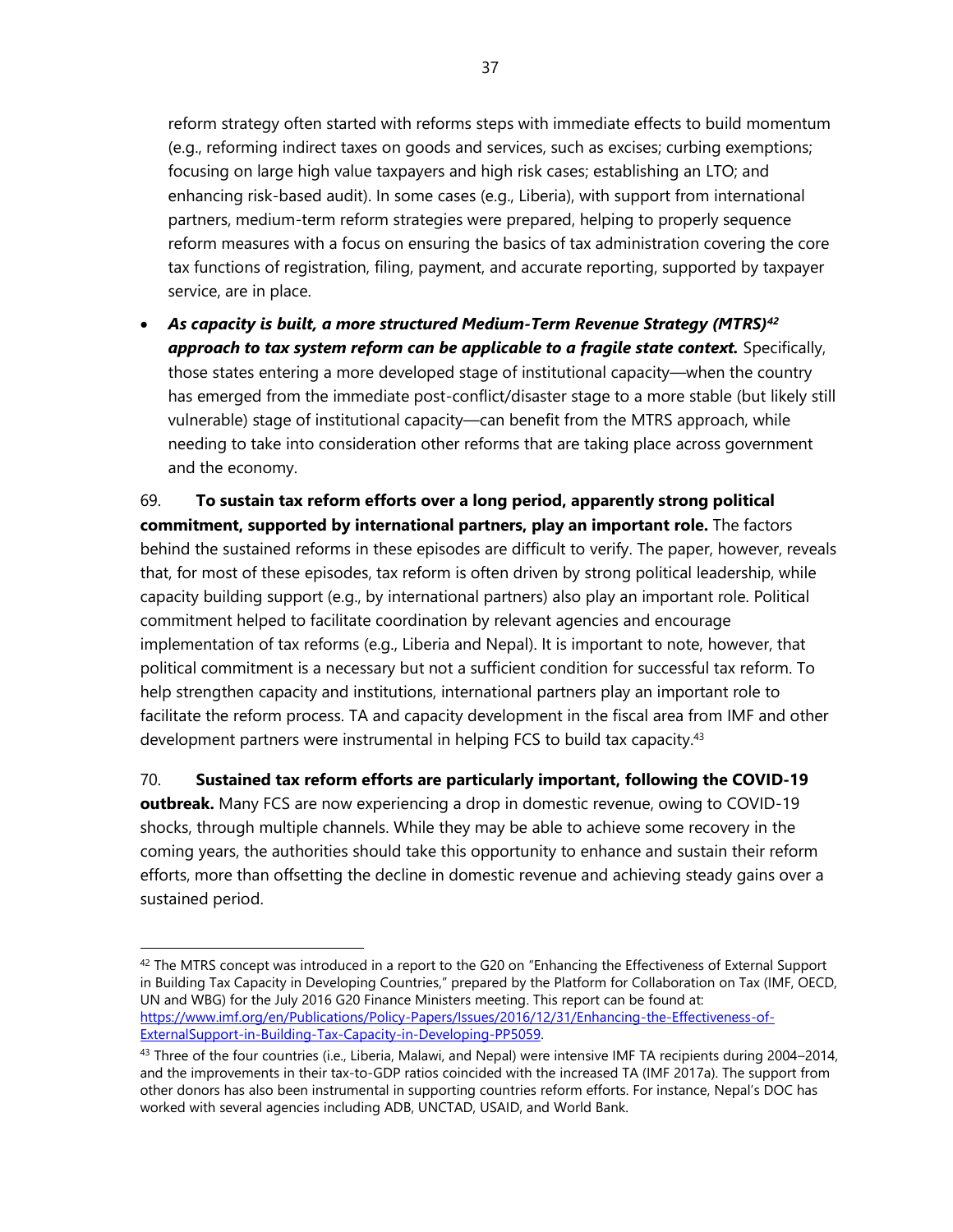#### **REFERENCES**

- Akanbi, Olusegun Ayodele, 2019, "State Institutions and Tax Capacity: An Empirical Investigation of Causality," IMF Working Paper No. 19/177, Washington, D.C.: International Monetary Fund.
- Akitoby, Bernardin, Anja Baum, Clay Hackney, Olamide Harrison, Keyra Primus, and Veronique Salins, 2018, "Large Tax Revenue Mobilization Episodes in Emerging Markets and Low-Income Countries: Lessons from a New Dataset," IMF Working Paper 18/234, Washington, D.C.: International Monetary Fund.
- Akitoby, Bernardin, Jiro Honda, Hiroaki Miyamoto, Keyra Primus, and Mouhamadou Sy, 2019, "Case Studies in Tax Revenue Mobilization in Low-Income Countries," IMF Working Paper No. 19/104, Washington, D.C.: International Monetary Fund.
- Baer, Katherine, Sanjeev Gupta, Mario Mansour, and Sailendra Pattanayak, 2020, "Building Fiscal Institutions in Fragile States—A Two-Step Approach," Forthcoming Book Chapter in Macroeconomic Policy in Fragile States (edited by Ralph Chami, Raphael Espinoza, and Peter J. Montiel).
- Besley, Timothy, and Torsten Persson, 2009, "The Origins of State Capacity: Property Rights, Taxation, and Politics," American Economic Review, Vol. 99, pp. 1218–44.
- Carment, David, and Yiagadeesen Samy, 2017, "Exiting the Fragility Trap: Rethinking our Approach to the World's Most Fragile States," Working Paper No. 181, United Nations University WIDER.
- Collier, Paul, and Anke Hoeffler, 2004, "Greed and Grievance in Civil War,*" Oxford Economic Papers*, Vol. 56. pp. 563-595.
- Commission on State Fragility, Growth and Development, 2018, "Escaping the Fragility Trap," Commission on LSE-Oxford Commission on State Fragility, Growth and Development.
- Cukierman, [Alex ,](https://www.nber.org/people/alex_cukierman) [Sebastian Edwards,](https://www.nber.org/people/sebastian_edwards) and [Guido Tabellini,](https://www.nber.org/people/guido_tabellini) 1992, "Seigniorage and Political Instability," *American Economic Review*, Vol. 82, pp. 537-555.
- Deléchat, [Corinne,](https://www.imf.org/en/Publications/Publications-By-Author?author=Corinne++Del%c3%a9chat) [Ejona Fuli,](https://www.imf.org/en/Publications/Publications-By-Author?author=Ejona++Fuli) [Dafina Glaser,](https://www.imf.org/en/Publications/Publications-By-Author?author=Dafina++Glaser) [Gustavo Ramirez,](https://www.imf.org/en/Publications/Publications-By-Author?author=Gustavo++Ramirez) and [Rui Xu](https://www.imf.org/en/Publications/Publications-By-Author?author=Rui++Xu), 2018, "Exiting From Fragility in sub-Saharan Africa: The Role of Fiscal Policies and Fiscal Institutions," *South African Journal of Econometrics*, Vol. 83, pp. 1-37.
- Epaphra, Manamba, and John Massawe, 2017, "Corruption, Governance and Tax Revenues in Africa," *Business and Economic Horizons*, Vol. 13, pp. 439-467.
- Fenochietto, Ricardo, and Carola Pessino, 2013, "Understanding Countries' Tax Effort," IMF Working Paper, WP/13/244, Washington, D.C.: International Monetary Fund.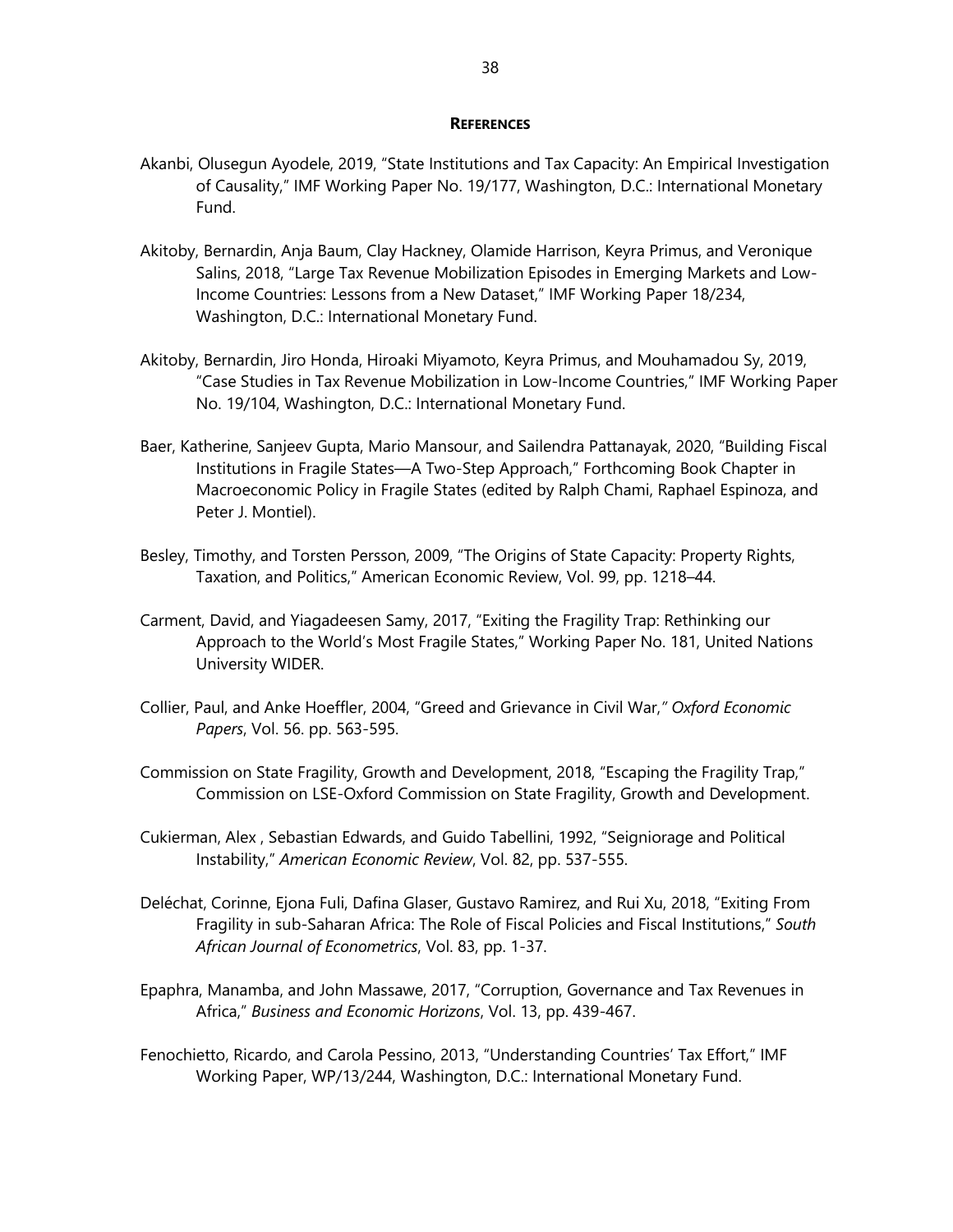- Gaspar, Vitor, Laura Jaramillo, and Philippe Wingender, 2016a, "Political Institutions, State Building, and Tax Capacity: Crossing the Tipping Point," IMF Working Paper, WP/16/233, Washington, D.C.: International Monetary Fund.
- Gaspar, Vitor, Laura Jaramillo, and Philippe Wingender, 2016b, "Tax Capacity and Growth: Is there a Tipping Point?", IMF Working Paper, WP/16/234, Washington, D.C.: International Monetary Fund.
- Ghura, Dhaneshwar, 1998, "Tax Revenue in Sub-Saharan Africa: Effects of Economic Policies and Corruption," IMF Working Paper, WP/98/135, Washington, D.C.: International Monetary Fund.
- Gourinchas, Pierre-Olivier and Maurice Obstfeld, 2012. "Stories of the Twentieth Century for the Twenty-First," *American Economic Journal: Macroeconomics*, Vol. 4, pp. 226-265.
- Gupta Sen, Abhijit, 2007, "Determinants of Tax Revenue Efforts in Developing Countries," IMF Working Paper 07/184, Washington, D.C.: International Monetary Fund.
- Imam, Patrick A., and Davina F. Jacobs, 2007, "Effect of Corruption on Tax Revenues in the Middle East," IMF Working Paper No. 07/270, Washington, D.C.: International Monetary Fund.
- International Monetary Fund, 2004, *Postconflict Economics in Sub-Saharan Africa: Lessons from the Democratic Republic of Congo*, Edited by Jean A. P. Clement, Washington, D.C.: International Monetary Fund.

\_\_\_\_\_\_\_\_\_\_\_\_\_, 2005, Solomon Islands: Selected Issues and Statistical Appendix, IMF Country Report No. 05/364.

\_\_\_\_\_\_\_\_\_\_\_\_\_, 2008, "The Fund's Engagement in Fragile States and Post-Conflict Countries—A Review of Experience—Issues and Options", International Monetary Fund, Washington, D.C.: International Monetary Fund.

\_\_\_\_\_\_\_\_\_\_\_\_\_, 2015, "IMF Engagement with Countries in Post-Conflict and Fragile Situations— Stocktaking", International Monetary Fund, Washington, D.C.: International Monetary Fund.

\_\_\_\_\_\_\_\_\_\_\_\_\_, 2017a, "Building Fiscal Capacity in Fragile Space," IMF Policy Paper, Washington, D.C.: International Monetary Fund.

\_\_\_\_\_\_\_\_\_\_\_\_\_, 2017b, "Building Fiscal Capacity in Fragile States—Case Studies", IMF Country Report No. 17/153, Washington, D.C.: International Monetary Fund.

\_\_\_\_\_\_\_\_\_\_\_\_\_, 2018, Regional Economic Outlook, Sub-Saharan Africa: Domestic Revenue Mobilization and Private Investment, International Monetary Fund, World Economic and Financial Surveys.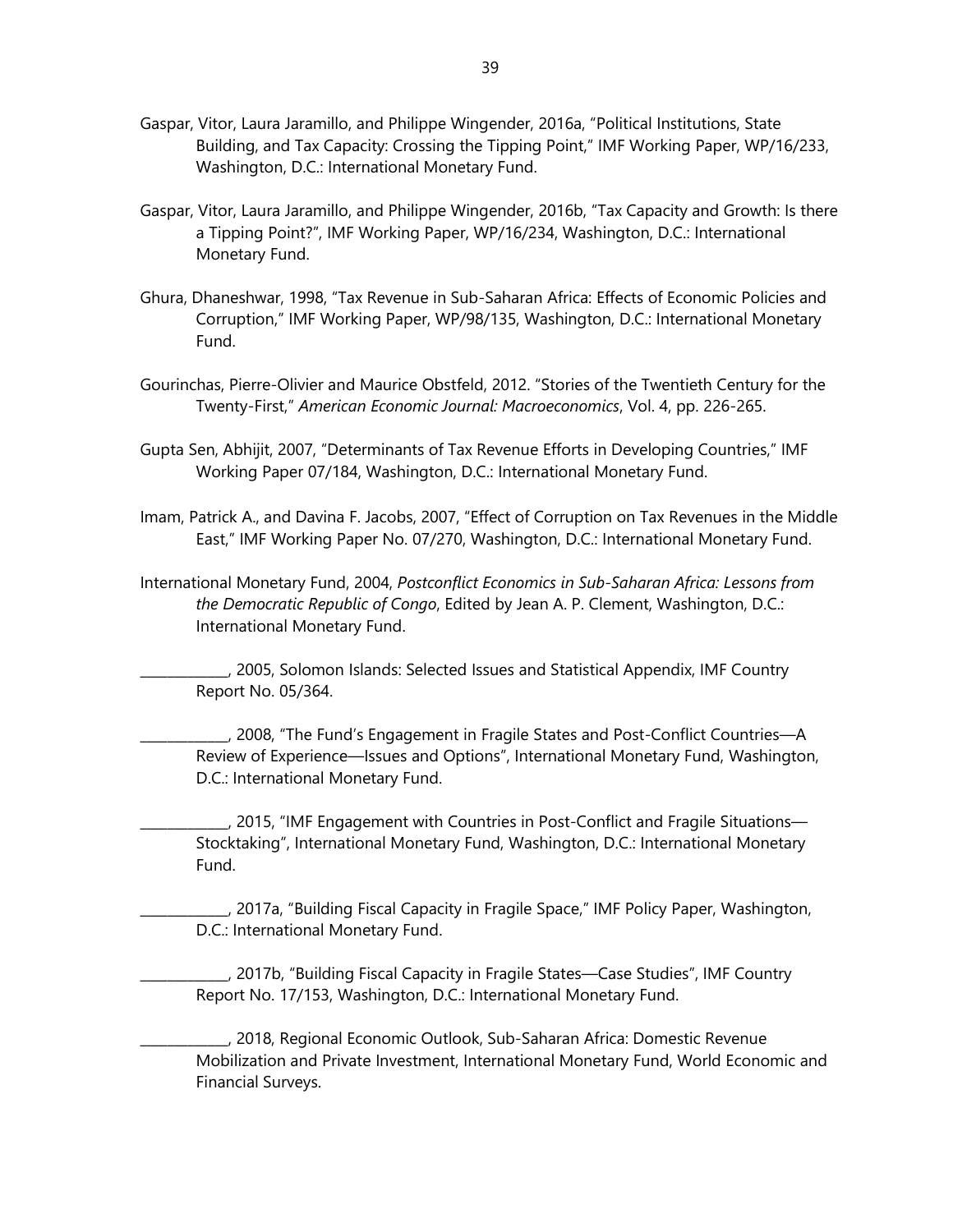\_\_\_\_\_\_\_\_\_\_\_\_\_, 2019a, *Curbing Corruption*, IMF Fiscal Monitor, April 2019, International Monetary Fund.

\_\_\_\_\_\_\_\_\_\_\_\_\_, 2019b, "Fiscal Policy and Development: Human, Social, and Physical Investment for the SDG," International Monetary Fund, Staff Discussion Note.

\_\_\_\_\_\_\_\_\_\_\_\_\_, 2020a, *Policies to Support People During the COVID-19 Pandemic*, IMF Fiscal Monitor, April 2020," International Monetary Fund.

\_\_\_\_\_\_\_\_\_\_\_\_\_, 2020b, "Revenue Administration: Reinvigorating Operations to Safeguard Collection and Compliance," Special Series on Fiscal Policies to Respond to COVID-19, IMF Fiscal Affairs Department, International Monetary Fund.

\_\_\_\_\_\_\_\_\_\_\_\_\_, (various years), Liberia, IMF Country Reports.

\_\_\_\_\_\_\_\_\_\_\_\_\_, (various years), Malawi, IMF Country Reports.

\_\_\_\_\_\_\_\_\_\_\_\_\_, (various years), Nepal, IMF Country Reports.

\_\_\_\_\_\_\_\_\_\_\_\_\_, (various years), Solomon Islands, IMF Country Reports.

- Keen, Michael, 2013, "The Anatomy of the VAT," IMF Working Paper No. 13/111, Washington, D.C.: International Monetary Fund.
- Mansour, Mario, and Jean-Luc Schneider, 2019, "How to Design Tax Policy in Fragile States," How To Notes No. 19/04, Washington, D.C.: International Monetary Fund.
- Murray, Kieran, Robin Oliver, and Sally Wyatt, 2014, "Evaluation of Taxation Reform in the Pacific," Sapere Research Group.
- Mylonas, Victor, 2019, "Revenue Analysis Tool (RAT)" [IMF Technical Notes and](https://ideas.repec.org/s/imf/imftnm.html)  [Manuals](https://ideas.repec.org/s/imf/imftnm.html) (Forthcoming), International Monetary Fund.

Rodríguez, [Víctor Mauricio Castañeda, 2018, "Tax Determinants Revisited an Unbalanced Data](https://www.tandfonline.com/author/Casta%C3%B1eda+Rodr%C3%ADguez%2C+V%C3%ADctor+Mauricio)  Panel Analysis," *[Journal of Applied Economics](https://www.tandfonline.com/author/Casta%C3%B1eda+Rodr%C3%ADguez%2C+V%C3%ADctor+Mauricio)*, Vol. 21, pp. 1-24.

von Haldenwang, Christian, and Maksym Ivanyna, 2012, "A Comparative View on the Tax Performance of Developing Countries: Regional Patterns, Non-tax Revenue and Governance," Economics: The Open-Access, Open-Assessment E-Journal, Vol. 6, pp. 1-44.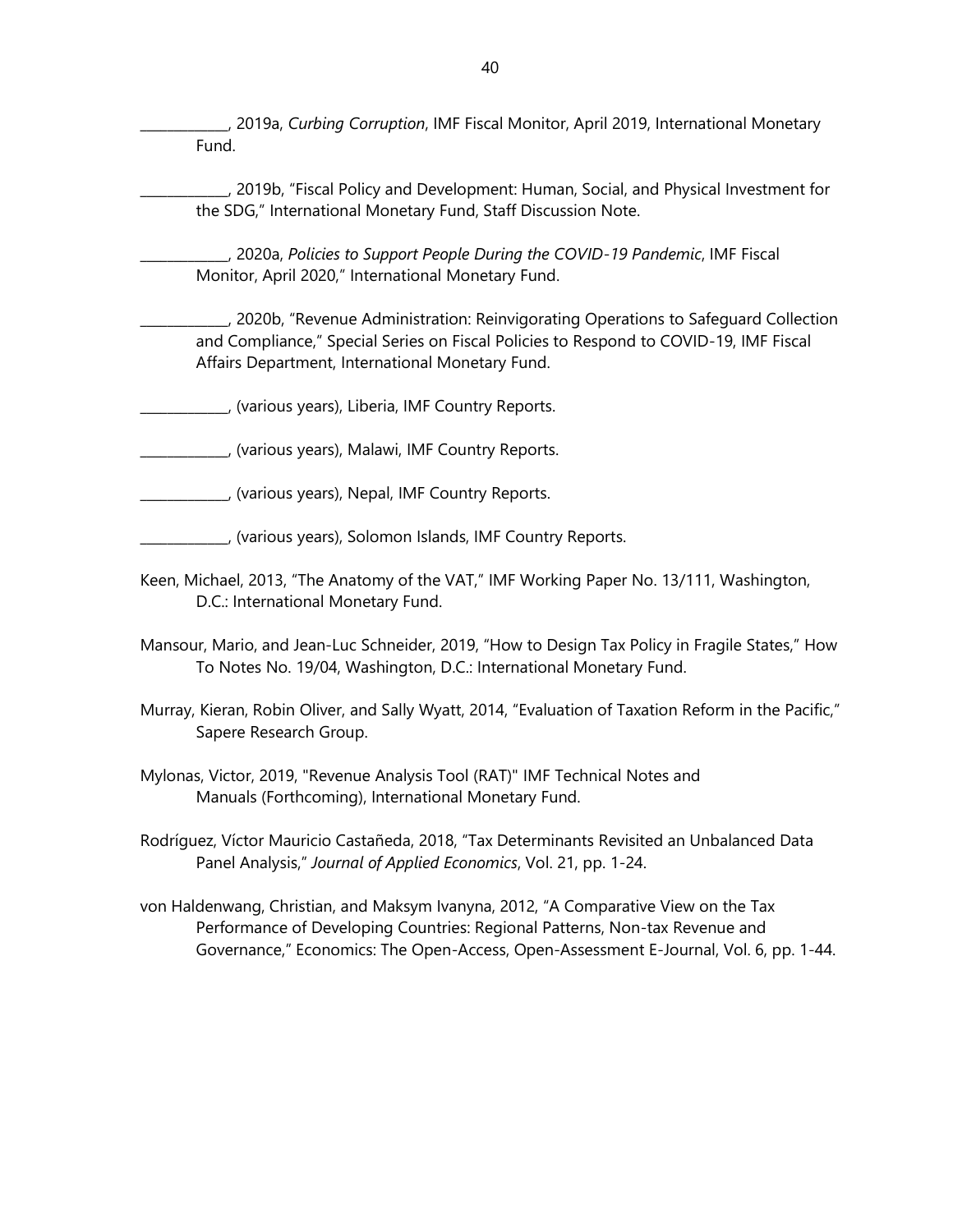| Low-Income Countries (20)  | Lower Middle Income Countries (13) | <b>Upper Middle Income Countries (6)</b> |
|----------------------------|------------------------------------|------------------------------------------|
| Afghanistan                | Congo, Republic of*                | Angola*                                  |
| Burundi*                   | Côte d'Ivoire                      | Bosnia and Herzegovina                   |
| Central African Republic   | Kiribati                           | $Iraq*$                                  |
| Chad*                      | Kosovo                             | Libya*                                   |
| <b>Comoros</b>             | Micronesia                         | <b>Marshall Islands</b>                  |
| Congo Democratic Republic* | Myanmar                            | Tuvalu                                   |
| Eritrea                    | São Tomé and Príncipe              |                                          |
| Guinea*                    | Solomon Islands*                   |                                          |
| Guinea-Bissau              | Sudan                              |                                          |
| Haiti                      | Syria                              |                                          |
| Liberia*                   | Timor-Leste*                       |                                          |
| Madagascar                 | West Bank and Gaza                 |                                          |
| Malawi                     | Yemen                              |                                          |
| Mali                       |                                    |                                          |
| Nepal                      |                                    |                                          |
| Sierra Leone               |                                    |                                          |
| Somalia                    |                                    |                                          |
| South Sudan                |                                    |                                          |
| Togo                       |                                    |                                          |
| Zimbabwe                   |                                    |                                          |
| Source: IMF 2017a.         |                                    |                                          |

#### **Appendix I. Fragile Country States by Income Groups**

Notes: (i)\*Resource-rich FCS; and (ii) in the updated list, 42 countries are considered to be FCS. These are: Afghanistan, Burundi, Cameroon, Central African Republic, Chad, Comoros, Côte d'Ivoire, Democratic Republic of Congo, Djibouti, Eritrea, Guinea, Guinea-Bissau, Haiti, Iraq, Kiribati, Kosovo, Lebanon, Liberia, Libya, Madagascar, Malawi, Maldives, Mali, Marshall Islands, Micronesia, Myanmar, Papua New Guinea, Republic of Congo, Sao-Tomé and Principe, Sierra Leone, Solomon Islands, Somalia, South Sudan, Sudan, Syria, Tajikistan, The Gambia, Timor-

Leste, Togo, Tuvalu, Yemen, and Zimbabwe (see Baer et al., 2020).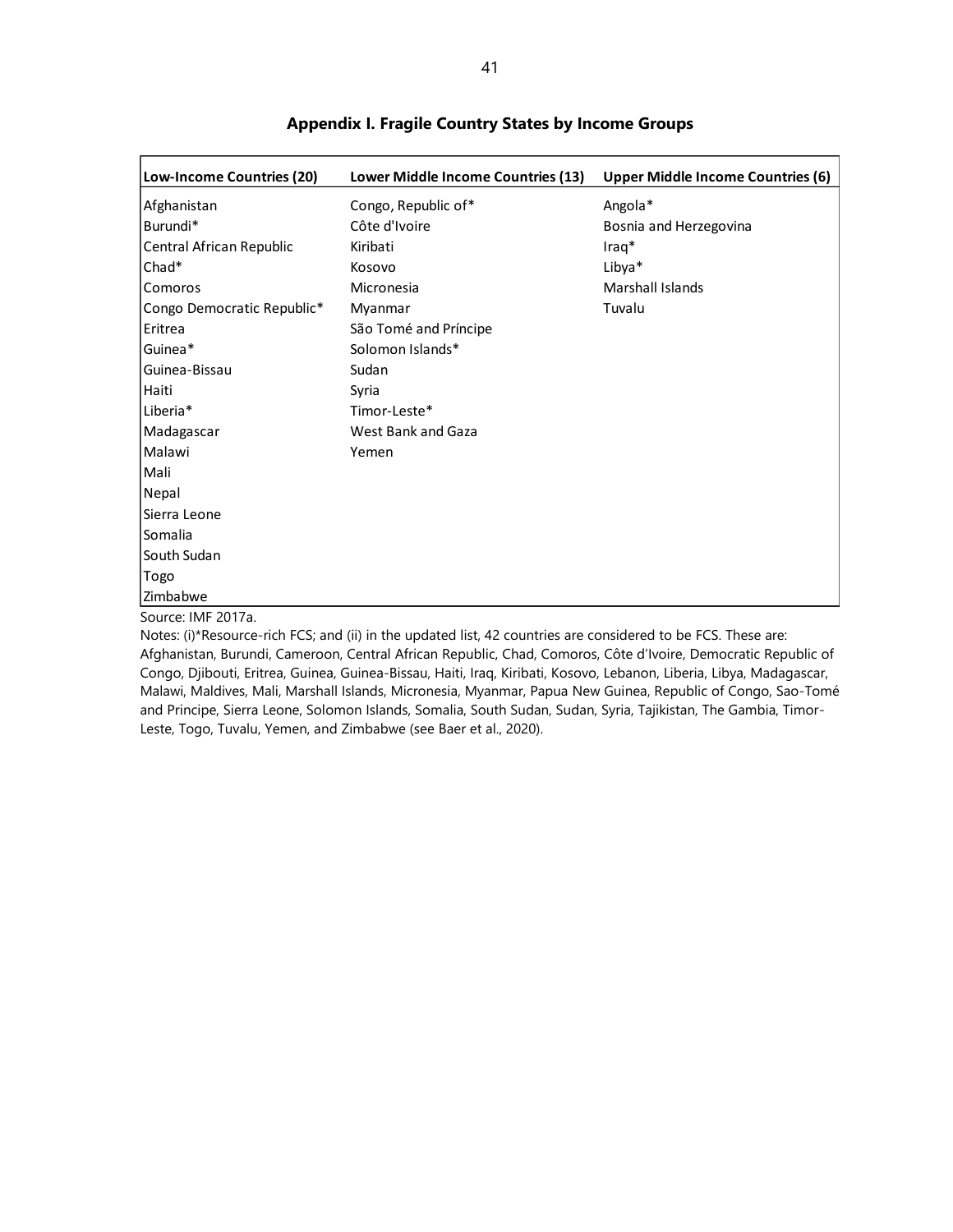# **Appendix II. Statistical Summary**

|                            | Tax to GDP<br>(log) | Control of<br>corruption | Government<br>effectiveness | Political<br>stability | Real GDP<br>per capita<br>growth | Trade<br>openness | CPI, lag  | Agriculture | Education<br>spending,<br>lag | Net aid   | Gini<br>coefficient |
|----------------------------|---------------------|--------------------------|-----------------------------|------------------------|----------------------------------|-------------------|-----------|-------------|-------------------------------|-----------|---------------------|
| Tax to GDP (log)           |                     |                          |                             |                        |                                  |                   |           |             |                               |           |                     |
| Control of corruption      | 0.4209              |                          |                             |                        |                                  |                   |           |             |                               |           |                     |
| Government effectiveness   | 0.4907              | 0.8127                   |                             |                        |                                  |                   |           |             |                               |           |                     |
| Political stability        | 0.4186              | 0.6129                   | 0.5141                      |                        |                                  |                   |           |             |                               |           |                     |
| Real GDP per capita growth | 0.1003              | 0.0333                   | 0.0913                      | 0.0214                 |                                  |                   |           |             |                               |           |                     |
| Trade openness             | 0.3665              | 0.1178                   | 0.1086                      | 0.312                  | 0.0625                           |                   |           |             |                               |           |                     |
| CPI, lag                   | $-0.1485$           | $-0.115$                 | $-0.1383$                   | $-0.1278$              | $-0.0008$                        | $-0.0325$         |           |             |                               |           |                     |
| Agriculture                | $-0.5168$           | $-0.4164$                | $-0.5686$                   | $-0.3513$              | $-0.094$                         | $-0.1881$         | 0.0349    |             |                               |           |                     |
| Education spending, lag    | 0.4734              | 0.3241                   | 0.3089                      | 0.3265                 | $-0.0511$                        | 0.2381            | $-0.0664$ | $-0.1982$   |                               |           |                     |
| Net aid                    | $-0.2877$           | $-0.1705$                | $-0.3922$                   | $-0.0794$              | $-0.0587$                        | 0.0095            | 0.0185    | 0.6343      | $-0.1194$                     |           |                     |
| Gini coefficient, lag      | 0.0462              | 0.2965                   | 0.1529                      | 0.1592                 | $-0.1279$                        | $-0.0905$         | $-0.063$  | $-0.1953$   | 0.1737                        | $-0.0719$ |                     |

|                            | Obs   | Mean    | Std. Dev. | <b>Min</b> | Max    |
|----------------------------|-------|---------|-----------|------------|--------|
| Tax to GDP (log)           | 2,761 | 2.59    | 0.64      | $-1.20$    | 3.99   |
| Control of corruption      | 2,584 | $-0.41$ | 0.70      | $-1.87$    | 1.72   |
| Government effectiveness   | 2,574 | $-0.42$ | 0.69      | $-2.48$    | 1.57   |
| Political stability        | 2,565 | $-0.30$ | 0.94      | $-3.31$    | 1.45   |
| Real GDP per capita growth | 2,673 | 2.50    | 5.80      | $-62.38$   | 121.78 |
| Trade openness             | 2,658 | 82.49   | 37.36     | 0.17       | 376.22 |
| CPI, lag                   | 2,672 | 7.86    | 21.65     | $-72.73$   | 550.00 |
| Agriculture                | 2,738 | 14.77   | 12.06     | 0.09       | 79.04  |
| Education spending, lag    | 2,556 | 4.26    | 2.14      | 0.79       | 14.54  |
| Net aid                    | 1,729 | 5.38    | 7.24      | $-2.27$    | 81.80  |
| Gini coefficient, lag      | 2,304 | 41.17   | 8.46      | 16.20      | 64.80  |

Source: IMF staff estimates.